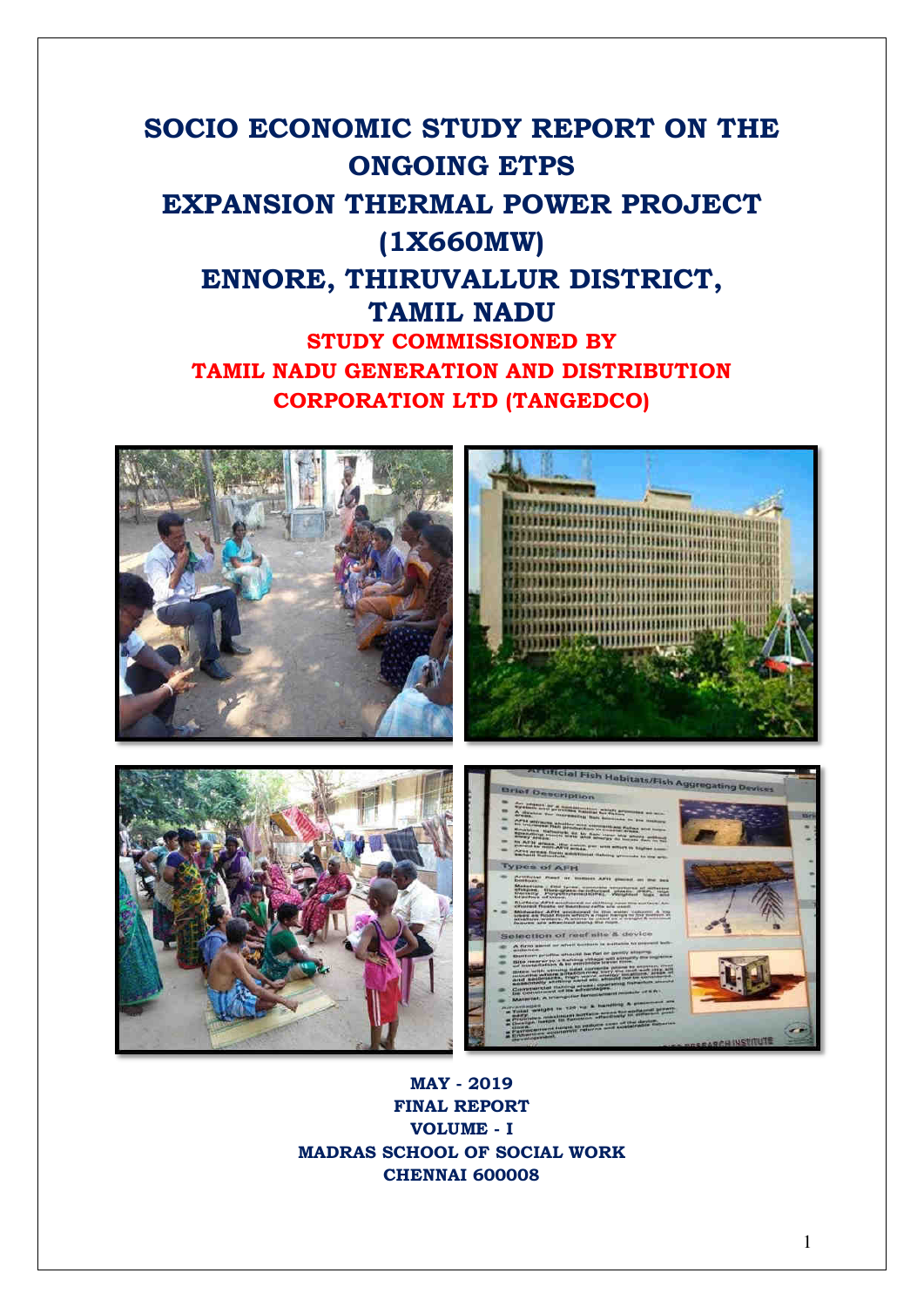# **SOCIO ECONOMIC STUDY REPORT ON THE EXPANSION THERMAL POWER PROJECT (ETPS) (1X660MW) ENNORE, THIRUVALLUR DISTRICT, TAMIL NADU**

# **VOLUME - I**

|              | <b>TABLE OF CONTENT</b>                                            | <b>PAGE</b><br><b>NUMBER</b> |
|--------------|--------------------------------------------------------------------|------------------------------|
|              | <b>ACKNOWLEDGMENT</b>                                              | 3                            |
|              | <b>ABBREVIATIONS</b>                                               | 4                            |
|              | <b>EXECUTIVE SUMMARY</b>                                           | 5                            |
|              | <b>Chapters</b>                                                    |                              |
|              | General Overview of CSR Activities in India and TANGEDCO           | 15                           |
| $\mathbf{I}$ | Methodology for conducting the Socio Economic and Community        |                              |
|              | <b>Needs Assessment Study</b>                                      | 19                           |
| III          | Profile of the Project Areas                                       | 26                           |
| IV           | Socio Economic status of the respondents of Project Areas          | 30                           |
| V            | Village Level Framework Plan (VLFP) to identify activities for the |                              |
|              | <b>CSR</b> Project                                                 | 47                           |
| VI           | Suggestions and Conclusion                                         | 58                           |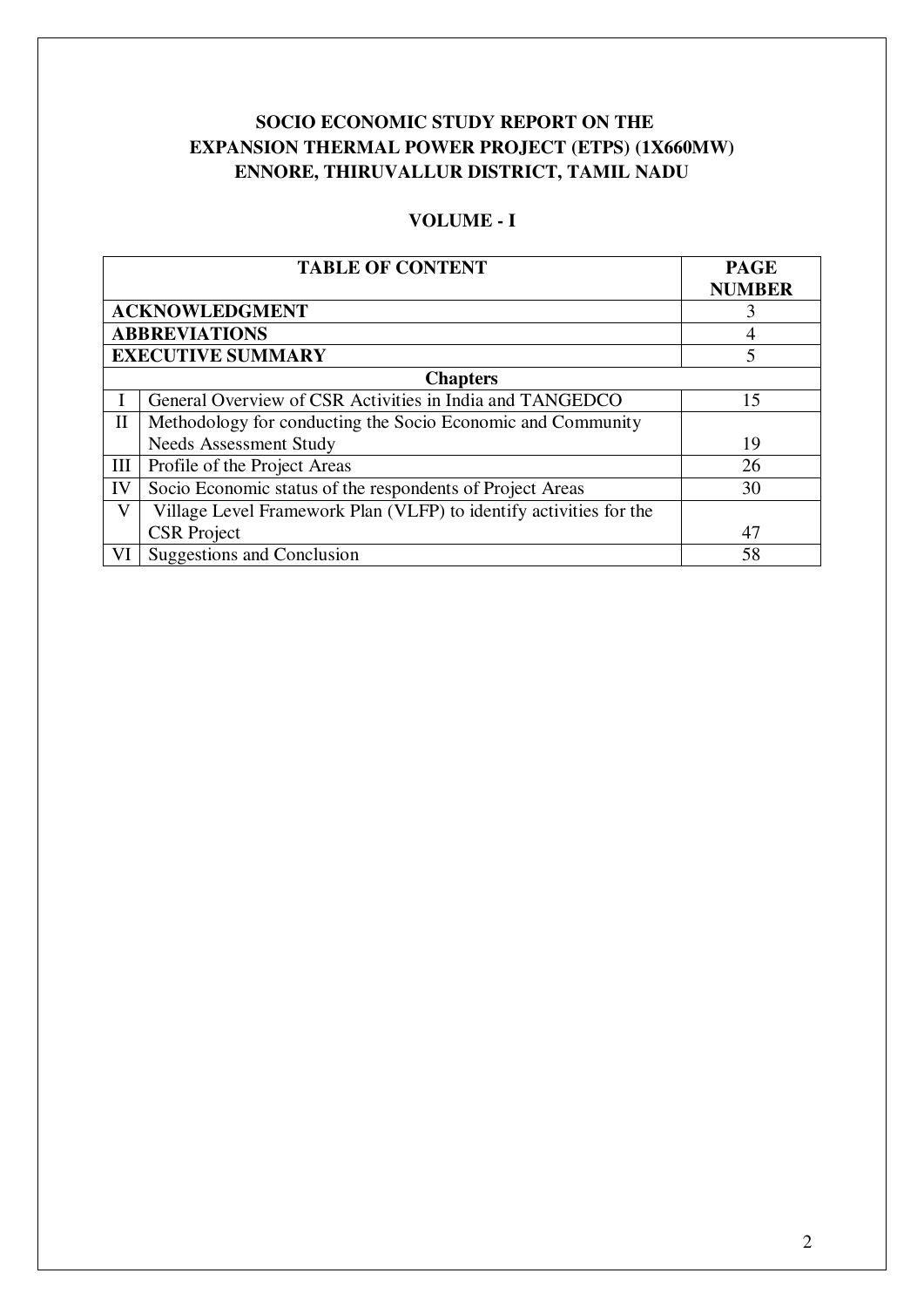# **SOCIO ECONOMIC STUDY REPORT ON THE ONGOING ETPS EXPANSION THERMAL POWER PROJECT (1X660MW) ENNORE, THIRUVALLUR DISTRICT, TAMIL NADU**

## **ACKNOWLEDGEMENT**

This report has been prepared by the consultancy team of the Madras School of Social work. The study highlights the socio economic status and future needs of the thirteen areas located around ETPS, Ennore, Thiruvallur District, Tamil Nadu.

The task of completing the study in a very short duration was made possible with the strategic back up support of the officials of TANGEDCO, Chennai. We thank Mr. K. Subash Chandra Bose, Chief Engineer/ Projects - I, Mr.D.Sundar Superintending Engineer, Ms.Munavar Sultana, Executive Engineer, Projects, Mr.N.Srinivasan, Executive Engineer, Projects and Mr.Balaji, Assistant Executive Engineer for giving us an opportunity for conducting the study and guiding the team in assessment and furnishing the relevant data and contact details.

We also acknowledge the support received from the other departments relating to this study. Our special thanks is due to Health Department, Heads of Educational Institutions, Project Officer, ICDS, Chennai District, Assistant Engineer, Corporation of Chennai, Division 4, Non-Governmental Organisations, Anganwadi Workers, Presidents of Village Panchayats, Local Youth Association and Self Help Group members as the Key Informants for this study. We owe our thanks to the Self Help Group Members and Panchayat Level Federation Members for supporting in village household survey.

At the field level, we remember with thanks the respondents of the survey, the Key Informants, FGD members and all others who have helped us in conducting this study. I thank the management of Madras School of Social Work for the support extended to the study as part of MSSW's Consultancy activities and the valuable back end support rendered towards the same.

The Study Team comprised of Dr. S.Raja Samuel, Principal Consultant, Dr. C.J.Paul, Team leader and Social Development Consultant, Dr.Prema P, Gender and Environment Consultant, Mr.M.S.Palanikumar, Study Coordinator, Dr.K.N.Vijayanthi, Documentation Expert, Mr.V.T.Ranganathan, Associate Consultant, Mr.D.Rajendran, Associate Consultant, Mr.Krishna Kumar, Mr.Muralidaran, Field Investigators, Mr. Jerald Robinson, Mr. Praveen Field Coordinator and Mr.V.Purushothaman, Office Administration.

Dr. S. Raja Samuel, Principal, Madras School of Social Work, Chennai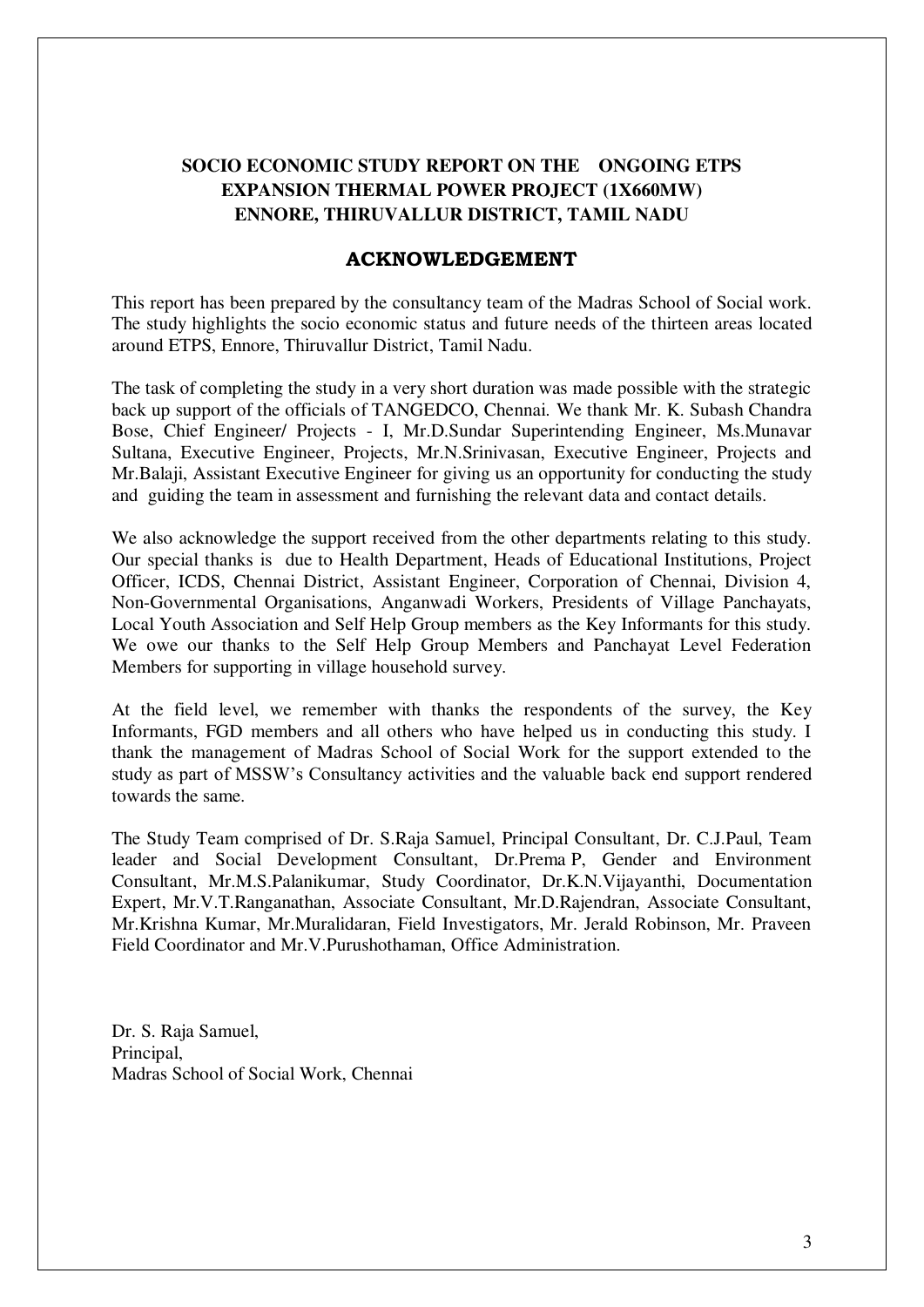| <b>ANC</b>              | <b>Ante Natal Care</b>                                           |
|-------------------------|------------------------------------------------------------------|
| AD                      | <b>Assistant Director</b>                                        |
| <b>ANM</b>              | <b>Auxiliary Nurse Midwifery</b>                                 |
| <b>BC</b>               | <b>Backward</b> class                                            |
| <b>BLS</b>              | <b>Base Line Survey</b>                                          |
| <b>BPL</b>              | <b>Below Poverty Line</b>                                        |
| <b>CBO</b>              | Community Based Organization                                     |
| <b>CAN</b>              | Community Needs Assessment                                       |
| <b>CIFNET</b>           | Central Institute of Fisheries Nautical and Engineering Training |
| <b>CMFRI</b>            | Central Marine Fisheries Research Institute                      |
| $\overline{\text{CSR}}$ | Corporate Social Responsibility                                  |
| <b>DFR</b>              | <b>Draft Final Report</b>                                        |
| <b>EDP</b>              | <b>Entrepreneurial Development Programme</b>                     |
| ${\rm FC}$              | <b>Forward Caste</b>                                             |
| FGD                     | Focus Group Discussion                                           |
| GCC                     | Greater Chennai Corporation                                      |
| GoI                     | Government of India                                              |
| GoTN                    | Government of Tamil Nadu                                         |
| GP                      | Gram Panchayat                                                   |
| HIG                     | High Income Group                                                |
| <b>ICDS</b>             | <b>Integrated Child Development Scheme</b>                       |
| <b>ISC</b>              | <b>Integrated Sanitary Complex</b>                               |
| <b>ITI</b>              | Industrial Training Institute.                                   |
| <b>IWSC</b>             | <b>Integrated Women Sanitary Complex</b>                         |
| JD                      | Joint Director                                                   |
| KII                     | Key Informants Interview                                         |
| <b>KM</b>               | Kilo Meter                                                       |
| <b>LIG</b>              | Lower Income Group                                               |
| <b>MIG</b>              | Middle Income Group                                              |
| <b>MGREGA</b>           | Mahatma Gandhi Rural Employment Guarantee Act                    |
| <b>MSSW</b>             | Madras School of Social Work.                                    |
| <b>NHAI</b>             | National Highways Authority India                                |
| <b>OHT</b>              | Over Head Tank                                                   |
| <b>PDS</b>              | <b>Public Distribution System</b>                                |
| PIU                     | Project Implementation Unit                                      |
| PHC                     | Primary Health Centre.                                           |
| <b>PNC</b>              | Post Natal Care                                                  |
| PO                      | Project Officer                                                  |
| <b>PTA</b>              | <b>Parent Teachers Association</b>                               |
| <b>PWD</b>              | Public works Department.                                         |
| <b>SC</b>               | <b>Scheduled Caste</b>                                           |
| <b>SHG</b>              | Self Help Group                                                  |
| <b>ST</b>               | <b>Scheduled Tribe</b>                                           |
| <b>VLFP</b>             | Village Level Framework Plan                                     |
| <b>VTC</b>              | <b>Vocational Training Centre</b>                                |
| <b>VHN</b>              | Village Health Nurse                                             |

# **ABBREVIATIONS**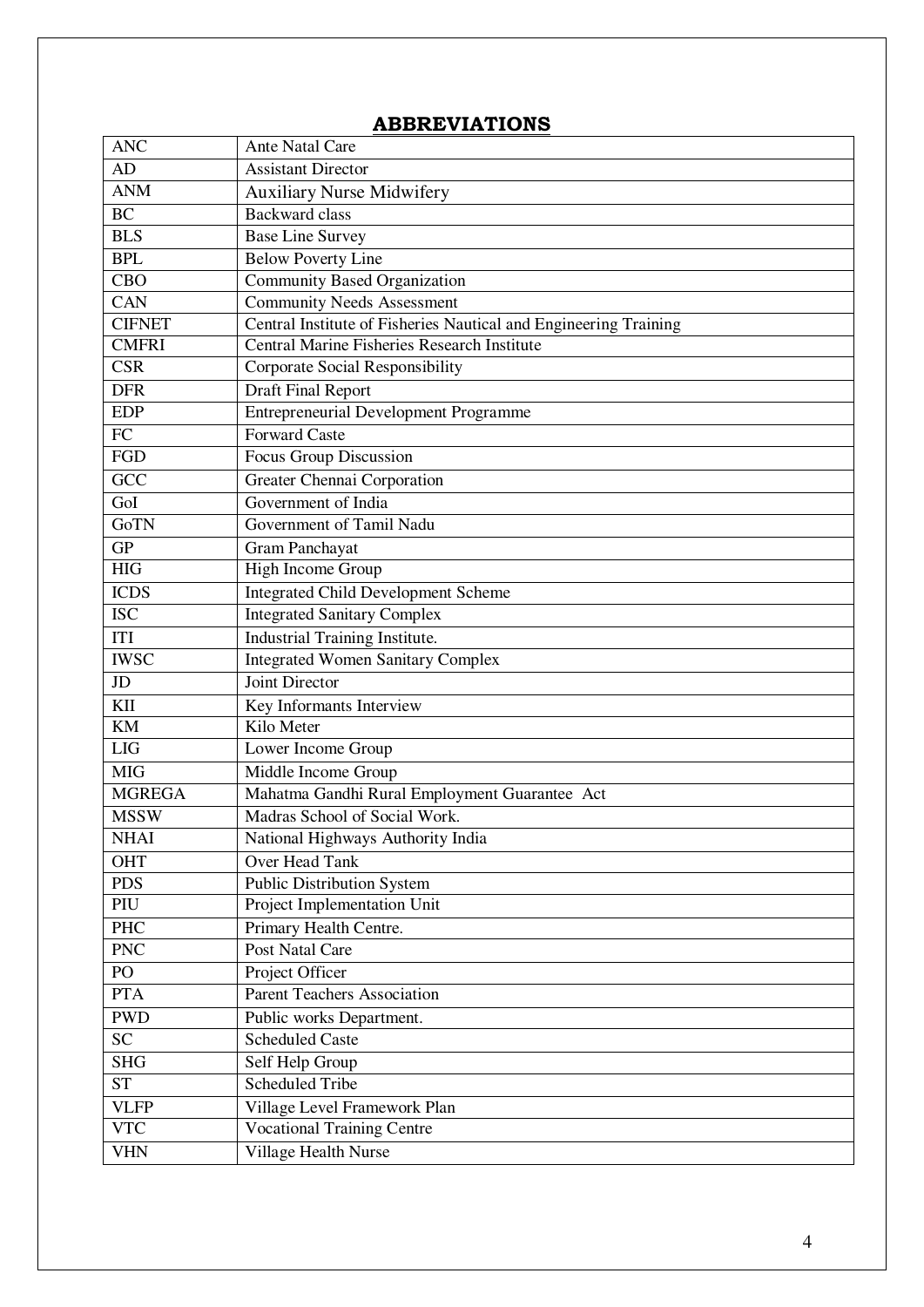# **SOCIO ECONOMIC STUDY REPORT ON THE ONGOING ETPS EXPANSION THERMAL POWER PROJECT (1X660MW) ENNORE, THIRUVALLUR DISTRICT, TAMIL NADU**

### **EXECUTIVE SUMMARY**

# **1.CSR activities of Tamil Nadu Generation and Distribution Corporation Ltd (TANGEDCO)**

Tamil Nadu Generation and Distribution Corporation Ltd (TANGEDCO) is a unit of TNEB takes care of the infrastructure relating to the power generation and distribution of power to the state.

Established in 1957, Tamil Nadu Electricity Board (TNEB) is now the largest vertically integrated power utility in the country with an installed generating capacity of 10,098 MW. TNEB ranks No.1 in India and 4th globally in wind power generation. It is also one of the best performing power utilities in the country with lowest AT&C losses of 18% and the highest revenue collection of 99%. Celebrating its Golden jubilee, TNEB is poised towards a powerful future.

Tamil Nadu is also blessed with many partnerships in power generation with the private and Central Public Sector Units. TANGEDCO's collaboration with many CPSU is expected to meet the additional energy requirements to meet the ongoing and upcoming industrial requirements.

TANGEDCO owns and operates a number of thermal power stations in the state of Tamil Nadu now proposes to expand Ennore Thermal Power Station (1x660 MW) within the existing Ennore Thermal Power Station Complex of TANGEDCO in Tiruvottiyur Taluk, Thiruvallur district of Tamilnadu. Total land area required for the power plant is available at Ernavoor Village, Tiruvottiyur Taluk, Thiruvallur District within the existing Ennore Thermal Power Station Complex of TANGEDCO in Tiruvottiyur Taluk, Thiruvallur district of Tamil Nadu. The identified land for the power plant is free from resettlement and rehabilitation issues since it is expansion of existing plant.

As part of Corporate Social Responsibility, Tamil Nadu Generation and Distribution Corporation Ltd (TANGEDCO) has also intended to identify the needs of the communities living near the project site and to support them through a series of socio economic and infrastructure projects.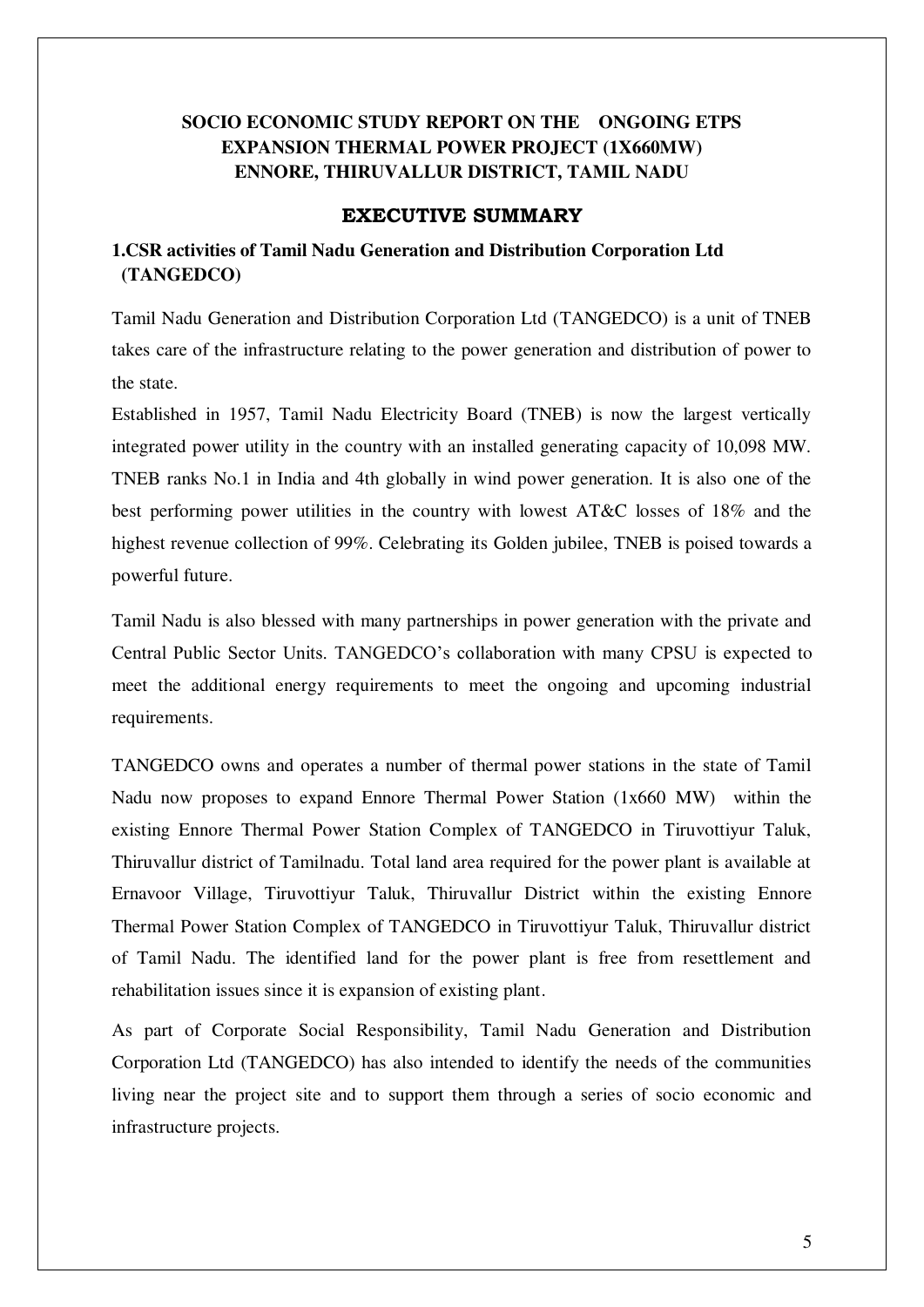The Madras School of Social Work has been assigned with the task of carrying out a socio economic study and community needs assessment around 10 km radius from the plant area to arrive at the CSR plan for the Thermal Power Project.

#### **2. Research methodology of the study**

#### **2.1 Objectives of the study**

The main objective of the Socio Economic and Community Needs Assessment Study in the project area was to support the efforts of TANGEDCO in designing the Corporate Social Responsibility framework and socio economic programs in the study areas.

#### **2.2 Focus of the Socio Economic Study**

A Socio Economic Study was conducted covering 500 families for eliciting the socio economic status of the communities living in the villages and settlements within 10 kms radius of the plant site.

#### **2.3 Focus of the Community Needs Assessment (CNA) Study**

As part of the Socio Economic Study, a Community Needs Assessment (CNA) was conducted in the study areas. The Community Needs Assessment started at the grassroot with the maximum involvement of the local communities and groups. This process involved considerable time to arrive at a well-defined plan. It focused on the Community Action Plan preparation which was incorporated as part of the Village Level Framework Plan.

A CNA is an approach followed for collecting the data on the infrastructure, socio economic status of the communities and deficiencies in the services to formulate strategies to eliminate or considerably reduce it.

#### **2.4 The purpose of the CNA study**

- To collect first-hand information on the prevailing social situation in the project areas.
- To collect the perceptions on various dimensions of community needs by the primary as well as secondary stakeholders through Focus Group Discussions and individual interactions.
- Identify areas for capacity enhancement.
- To create a local level networking system for post- project management (Village level working group).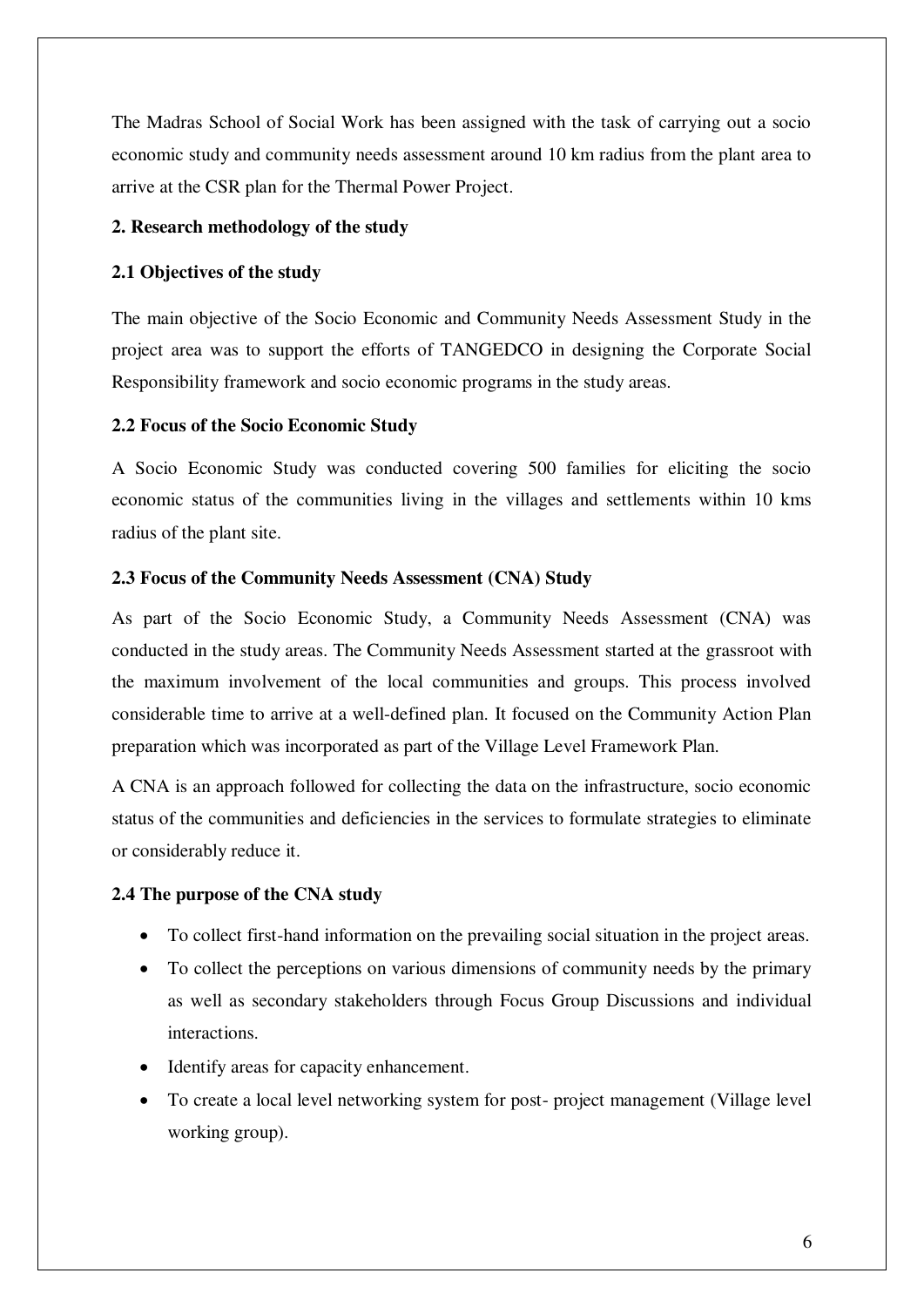- To identify and interact with all stakeholders related to the users and service providers and related individuals/institutions.
- To enhance coordinated approaches to poverty reduction through converging Government and Civil Society Organizations.
- To generate information for TANGEDCO CSR partnerships and identify micro level interventions based on the prioritized activities.
- To strengthen the community's involvement and participation for better delivery mechanisms.

#### **2.5 Objectives of Village Level Framework Plan (VLFP)**

The primary objective of the Village Level Framework Plan is a bottom up roadmap focusing on the physical, social and economic requirements of the backward strata population living in rural and urban communities which require CSR interventions to improve their quality of life. Village Level Framework Plan will serve as a blueprint in convergent based delivery of services to the communities. Some of the key objectives of the plan are:

- i To involve the local people in the preparation of a plan
- ii To identify and prepare activities to address the issues and findings from CNA
- iii To facilitate convergence of resources within and outside the Villages
- iv To sensitize and enhancing the capacity of people through strategic planning
- v To promote decentralized planning and make the plans relevant to local needs

#### **2.6 Sampling selected for the study**

**vii**

The sample size including the household interviews have been limited to 500 families. In addition to the households study, Key Informants interviews, field level focus group discussions, case studies and transect walks have been organized to get additional information to supplement the quality and quantity data on the community needs

# **3. Socio economic status of the respondents of project areas (Findings based on the sample household survey):**

#### **3.1 FISHERMEN AREAS**

 The study revealed that 25.5% of the families represented Tiruvottiyur Kuppam followed by 20.3% of the families from AIR Colony and Ernavoor Kuppam, 13.5% of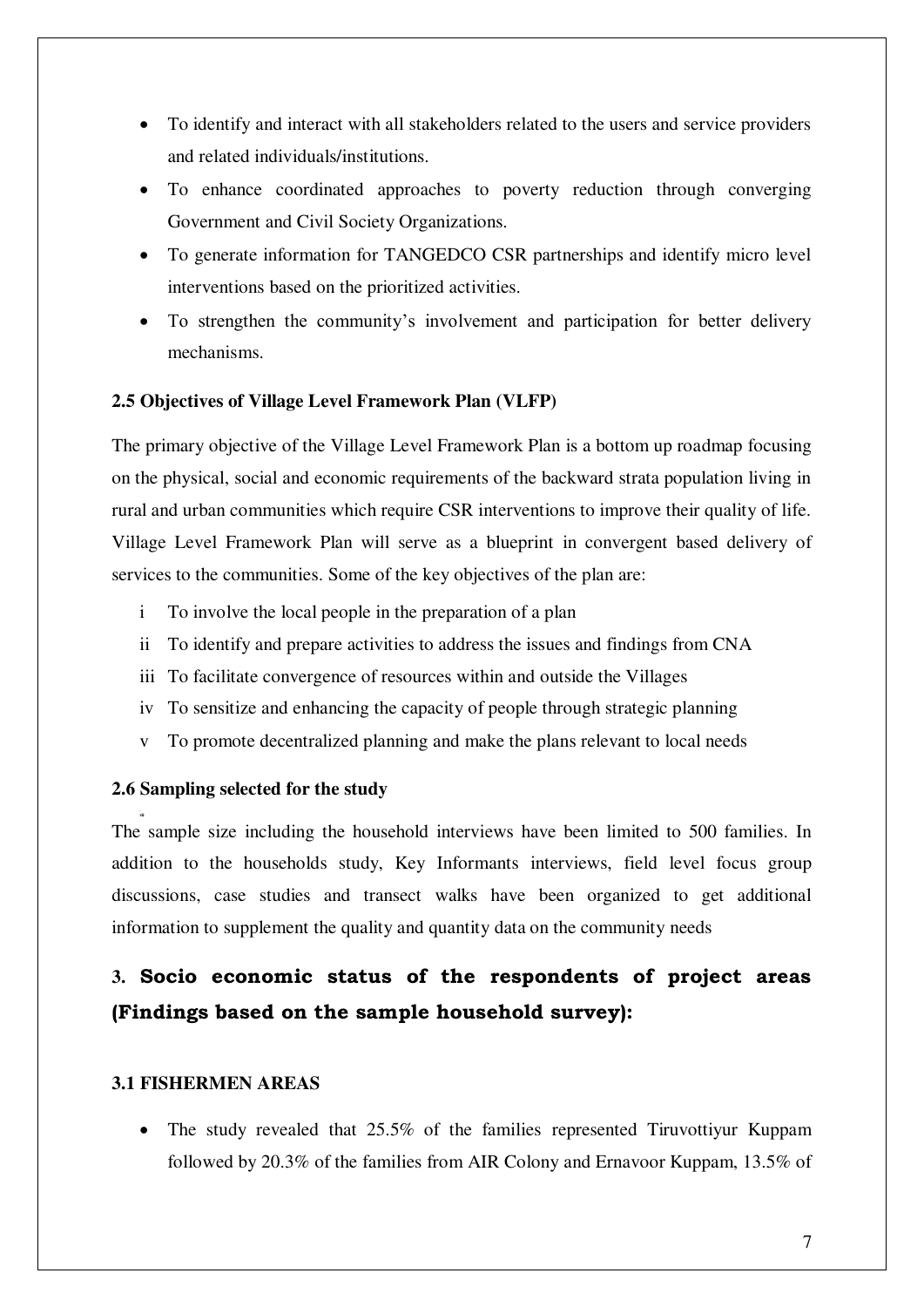families from K.V.K. Kuppam and 6.8% families each from Kattu Kuppam, Thazhan Kuppam and Mugathuvara Kuppam.

- $\bullet$  50% of the respondents belonged to Most Backward community, followed by 44.7 % of SC community.
- 59% of the households have a monthly family income from Rs.10001 to Rs.20000, followed by 30% up to Rs.10000 and 11% more than Rs.20000.
- It was inferred that 50% of the respondents had studied up to  $10<sup>th</sup>$  standard, 6% were illiterates,  $26\%$  up to  $12<sup>th</sup> Standard$ ,  $11\%$  were Graduates,  $3\%$  were Post Graduates and 4% were ITI and Diploma holders.
- 75 per cent of the respondents were living in concrete houses (Pucca), 19% residing in Semi pucca houses and only 6% in kutcha houses
- It was established that  $66\%$  of the respondents lived in their own houses,  $14\%$  in rental houses and 20% in slum tenements.
- It was ascertained that 78% of the families were drawing water from Metro water (Lorries), 30% were using hand pumps and 2% had bore well facility.
- 86.4% of the respondents expressed that the water supply is inadequate and does not meet their demand and the remaining 13.4 % stated that it was adequate.
- Only 25.5% of the respondents expressed that the areas have adequate street lights and markets, followed by 94% with cemetery and burial ground, 91% with transportation, 82% with motorable roads, 40% with bus shelters and 60 % with community Hall.
- 52% of the respondents had availed loan from various sources. It was revealed that 48% had no debts. 12 % had availed loans for marriage purpose, 11.5% to meet medical expenses, 7% towards food expenditure, 7.5% for children's education, 6% for house construction and 3% to attend family rituals and festivals and 5% for other reasons.
- 48% of the respondents had not availed any loans. 20% had taken loans from SHGs and micro finance institutions, 15% borrowed from money lenders, 8% from relatives and friends, 4 % through private chits, 3% from Nationalised banks and 2% from private banks
- 49% of the respondents had no savings. 24% of the respondents saved through SHGs, 10% through Chit Fund, 8.6% were having postal savings and 8.4% through banks.
- It was found that 44% of the respondents in the study area are members of SHGs.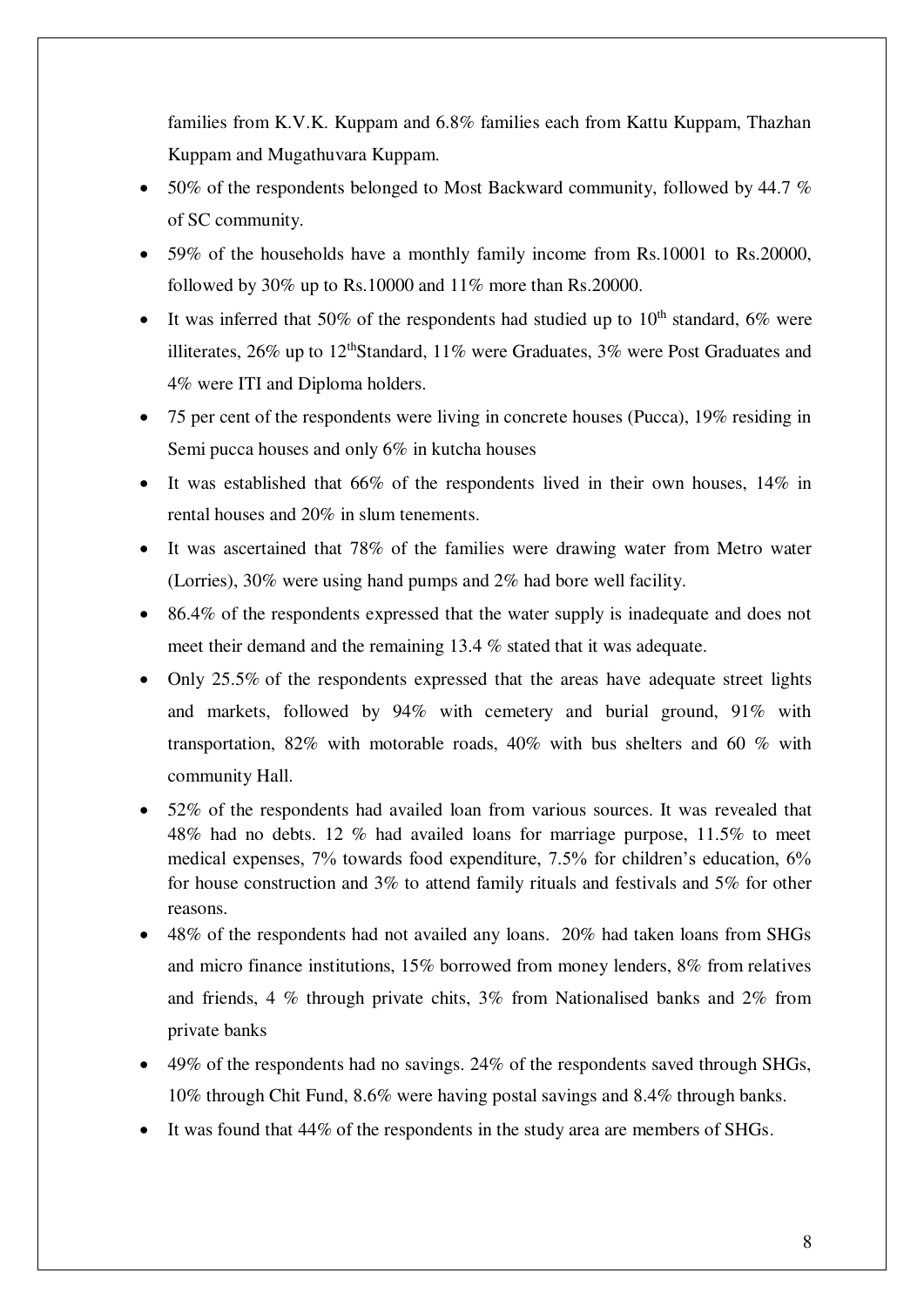- It was ascertained that 100% of families were relying on Corporation Tricycles for solid waste disposal and management.
- 95% of the respondents' families own Fibre boats and 5% of them own trawlers.
- It was ascertained that 55.6% of the respondents face problems related to frequent damage to nets and hence unable to buy new nets due to financial constraints and 40.7% unable to bear the repairing and operation cost of equipment.
- Only 34\% of the respondents have insured their fishing Equipment.
- Only 5% of the respondents have installed GPS in their Boats.
- 100% of the respondents are not satisfied with the dredging activities in the study area.
- $\bullet$  61% of the respondents listed fishing harbour as their priority need, followed by Jetty (24%) and Cold Storage (15%)
- For the employable skills 45.5% of the respondents (fisher youth -Men) are interested to undergo training in Assistant Vessel Driver course, followed by 28.5% for boat engine repairing, 15% for heavy vehicle driving and 10% for other employable skill development training courses.
- 32% of the respondents (Female members from fishing settlements) are interested to undergo training in online fish marketing, followed by Nursing (25%), Tailoring (21%), Catering & Hospitality (17%) and 5% in other job oriented training courses.

## **3.2 NON FISHERMEN AREAS**

- The study revealed that 21.9% of the families are residing in AIR Nagar, 17% each from Raja Shanmugham Nagar and Ambedkar Nagar. 14.6% of families living in Nehru Nagar and 9.7% families each are residing in Thiruvallur Nagar, Annai Sivagami Nagar and Bharathiyar Nagar.
- 59% of the respondents belonged to Most Backward Community followed by SC with 24 %, 16% belongs to BC and FC 1%.
- It was found that 90.7% of the families were male headed and only 9.3% were female headed families.
- It was found that 19.5% of the households have a monthly family income up to Rs.10000, followed by 69.3% between Rs.10001 to Rs.20, 000 and 11.2% more than Rs.20, 000.
- $\bullet$  40% of the respondents had studied upto 10<sup>th</sup> standard, 7% were illiterates, 14% upto 12thStandard, 31% were Graduates, 6% Post Graduates and 2% were Diploma holders and I.T.I. course.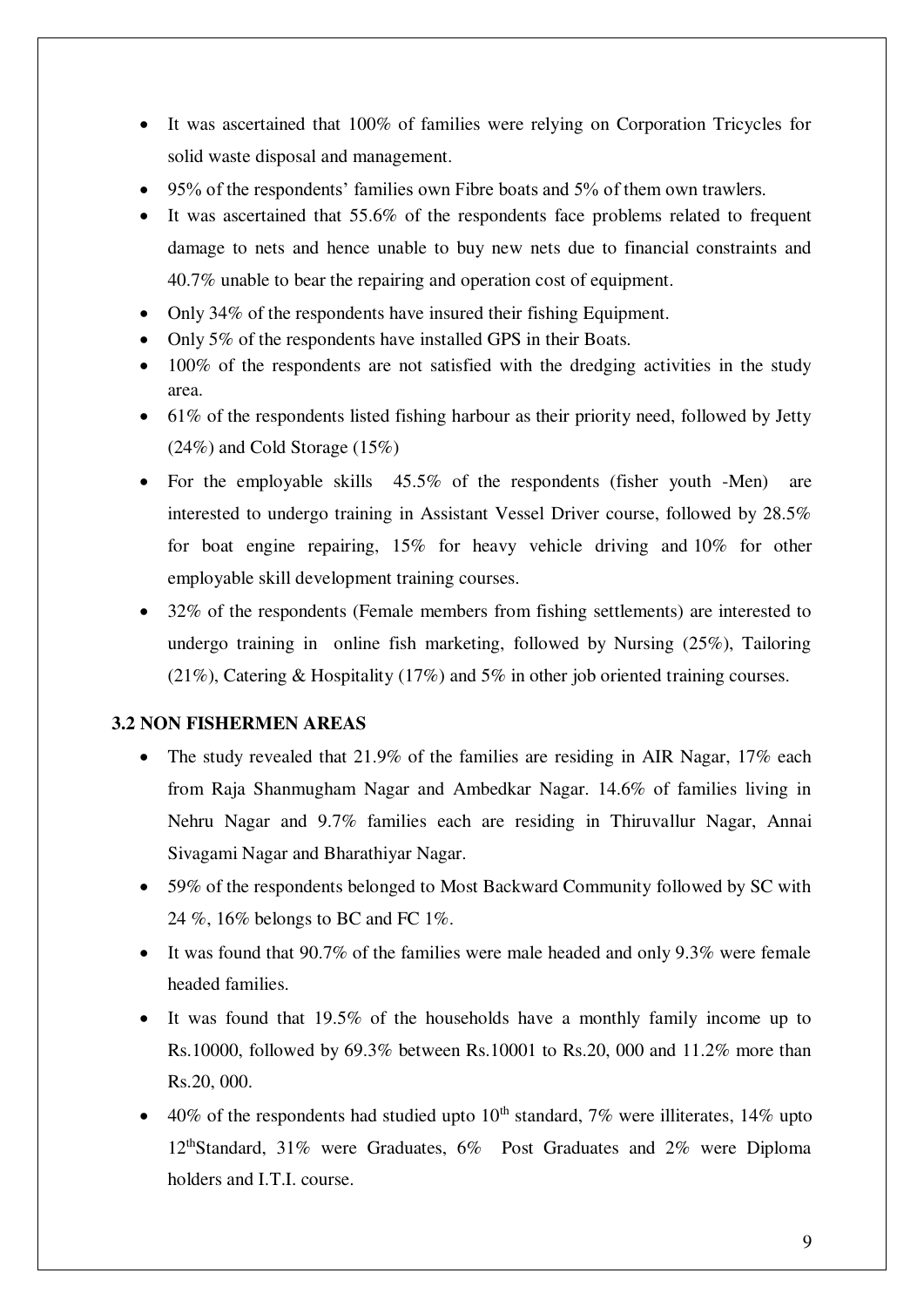- 82% of the respondents were living in concrete houses and slum tenements, followed by 16% in semi pucca houses and only 2% in Katcha houses.
- 52% of the respondents were living in their own houses, 26% in rental houses and 22% in slum tenements.
- It was ascertained that 78% of the families were drawing water from Metro water, 30% were using hand pumps and 2% had bore well facility.
- 90% of the respondents expressed that the water supply is inadequate and does not meet their daily requirement and the remaining 10% stated that it was adequate.
- It was found that 58% of the respondents are not SHG members. 42% of the respondents in the study area hold SHG Membership.
- 57% of the respondents had not availed any loans. 16% of them have borrowed from money lender, 12% from SHGs and micro finance institutions, 7% from relatives and friends, 5 % through private chits and 3% from banks.
- $\bullet$  69% of the respondents do not have the habit of savings. 12% of them save money through Chit Funds, 8% through SHG, 6% through postal savings and 5% through banks.
- 75.2 % of the respondents had not taken any insurance against Life and health coverage.
- It was ascertained that 100% of families were disposing solid waste through Corporation Tricycles.

#### **4. Findings based on the stakeholder consultations:**

Out of the 13 study areas, 7 are fishermen habitations. One of the study areas is Mugathuvara Kuppam is located on the Creek. The community during the Focus Group discussion felt that the carrying capacity of the river has reduced and it cannot perform it complete draining action, which means the area around would be waterlogged during the monsoon., they also added that their boats which is their main source of livelihood were drastically affected since the depth of the river has been reduced to minimum of 1 feet. It was also scientifically proved that the fish caught around Ennore contain toxic elements due to effluents released from adjacent factories, making the fish unfit for consumption.

They suggested that job oriented skill development training for the youth in vessel navigation and ornamental fish culture may be provided as an alternate livelihood options. They also requested the corporates to provide engines, and netting materials to the small fishermen in enhancing their livelihood. They also expressed that any further expansion or development of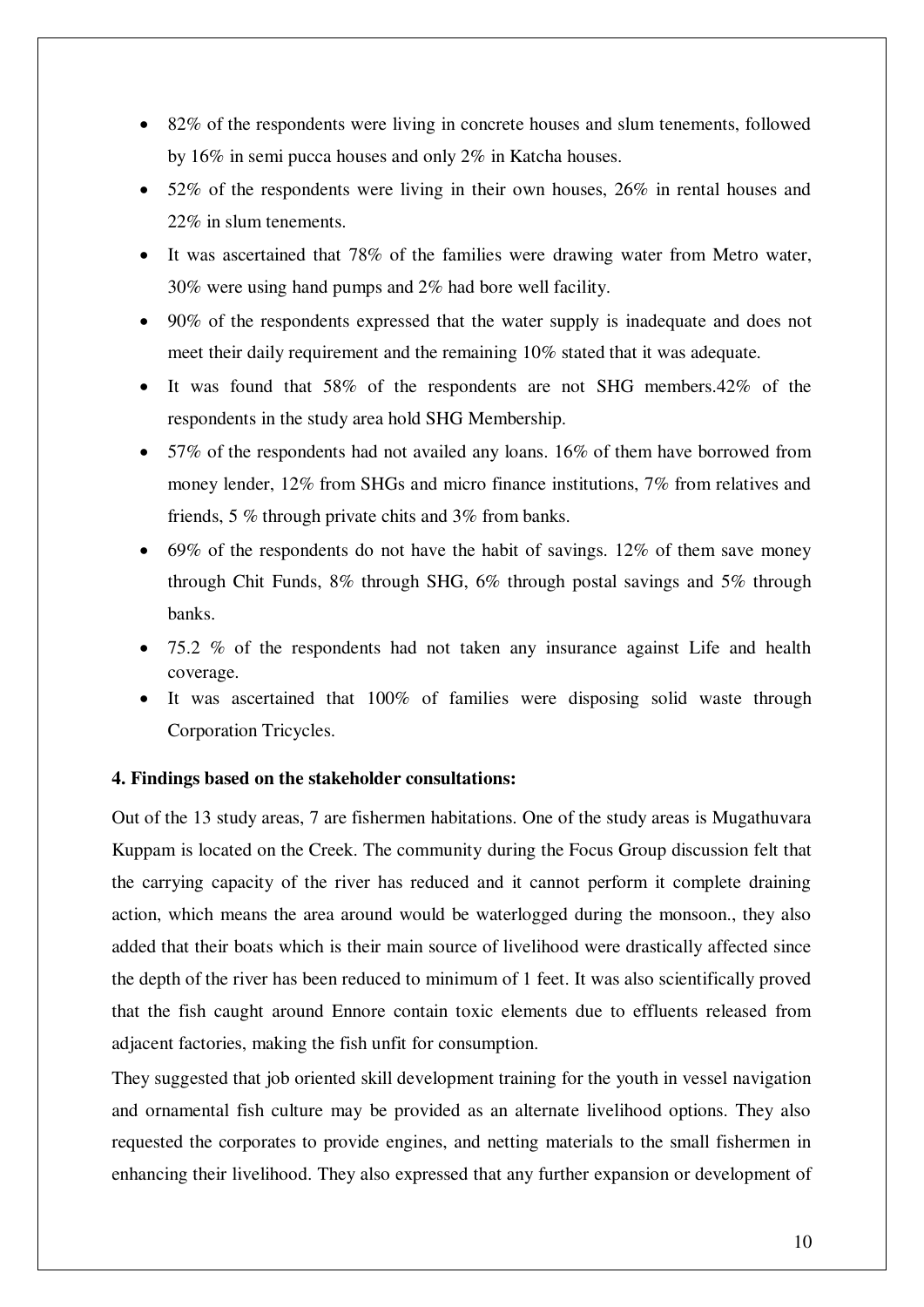factories surrounding the creek will endanger the aquatic species which will have a direct impact on the livelihood of fishermen community.

Some of the respondents from Thazhan Kuppam suggested that frequent dredging should be done to facilitate the boat movement and also installing boulders to prevent sea erosion. They were also of the opinion that the Ennore Coast may be developed as a tourism centre due to its unique features and the existing harbour may generate more employment opportunities for the fishermen who have seasonal employment. The Fishing community also felt that the local youth and eligible persons may be provided with jobs and other opportunities in industries and factories located in and around Ennore and also in upcoming industries.

They also expressed that the occurrence of regular oil spill has affected their livelihood to a great extent. Therefore such incidents should be prevented by the Government and industries in future by taking necessary precautions.

It is heartening to know that women of the fishing community are undergoing training in online marketing to cope up with the technology development in the marketing field.

Tamilnadu Slum Clearance Board has allotted 200 tenements to the transgender in AIR colony. During the discussion, it was expressed that they are still discriminated and not accepted by the neighbourhood community. They requested that special clinics exclusively for their gender may be run by Urban Health Centre once in a week.

The community requested for a Police outpost to handle the menace of drug trafficking which is affecting the youth and children.

Earlier, the fishing community used to venture into fishing everyday but, at present they could go once in 2 days due to depleted catch and dead fish. The attributed this situation due to release of effluents from industries and factories located in Ennore.

The local fishing community felt that consortium of industries in Ennore was conducting meetings to assess the livelihood needs of the fisherman community. At present, this activity has been ceased to exist. It has been also expressed by the Senior Scientist, (Centre for Marine Fishing Research Institute) Ennore coast is the most polluted, which affect the fish biological Resource enhancement. The Joint Director, Department of Fisheries, Government of Tamilnadu, expressed that there is an increase in the fishing vessels from 1000 to 2000 nos. in Chennai region in recent times and 40,000 households are depending on fishing for their livelihood.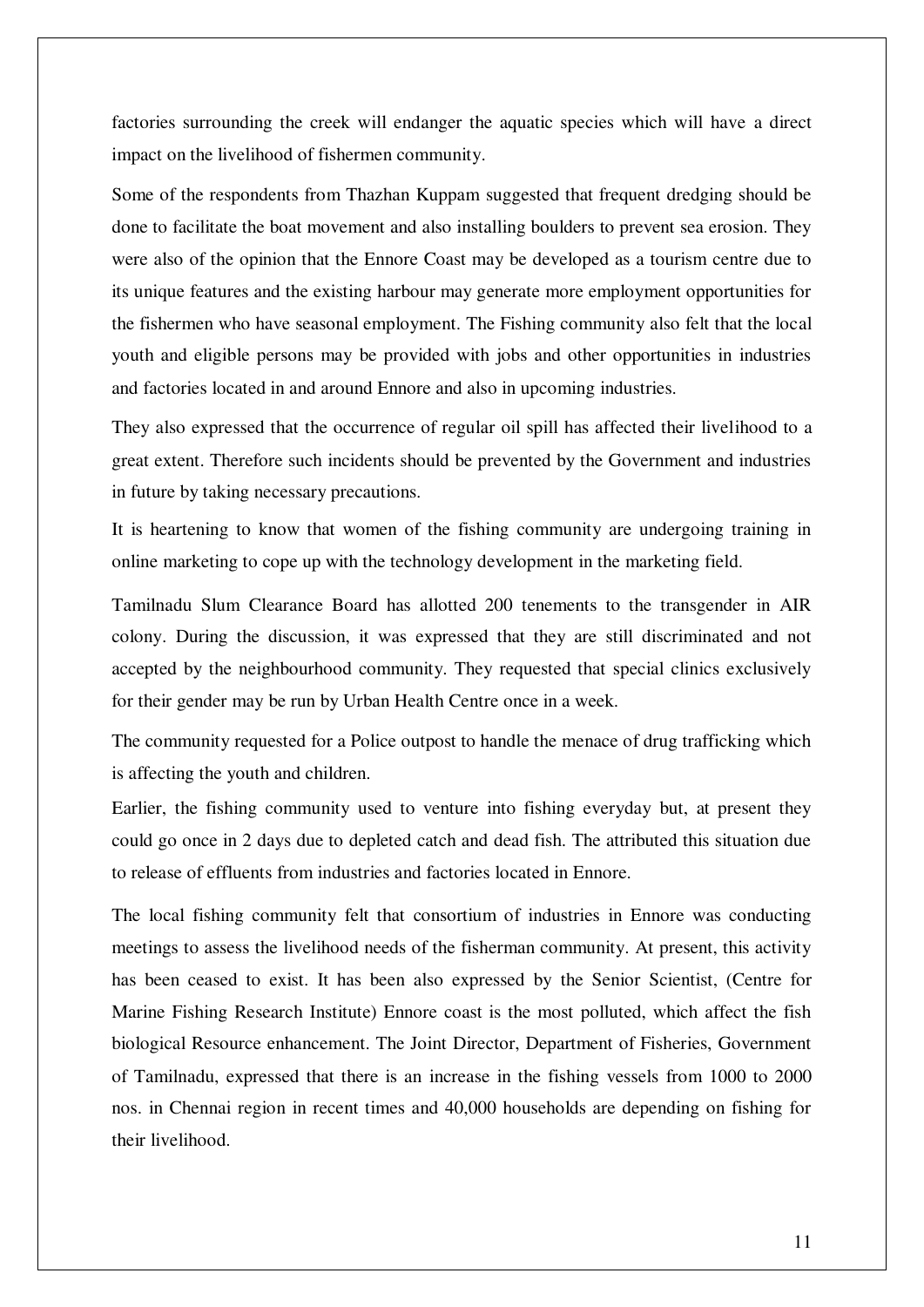Keeping the future vision of livelihood options, the women desired to acquire alternative skill development training courses in Tailoring and Embroidery, Beautician, Car Driving, Mobile servicing, Computer Training and Nurse aid.

The children of non-fishermen community belong to the under privileged category. It is viewed that scholarships may be provided to them to pursue their school education, impart job oriented skill development training and on the job training for them to work in the field which they desire.

# **5. Activities identified for the CSR projects in the study areas:**

Village Level Framework plans were based on focus group discussions, community meetings and transect walks.

The Qualitative study and survey findings brought out the genuine needs of the selected villages as mentioned below in the study area by TANGEDCO. Details of area, sector- wise needs, required interventions a long term with budget and implementing mechanism are spelt out in the report.

The Study suggests the following sector wise interventions for implementing the CSR initiatives. Suitable modifications may be made by the TANGEDCO based on further consultation if it is required.

| S.N            | Sector                  | <b>Budget (in Rs)</b> |
|----------------|-------------------------|-----------------------|
| 1              | Infrastructure          | 3,53,90,000           |
| $\overline{2}$ | Livelihood              | 1,58,30,000           |
| 3              | <b>Skill Detraining</b> | 36,00,000             |
| $\overline{4}$ | Education               | 10,00,000             |
| 5              | Health                  | 35,00,000             |
| 6              | Environment             | 7,00,000              |
| 7              | NGO<br>interventions    | 3,00,000              |
|                | support                 |                       |
|                | <b>Total</b>            | 6,03,20,000           |

**Sector wise budget for next five years:**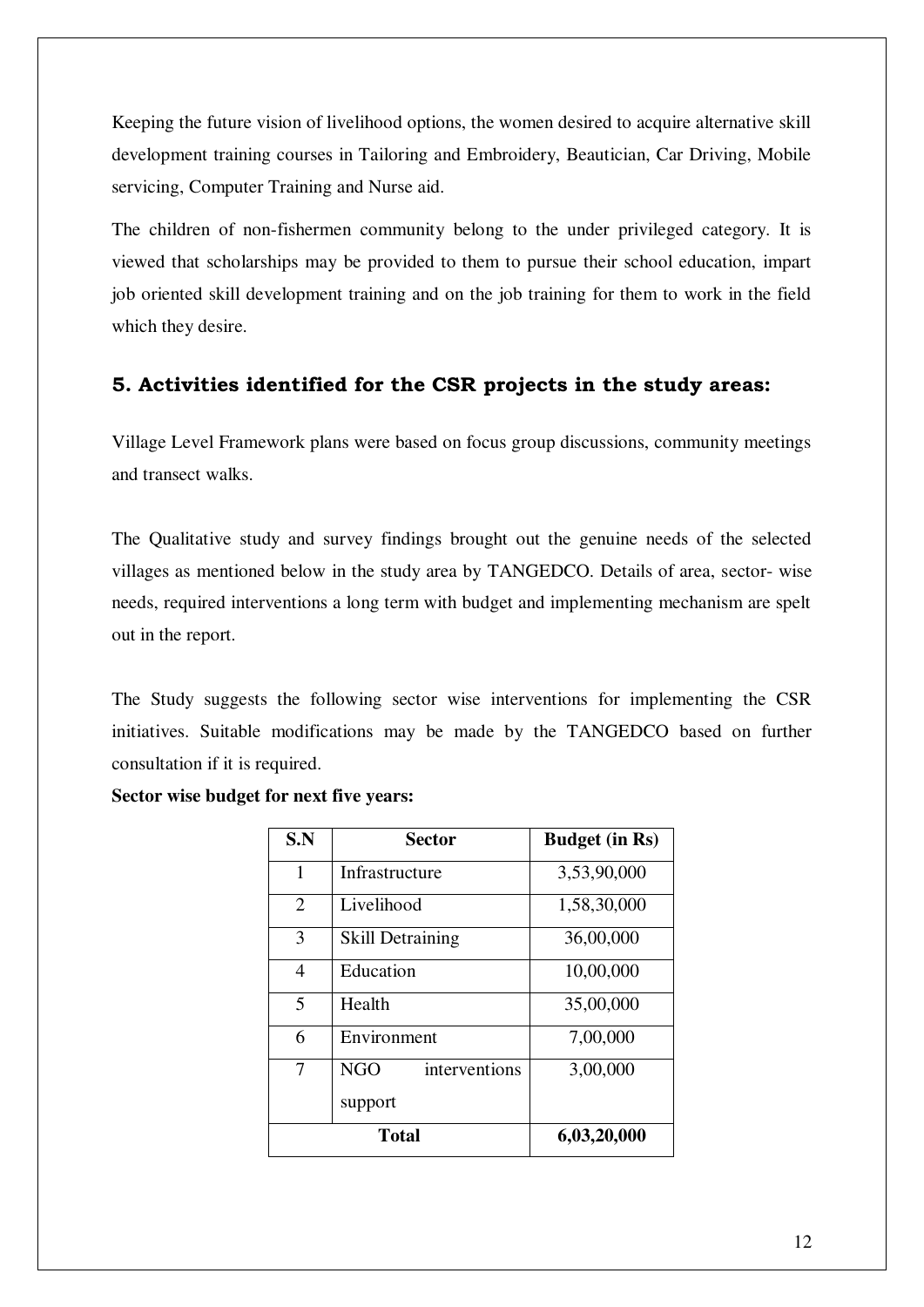#### **6. Suggestions**

- i. Specialized agencies such as CMFRI, CIFNET, MSSRF and Department of Fisheries may collaborate to have special plans for enhancing the livelihood of fishing community in the Ennore coast by implementing innovative self-employment schemes and to cope up with the latest technology (Deep sea fishing, usage of electronic gadgets etc.)
- ii. To install artificial reef in Ennore coast to increase fish breeding and catch.
- iii. The district administration may take necessary steps by arranging interface session between fishing community and PSU of Ennore coast to review the environmental issues at frequent intervals.
- iv. One of the headmistress of a nearby school suggested that vocational training can also be imparted to the school children, to compete in the job market in future. This need a serious consideration.
- v. Most of the respondents of the non-fishing area expressed their views that infrastructure up gradation may be addressed on priority basis to enable them to have a quality living and reduce risk factors related to socio economic and environmental degradation.
- vi. It is necessary to supplement and support for ensuring adequate quantity and quality of drinking water supply in all the study areas.
- vii. TANGEDCO through its CSR monitoring cell suggested facilitate and coordinate with various Government Departments, Educational institutions and Non-Governmental Organizations to impart skill training courses in all the study areas.
- viii. To create awareness and support in conservation of water and also the importance of rain water harvesting among the community.
- ix. It is also suggested that TANGEDCO may establish a special out sourced cell to conduct Pre Funding appraisals, stakeholders' involvement in CSR interventions, monitor the CSR initiatives, and act as a link between the community and TANGEDCO for fulfilling the objectives of CSR initiatives. This proposed CSR cell would help the interventions and enhance the branding of TANGEDCOs CSR interventions.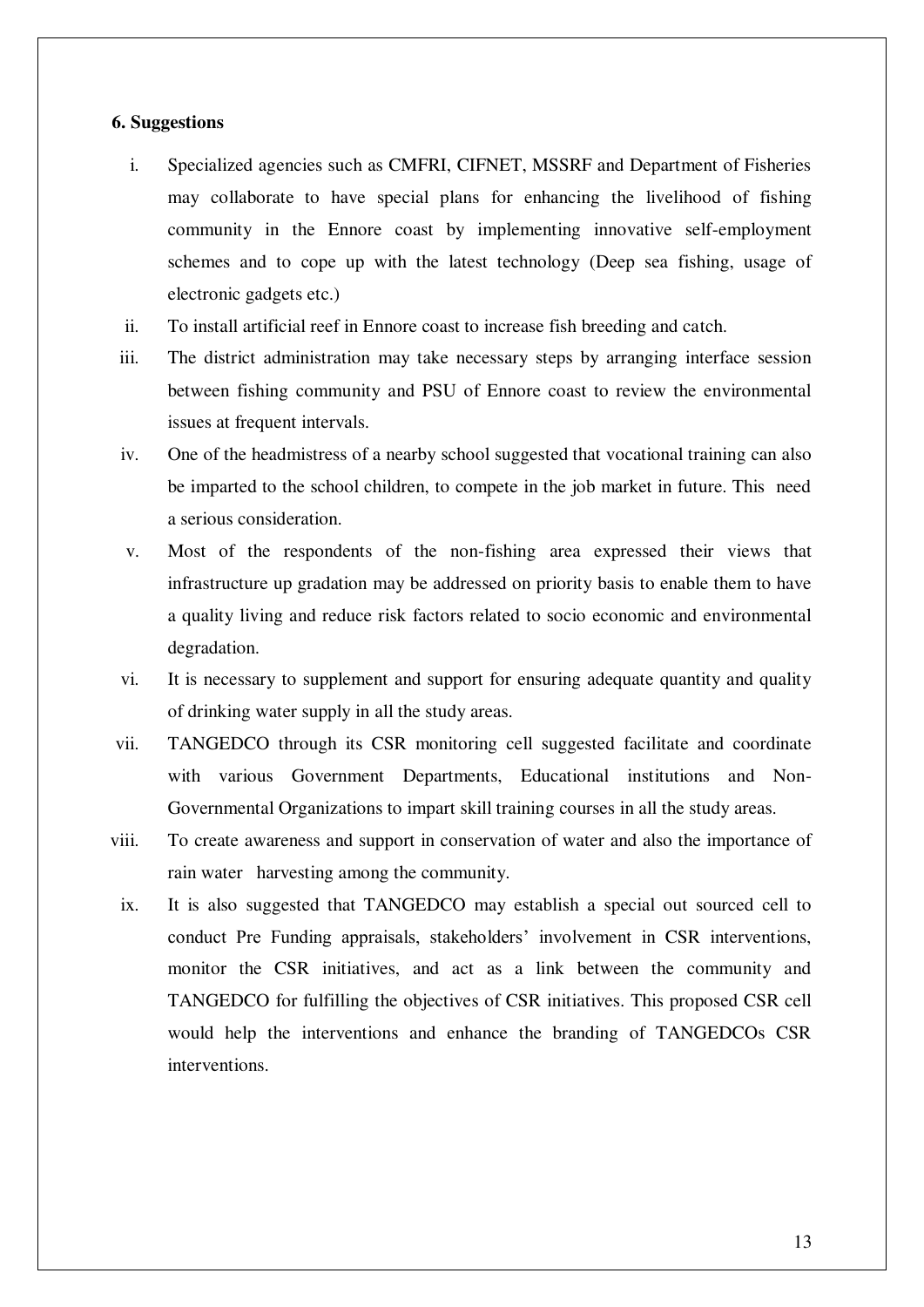#### **7. Conclusion**

Ennore and its neighbourhood areas are surrounded by several of Public Sector Undertakings and Private Industrial Units. PSUs like NTPL, NPCL, KPL, IOC (bottling unit), Balmier &Laurie and CPCL have been initiating CSR activities by assessing community needs and implementing CSR interventions under various sectors such as water and sanitation, infrastructure to the Educational Institution and community, Women's Empowerment Environment /Green Cover Development and Sustainable Livelihood by spending huge funds.

Ashok Leyland, a private industrial unit also initiated CSR projects in Ennore neighbourhood. Inspite of the above CSR interventions, fishing community in and around Ennore is affected severely due to increased release of effluents resulted in the depletion of fish resource. Hence they are forced for to look for alternative source of livelihood. They also felt that steps may be taken to protect the environment at Ennore by regulating industrial pollution and control, infrastructure development for sustainable livelihood of fishermen, which has been followed for generation as a traditional occupation.

TANGEDCO through the commissioning of the power project must address the water issue in Ennore. TANGEDCO may also take steps to protect the environment in the Ennore coast by prioritising greenery initiatives. One of the major grievances of the inhabitants of Ennore coast is that TANGEDCO may consider sustainable development goals which will have a visible impact in the sectors of Water, Sanitation, Environment Protection and Livelihood support.

It is also suggested that TANGEDCO may establish a special cell to monitor the CSR initiatives and act as a link between the community and TANGEDCO for fulfilling the objectives of CSR initiatives and mutual benefits.

 **\*\*\*\*\*\*\*\***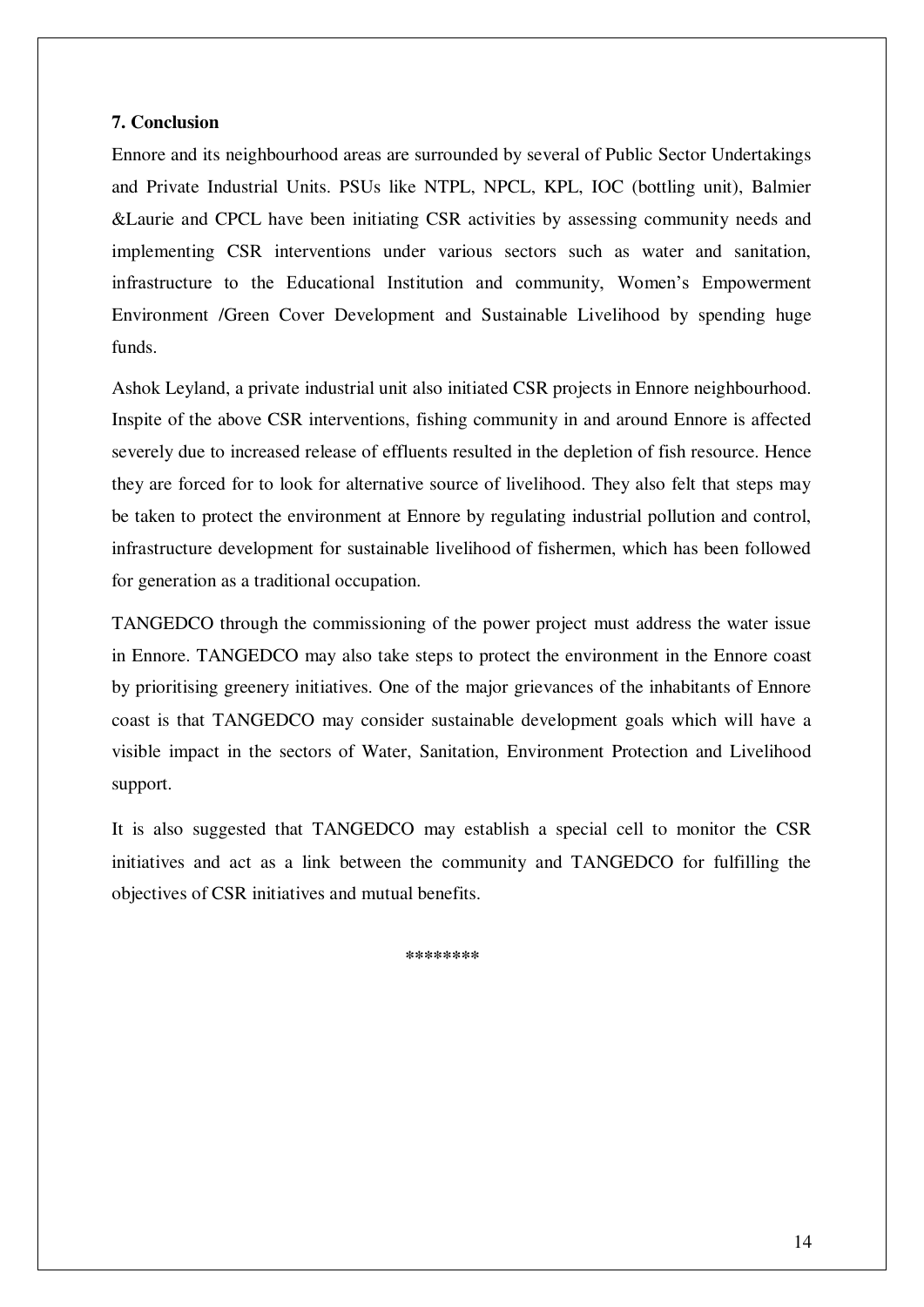# **SOCIO ECONOMIC STUDY REPORT ON THE ONGOING ETPS EXPANSION THERMAL POWER PROJECT (1X660MW) ENNORE, THIRUVALLUR DISTRICT, TAMIL NADU**

## *Chapter-1*

# **General Overview of CSR activities in India and in Tamil Nadu Generation and Distribution Corporation Ltd (TANGEDCO)**

## **1. CSR in India**

CSR in India has traditionally been seen as a philanthropic activity. And in keeping with the Indian tradition, it was an activity that was performed, but not deliberated. As a result, there is limited documentation on specific activities related to this concept. However, what was clearly evident is that, much of this had a national character encapsulated within it, by endowing institutions to actively participating in India's freedom movement, and embedded in the idea of trusteeship.

The practice of CSR in India still remains within the philanthropic space, but has moved from institutional building (Educational, Research and Cultural) to community development through various global influences and with communities becoming more active and demanding. While CSR remains largely restricted to community development, it is getting more strategic in nature (that is, getting linked with business) than philanthropic, and a large number of companies are reporting the activities in their Official Websites, Annual Reports and publishing CSR activities in leading Journals.

The Companies Act, 2013 has introduced the idea of CSR to the forefront and is promoting greater transparency and disclosure. Schedule VII of the Act, which lists out the CSR activities suggests communities to be the focal point. On the other hand, by discussing a company's relationship to its stakeholders and integrating CSR into its core operations, the draft rules suggest that CSR needs to go beyond communities and beyond the concept of philanthropy. It will be interesting to observe the ways in which this will translate into action at the ground level, and how the understanding of CSR is set to undergo a change. The new guidelines, which have replaced two existing separate guidelines on CSR and Sustainable Development, issued in 2010 and 2011 respectively, mentions the following: "Since Corporate Social Responsibility and Sustainability are so closely entwined, it can be said that Corporate Social Responsibility and Sustainability is a company's commitment to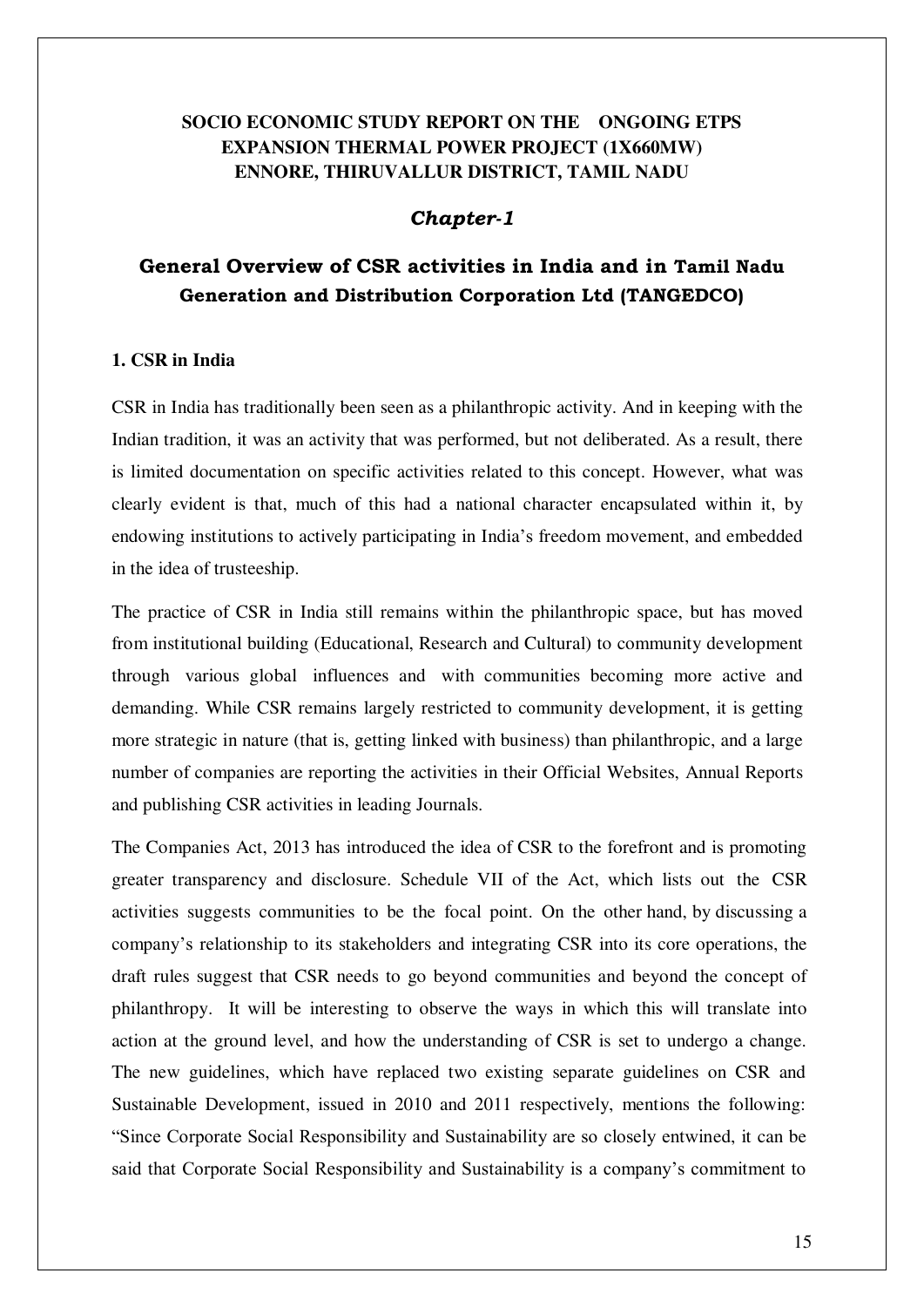its stakeholders to conduct business in an economically, socially and environmentally sustainable manner that is transparent and ethical."

#### **1.1 CSR and Sustainability**

CSR in India tends to focus on what is done with profits after they are made. On the other hand, sustainability is about factoring the social and environmental impacts of conducting business, that is, how profits are made. Hence, much of the Indian practice of CSR is an important component of sustainability or responsible business, which is a larger idea, a fact that is evident from various sustainability frameworks. The Act encourages companies to spend at least 2% of their average net profit in the previous three years on CSR activities. The Act lists out the following activities viz., I. Promotion of education, ii. Eradication of extreme hunger and poverty iii. Reducing child mortality and improving maternal morbidity, iv. Gender equity and women empowerment v. Combating HIV/AIDs, malaria and other diseases vi. Environmental Sustainability vii. Social Business projects viii. Employment enhancing vocational training ix. Contributions to PM's relief funds etc are eligible under CSR, taking the local conditions under consideration after the approval of the Board.

#### **1.2 Benefits of a robust CSR programme**

As the business environment gets increasingly complex and stakeholders become vocal About their expectations, best CSR practices can bring in greater benefits, viz; i. Communities provide the license to operate ii. Attracting the retaining employees and iii. Communities as suppliers.

#### **1.3 Tamil Nadu Generation and Distribution Corporation Ltd (TANGEDCO)**

Established in 1957, Tamil Nadu Electricity Board (TNEB) is now the largest vertically integrated power utility in the country with an installed generating capacity of 10,098 MW. TNEB ranks No.1 in India and 4th globally in wind power generation. It is also one of the best performing power utilities in the country with lowest AT&C losses of 18% and the highest revenue collection of 99%.Celebrating its Golden jubilee, TNEB is poised towards a powerful future.

Thus Tamil Nadu is blessed with many partnerships in power generation with the private, Central Public Sector units and TANGEDCO, which would turn the wheels of many industries which are power starved today due to frequent power cuts. Tamil Nadu Generation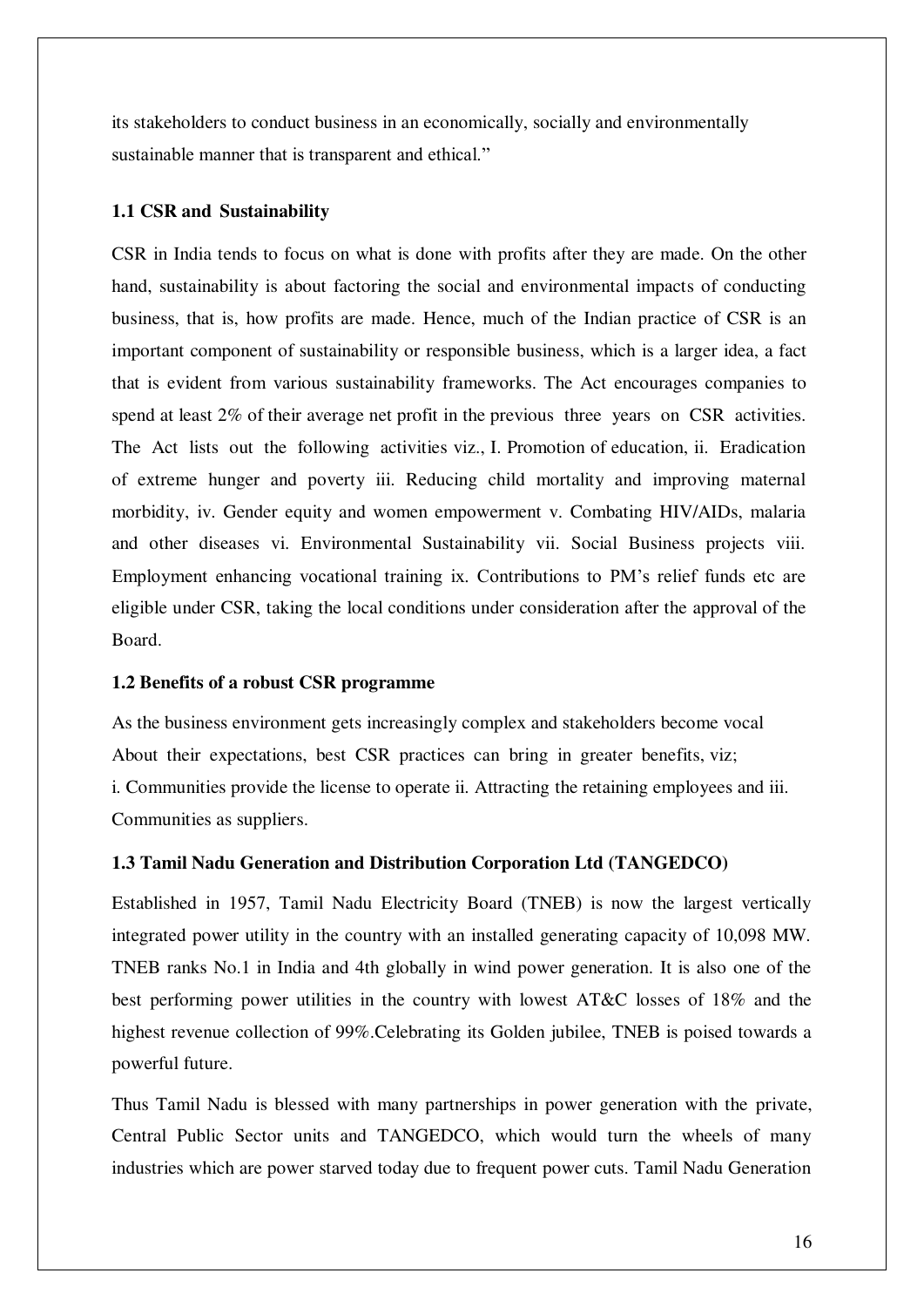and Distribution Corporation Ltd (TANGEDCO) is a unit of TNEB takes care of the infrastructure relating to the power generation and distribution of power to the state.

TANGEDCO owns and operates a number of thermal power stations in the state of Tamil Nadu now proposes to set up a coal based thermal station within the existing ETPS power station complex of TANGEDCO in Tiruvottiyur Taluk, Thiruvallur district of Tamilnadu. Tot al land area required for the Thermal Power Plant is available at Ernavoor Village, Tiruvottiyur Taluk, Thiruvallur District within the existing Ennore Thermal Power Station Complex of TANGEDCO in Tiruvottiyur Taluk Thiruvallur district of Tamil Nadu. The Identified land for the power plant is free from resettlement a rehabilitation issues since it is e xpansion of existing plant. As part of Corporate Social Responsibility Tamil Nadu Generation and Distribution Corporation Ltd (TANGEDCO) has also intended to identify the needs of the communities living near the project site and to support them through a series of Socio economic and infrastructure projects.

The Madras School of Social Work has been assigned with the task of carrying out a socio economic study and community needs assessment around 10 km radius from the plant area to arrive at the CSR plan for the Thermal Power Project.

#### **2.1 Madras School of Social Work**

The Madras School of Social Work was founded in 1952 by Mary Clubwala Jadhav, under the auspices of Madras State Branch of the Indian Conference of Social Work (later renamed as Indian Council of Social Welfare) and the Guild of Service (Central). The College is run under the aegis of the Society for Social Education and Research.

It is a member of the Association of Schools of Social Work in India and the Asian Pacific Association of Social Work Education and is also an affiliate of International Association of Schools of Social Work. Madras School of Social Work is an autonomous college affiliated to the University of Madras. The School offers various Under-graduates, Post Graduate courses and Doctoral degrees.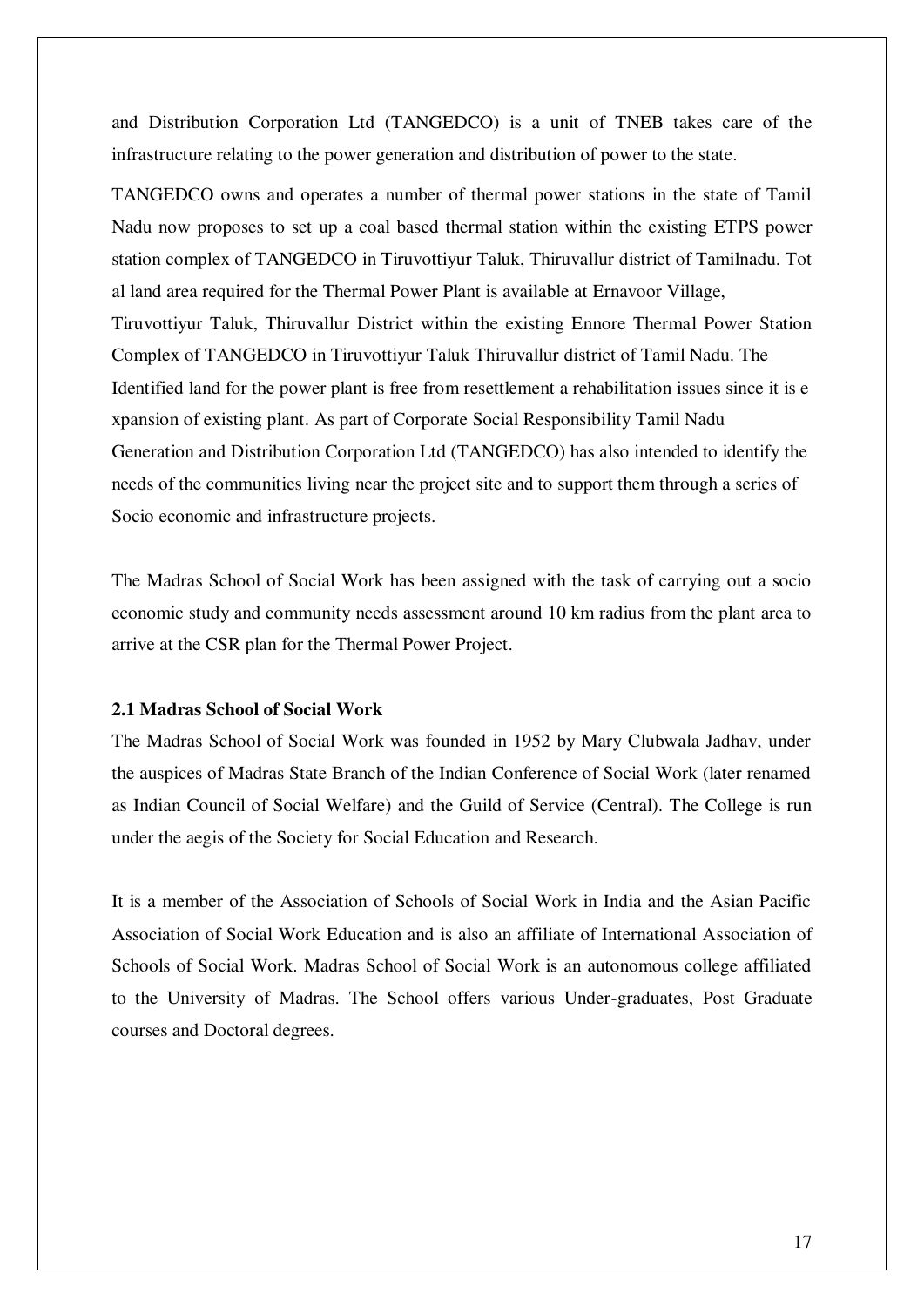#### **2.1.1 Consultancy Division**

MSSW has established an exclusive Division for extending Consultancy services to Government Departments, Public and Private sector undertakings and Non-Governmental and International NGOs. The specific assignments include evaluation studies, monitoring, CSR investment plans, needs assessment and other institution based tasks on the social and environmental issues. The Consultancy Division has a core team of professionals representing the specialised areas viz., social, environmental, management, and training and research fields. The Institution has adequate infrastructure to carry out the consultancy projects.

\*\*\*\*\*\*\*\*\*\*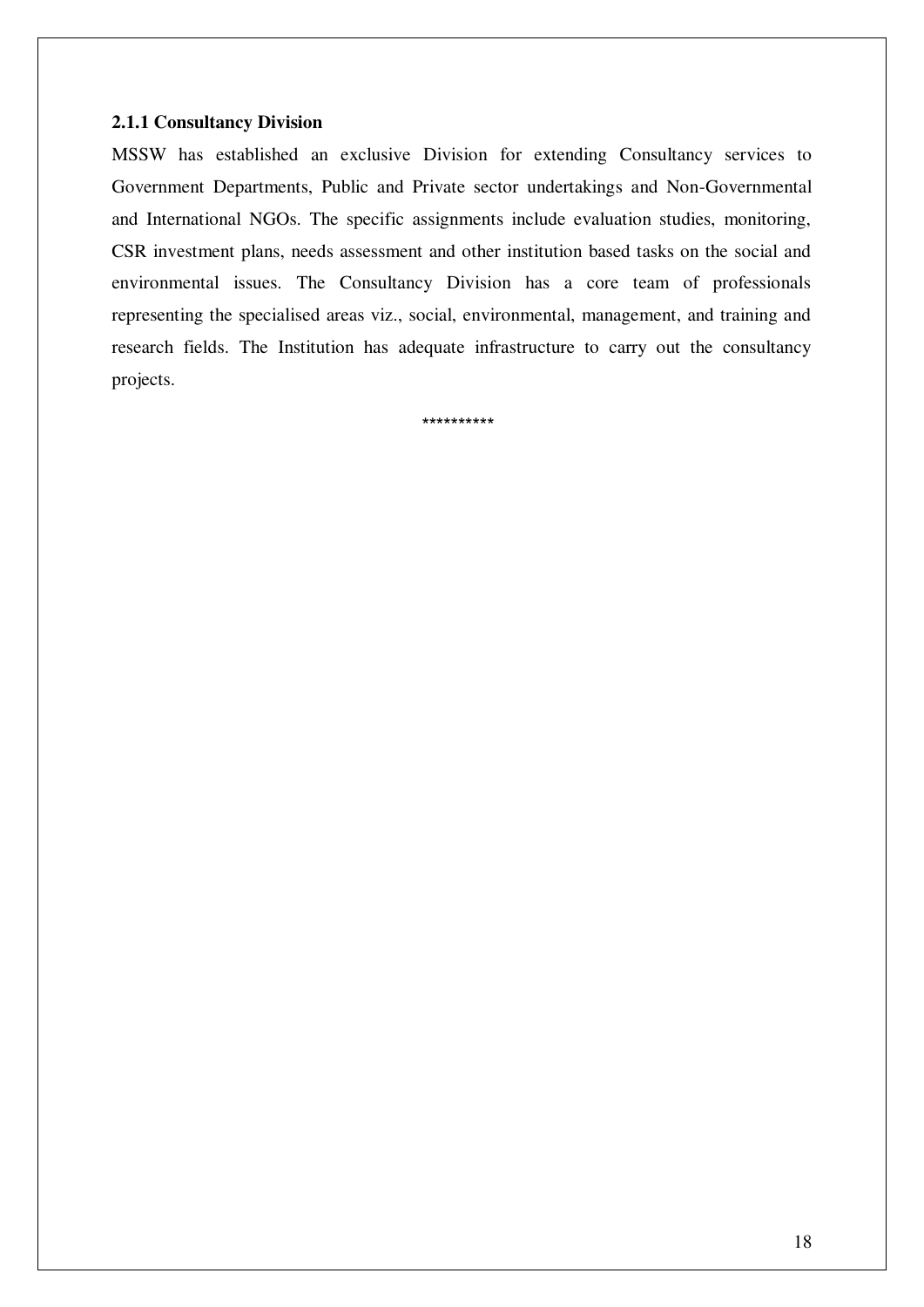# *CHAPTER– II*

# **METHODOLOGY ADOPTED FOR CONDUCTING THE SOCIO ECONOMIC STUDY FOR ON-GOING ETPS EXPANSION THERMAL POWER PROJECT (1\*660MW)**

The ETPS Expansion TPP (1x 660 MW) site comes under the revenue administration of Tiruvottiyur Taluk of Thiruvallur district.



# **Thiruvallur District**

Copyright (c) Compare Infobase Pvt. Ltd. 2001-02

Town<br>Tourist Places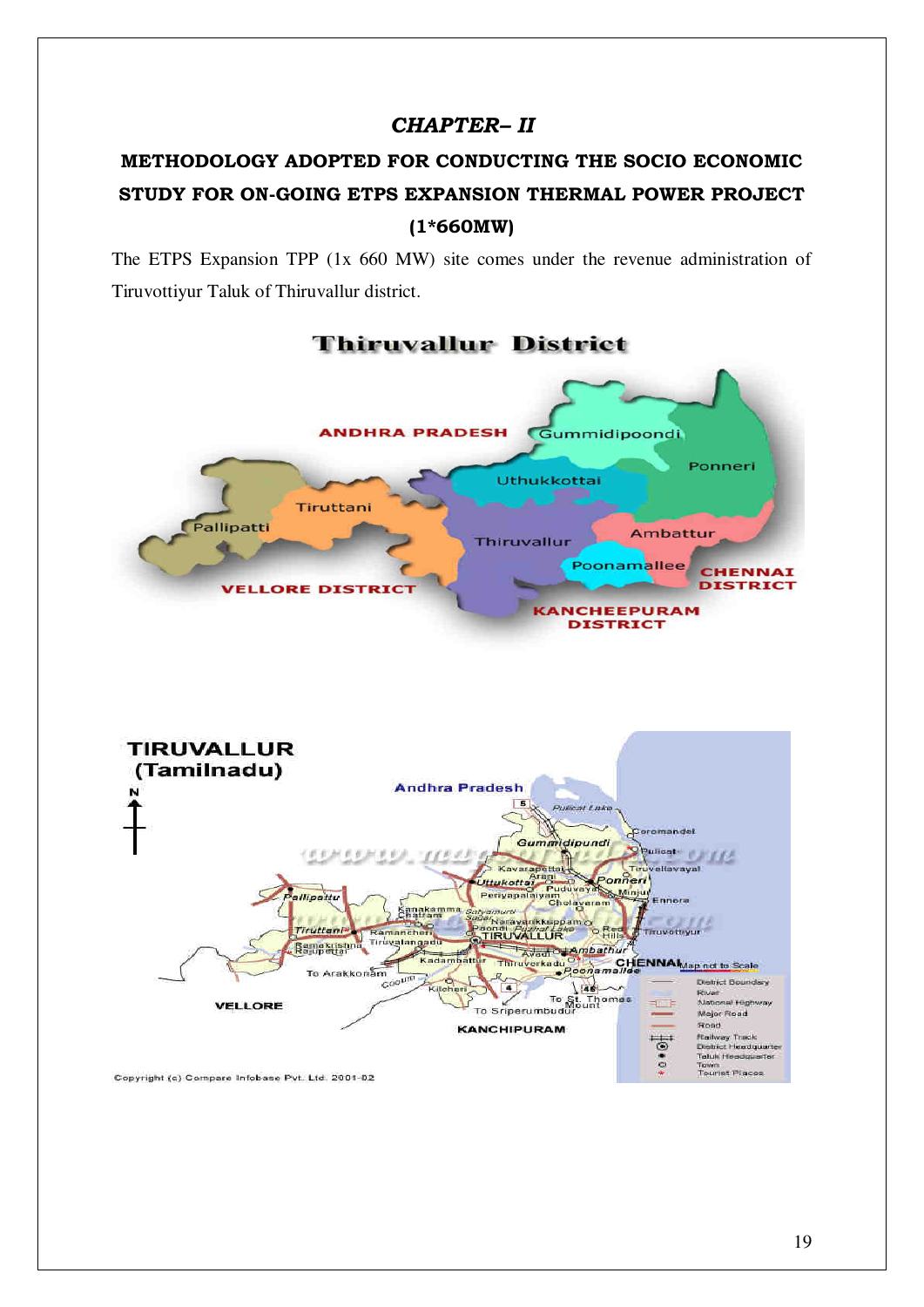

| <b>SN</b>      | <b>Area Name</b>             |
|----------------|------------------------------|
| $\mathbf{1}$   | Ennore Thermal Power Station |
| $\overline{2}$ | Tiruvottiyur Kuppam          |
| 3              | Kattu Kuppam $\bullet$       |
| $\overline{4}$ | Thazan Kuppam                |
| 5              | Mugadhuvara KuppamO          |
| 6              | $K.V.$ Kuppam $\bullet$      |
| 7              | AIR Colony                   |
| 8              | Ernavoor Kuppam              |
| 9              | Nehru Nagar                  |
| 10             | Annai Sivagami Naga          |
| 11             | Raja Shanmugam Nagar         |
| 12             | <b>Bharathiyar Nagar</b>     |
| 13             | Ambedkar Nagar               |
| 14             | Thiruvallur Nagar            |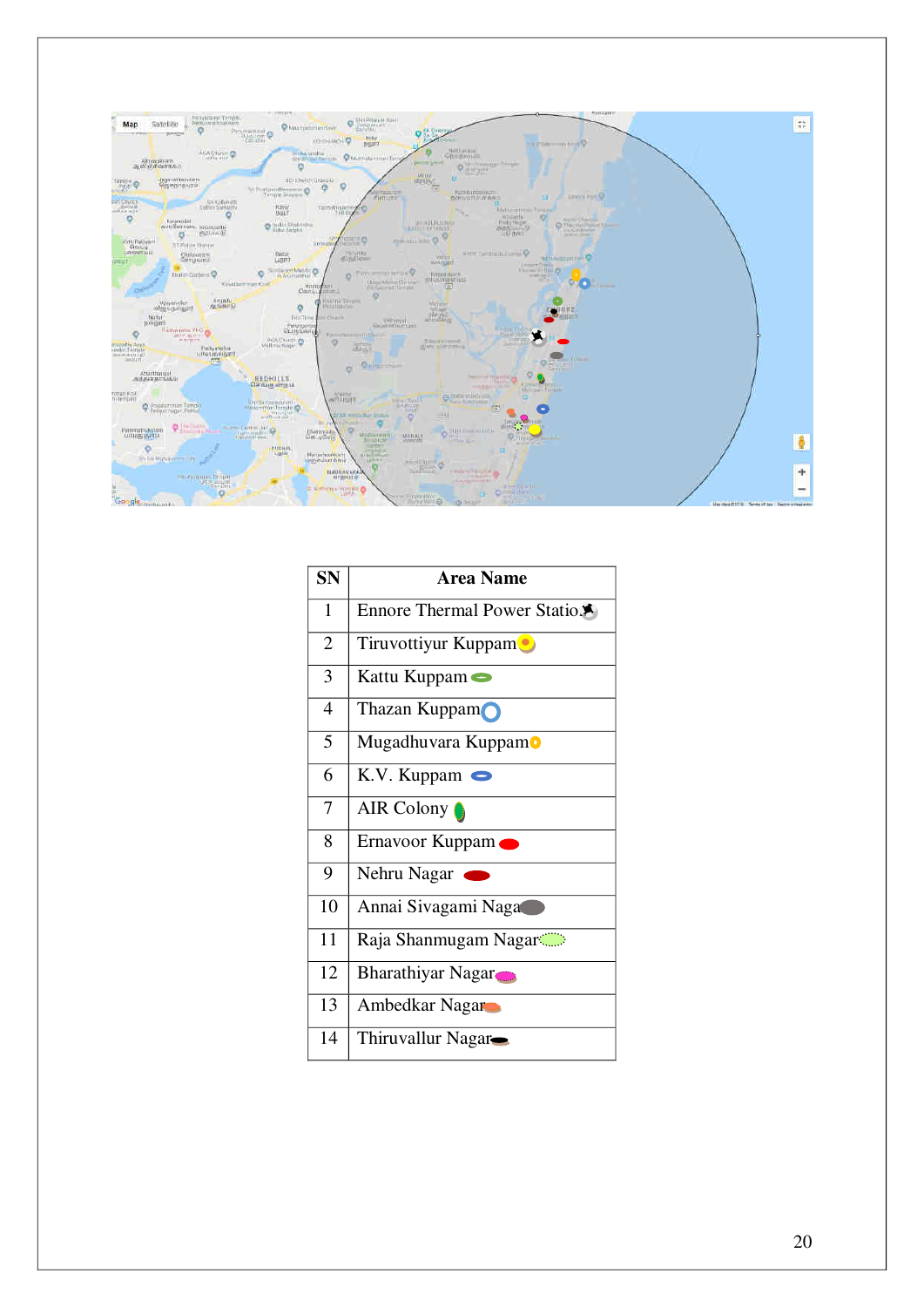#### **2. TANGEDCO and CSR focus for the present study**

#### **2.1 The objectives of the study**

The main objective of the Socio Economic and Community Needs Assessment Study in the project area was to support the efforts of TANGEDCO in designing the Corporate Social Responsibility framework and socio economic programs in the study areas comprising of 10 km radius from the plant site surrounding the Thermal Power Project at Tiruvottiyur Taluk, (now under Tiruvottiyur), Thiruvallur District.

Community Needs Assessment Study was proposed in the following three stages:

- i Socio Economic survey of the study areas.
- ii Community Needs Assessment
- iii Preparation of Corporate Social Responsibility Plan.

#### **2.2 Focus of the Socio Economic Study**

A Socio Economic Study was conducted covering 500 families for eliciting the socio economic status of the communities living in the villages and settlements within 10 km. radius of the plant site.

#### **2.3 Focus of the Community Needs Assessment (CNA) Study**

As part of the Socio Economic Study, a Community Needs Assessment (CNA) was conducted in the study areas. The Community Needs Assessment started at the grassroot with the maximum involvement of the local communities and groups. This process involved considerable time to arrive at a well-defined plan. It focused on the Community Action Plan preparation which was incorporated as part of the Village Level Framework Plan.

A CNA is an approach followed for collecting the data on the infrastructure, socio economic status of the communities and deficiencies in the services to formulate strategies to eliminate or considerably reduce it. The CNA explored the following areas:

- Poverty, vulnerability and relative well-being in rural poor communities.
- Livelihood strategies of the poor.
- Gender dimensions in the community.
- What people in poor communities see as the most important problems and concerns in their lives at present, how these have changed over the past few years, and expectations for change in the future.(Timeline analysis)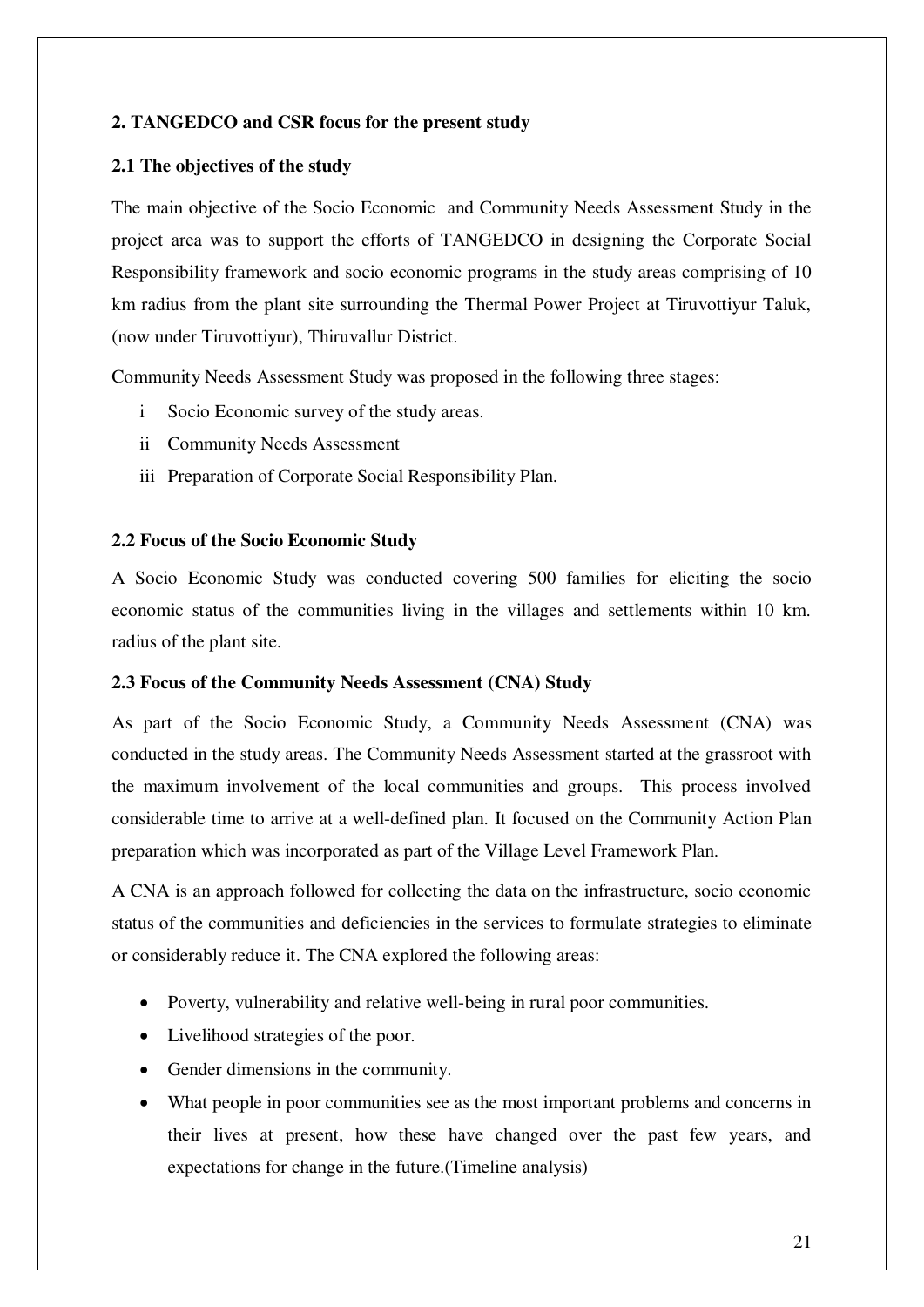- Access to, quality and relevance of services (health, education, water/sanitation, housing, transport, agricultural support, justice and information.
- Local governance structures and strategies for supplementing the service delivery.
- Awareness levels among secondary stakeholders Government, NGOs and other CBOs about key needs and interests of the poor and assessment of mechanisms to address them.

## **2.4 The purpose of the CNA study**

- To collect first-hand information on the prevailing social situation in the project areas.
- To collect the perceptions on various dimensions of community needs by the primary as well as secondary stakeholders through Focus Group Discussions and individual interactions.
- Identify areas for capacity enhancement.
- To create a local level networking system for post- project management (Village level working group).
- To identify and interact with all stakeholders related to the users and service providers and related individuals/institutions.
- To enhance coordinated approaches to poverty reduction through converging Government and Civil Society Organizations.
- To generate information for TANGEDCO CSR partnerships and identify micro level interventions based on the prioritized activities.
- To strengthen the community's involvement and participation for better delivery mechanisms.

## **2.5 Sources of Data**

The primary data included the responses from the beneficiaries and secondary stakeholders elicited through quantitative and qualitative methods referred above. Secondary data consists of the reports and documents pertaining to the community, socio economic indicators and the Government's interventions.

## **2.6 Sampling selected for the study**

The study area comprises of 10 km radius from the plant site surrounding the Thermal Power Project at Tiruvottiyur Taluk, Thiruvallur District.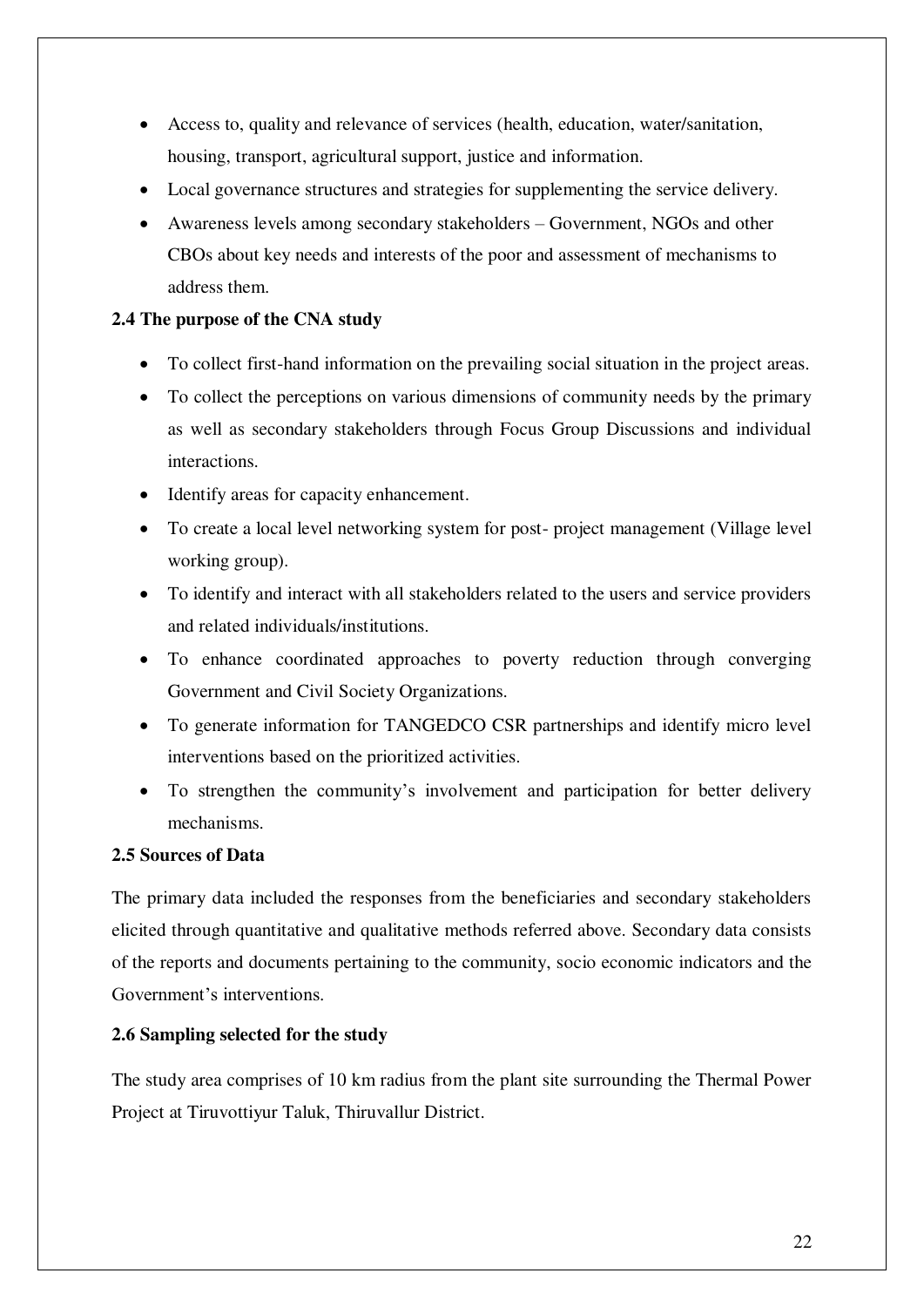- i. The sample size including the household interviews have been limited to 600 families. In addition to the households study, Key Informants interviews, field level focus group discussions, case studies and transect walks have been organized to get additional information to supplement the quality and quantity data on the community needs.
- ii. A sample of 500 household interview schedules in the surrounding villages has been covered to assess their socio economic situation.
- iii. Key informants Interview guide: 30 Key Informants interviews used to elicit information from NGOs, officials from Urban and Rural Local Bodies and elected representatives, Presidents of the SHGs, President of the Village level association, BDO, President GP, Ward member GP, ICDS Teacher, School Headmaster/Head mistress. This would facilitate in analysing needs of the communities.
- iv. Focus Group Discussion: FGD were conducted with Women, Self Help Groups, Village level committee, School children and Residents Welfare Associations in the study areas (20 Nos).
- v. Case Studies: A total of 10 case studies of people's endeavours contributing towards improving the quality of life have been presented.
- vi. Transect walk: Transect walk and mapping exercise have been undertaken by the research team to highlight the water bodies, health, educational and community infrastructure facilities.

| S.N            | <b>Application of Tools</b>    | <b>Samples</b>  |
|----------------|--------------------------------|-----------------|
|                | Household interview schedule   | 500             |
| $\overline{2}$ | Key informants Interview guide | 40              |
| 3              | Focus Group Discussion         | 22              |
|                | <b>Case Studies</b>            |                 |
|                | Transect walk                  | Each study site |

## **2.7 Samples covered for the CNA Study**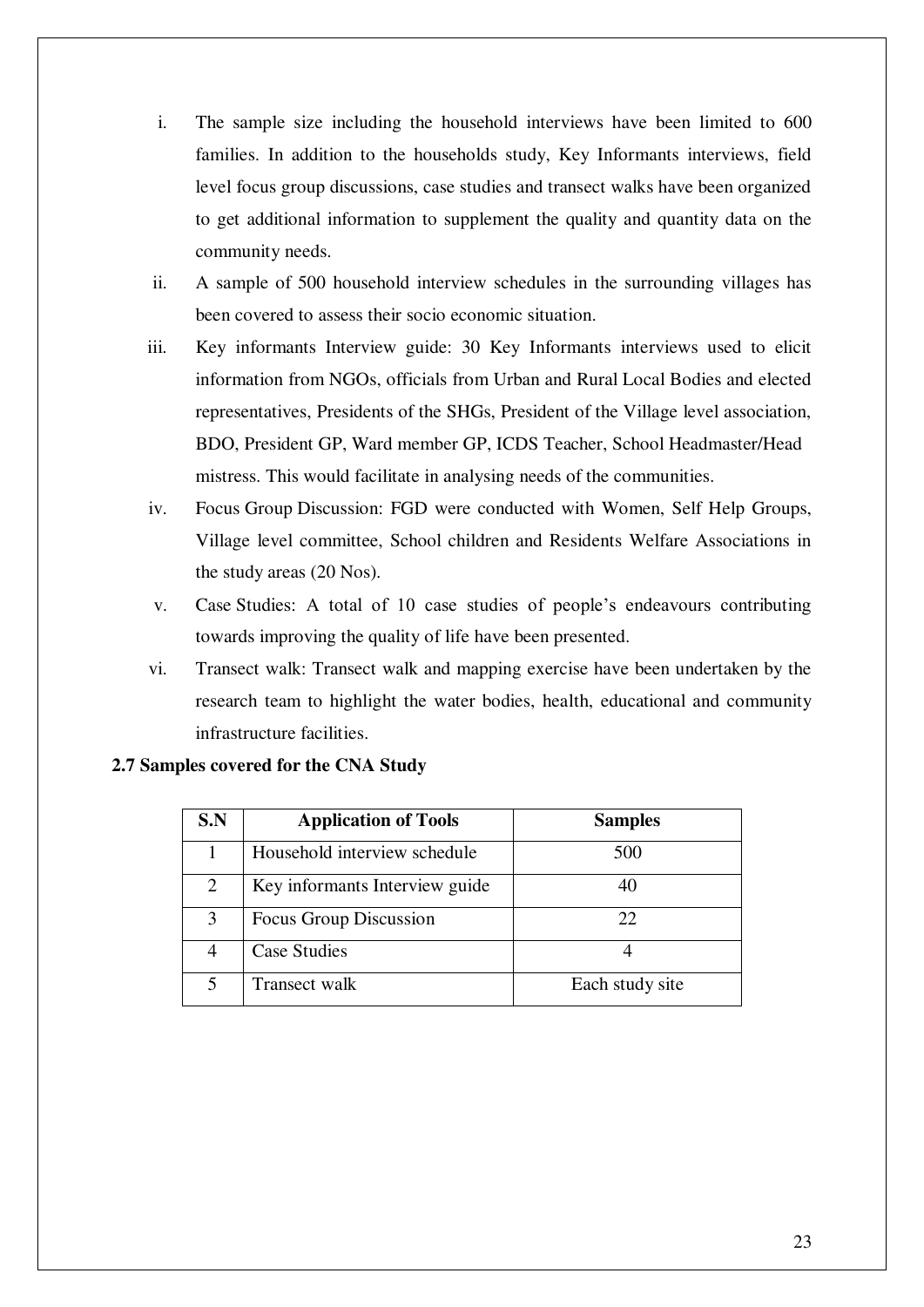| S.N            | <b>Area wise Household interviews</b> |                    |  |
|----------------|---------------------------------------|--------------------|--|
|                | Area                                  | <b>Sample Size</b> |  |
| $\mathbf{1}$   | Tiruvottiyur Kuppam                   | 75                 |  |
| $\overline{2}$ | Kattu Kuppam                          | 20                 |  |
| 3              | Thazan Kuppam                         | 20                 |  |
| $\overline{4}$ | Mugadhuvara Kuppam                    | 20                 |  |
| 5              | K. V. Kuppam                          | 40                 |  |
| 6              | <b>AIR Colony</b>                     | 105                |  |
| 7              | Ernavoor Kuppam                       | 60                 |  |
| 8              | Nehru Nagar                           | 30                 |  |
| 9              | Annai Sivagami Nagar                  | 20                 |  |
| 10             | Raja Shanmugam Nagar                  | 35                 |  |
| 11             | <b>Bharathiyar Nagar</b>              | 20                 |  |
| 12             | Ambedkar Nagar                        | 35                 |  |
| 13             | Thiruvallur Nagar                     | 20                 |  |
|                | <b>Total</b><br>500                   |                    |  |

#### **2.8 Study process**

The study team received orientation and training in the research methodology, tools and techniques and Community Needs Assessment (CNA) and reporting formats with specific reference to Thermal Power Project.

The primary data, analysis of villagers' well-being, priorities and problems, issues of poverty and vulnerability, gender relations, social and physical infrastructure, livelihood, institutions' role, direct impact of the project on the community, families and persons were carried out by the team involving the Community Animators and Field Investigators.

#### **2.9 Village Level Framework Plan**

The Village Level Framework Plan (VLFP) is a comprehensive plan for the social and human development of rural and urban areas that has to be resolved through appropriate intervention strategies. The Village Level Framework Plan has been prepared based on the Socio Economic study, outcome of Community Needs Assessment, related research works, studies and data available from secondary sources.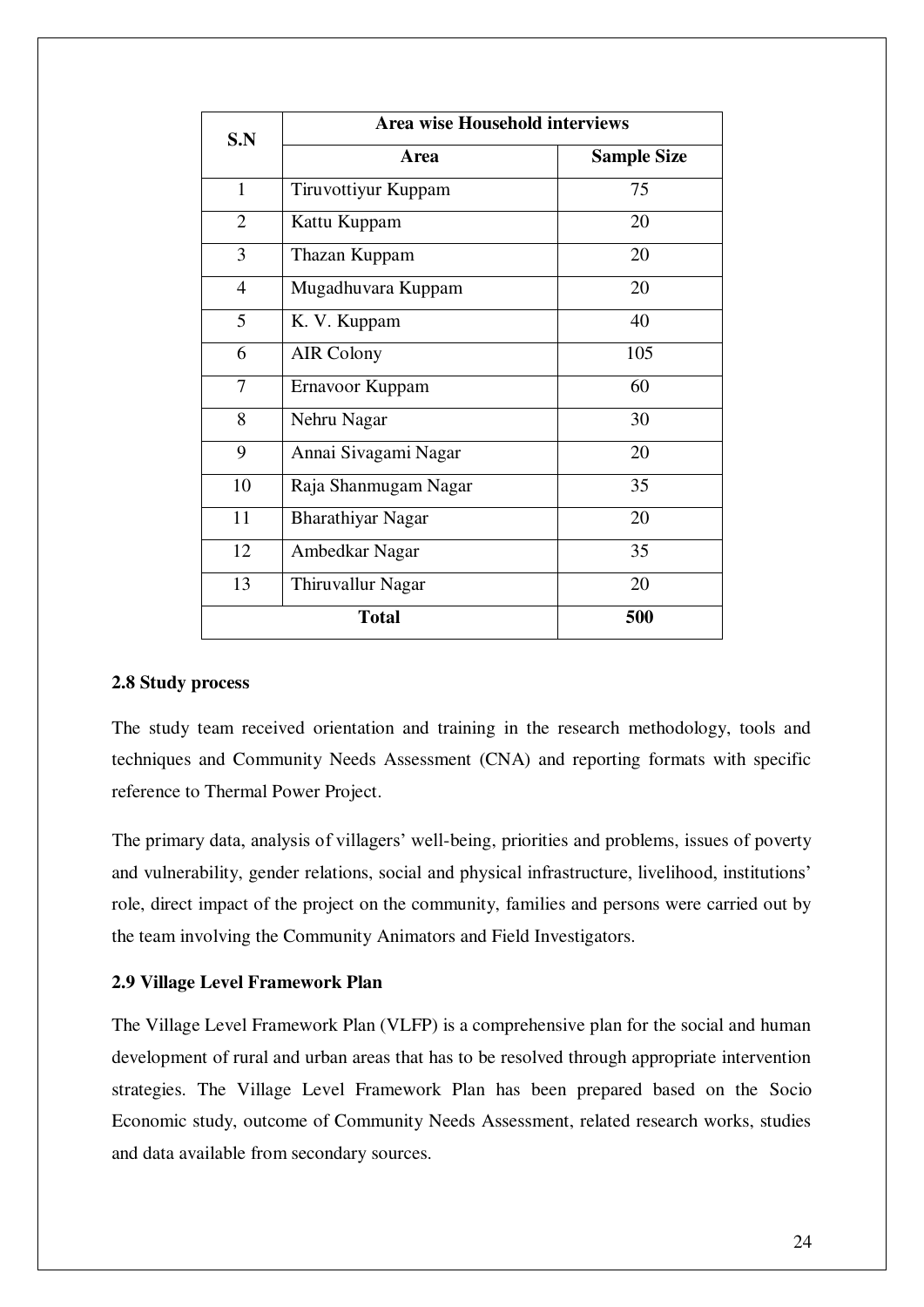#### **2.9.1 Objectives of Village Level Framework Plan (VLFP)**

The primary objective of the Village Level Framework Plan is a bottom up roadmap focussing on the physical, social and economic requirements of the backward strata population living in rural and urban communities which require CSR interventions to improve their quality of life. Some of the key objectives of the plan are:

viii To involve the local people in the preparation of a plan

- ix To identify and prepare activities to address the issues and findings from CNA
- x To facilitate convergence of resources within and outside the Villages
- xi To sensitize and enhancing the capacity of people through strategic planning

xii To promote decentralized planning and make the plans relevant to local needs Reduction in poverty and vulnerability of the rural poor cannot be reduced by provision of environmental infrastructure. Social and economic inputs are the key factors to reduce their high risk factors which are hindrance for their development. Thus Village Level Framework Plan will serve as a blueprint in convergent based delivery of services to the communities.

#### **2.10 Thematic areas studied for the Village Level Framework Plan**

The following thematic areas have been studied in each village to prepare the Village Level Framework Plan.

- i. Family profile, Socio economic dimensions and Vulnerability.
- ii. Housing and household infrastructure facilities with special reference to electricity, water and sanitation, roads etc.
- iii. Public utility, community infrastructure for Education, Health Infrastructure and Livelihood.
- iv. Cultural and recreational and environmental facilities such as avenue trees, parks, playground, temples etc.
- v. Youth clubs, Village committees, CBOs, SHGs etc.
- vi. Issues related to environment.

\*\*\*\*\*\*\*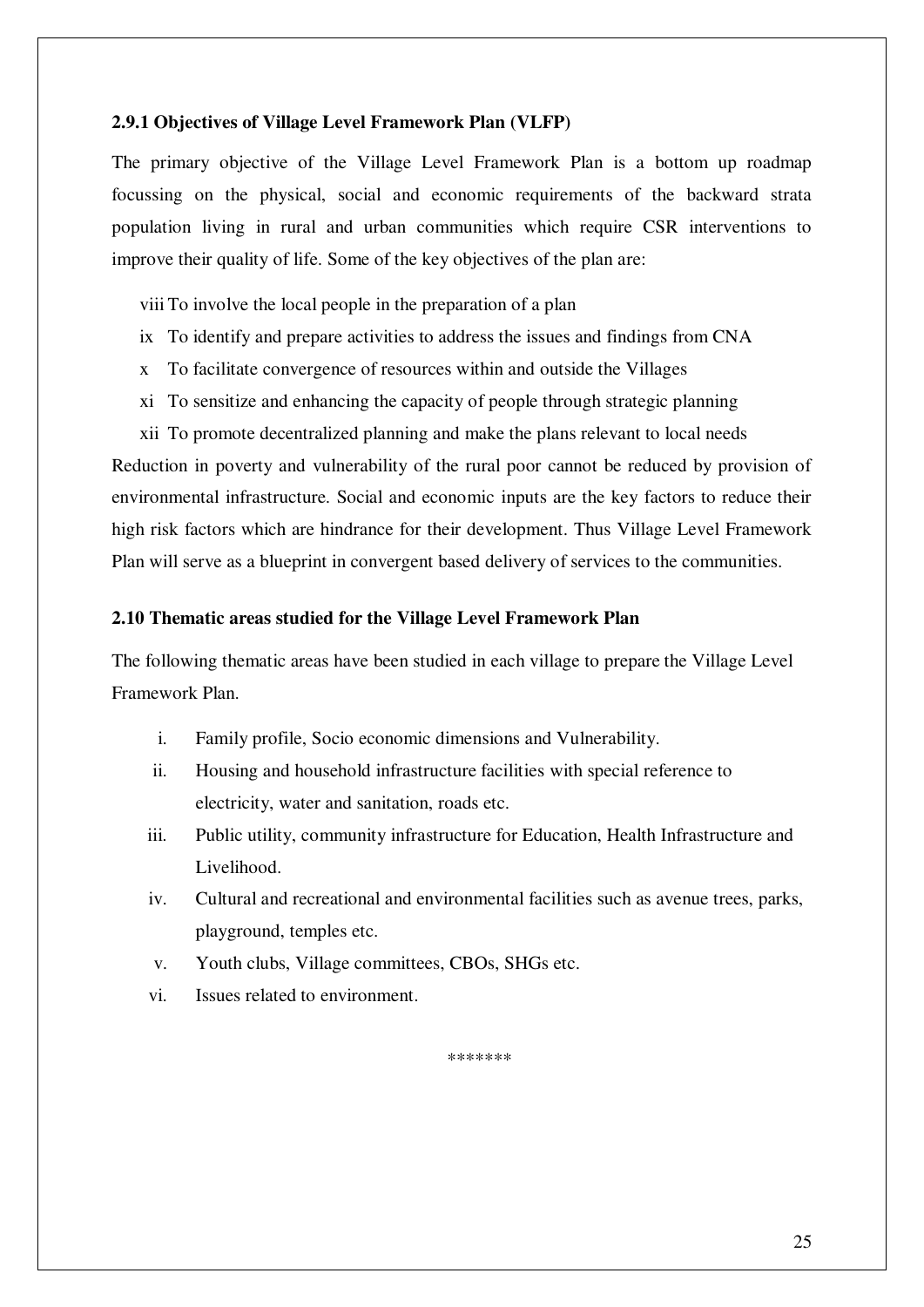## *CHAPTER – III*

# **PROFILE OF THE PROJECT AREAS**

#### **NON FISHING AREAS**

#### **3.1. All India Radio Nagar (Mixed – Fishing & Non Fishing Area)**

AIR Nagar Scheme is one of the Resettlement and Rehabilitation schemes developed by Tamilnadu Slum Clearance Board. A total of 5996 Project Affected families have been rehabilitated by providing housing, infrastructure and socio economic facilities. The following basic infrastructure facilities have been provided.

| S.N               | <b>Facility</b>               | N <sub>0</sub> |
|-------------------|-------------------------------|----------------|
| i.                | Urban Health Centre           | 1              |
| $\overline{ii}$ . | Parks                         | 14             |
| iii.              | Schools                       | 2              |
| iv.               | Anganwadi Centres             | 9              |
| V.                | <b>Community Centre</b>       | 1              |
| vi.               | Petty shops provided by TNSCB | 120            |

The inhabitants of this area belong to cross section of communities such as fishermen, Dalits, Muslims and Christians. Most of them work as casual and fishing labourers.

#### **3.2 Annai Sivagami Nagar**

Annai Sivagami Nagar is located between Ennore Beach Road and Bay of Bengal in Corporation division 5 of Zone 1. It is situated in north eastern direction of Ramakrishna Nagar in Tiruvottiyur. Indira Gandhi Kuppam is situated in the eastern side of Annai Sivagami Nagar.The residents of Annai Sivagami Nagar are mostly Burma repatriates with a total population of 10,902 persons. The basic infrastructure facilities available are

- I. 5 ICDS Centres
- II. Library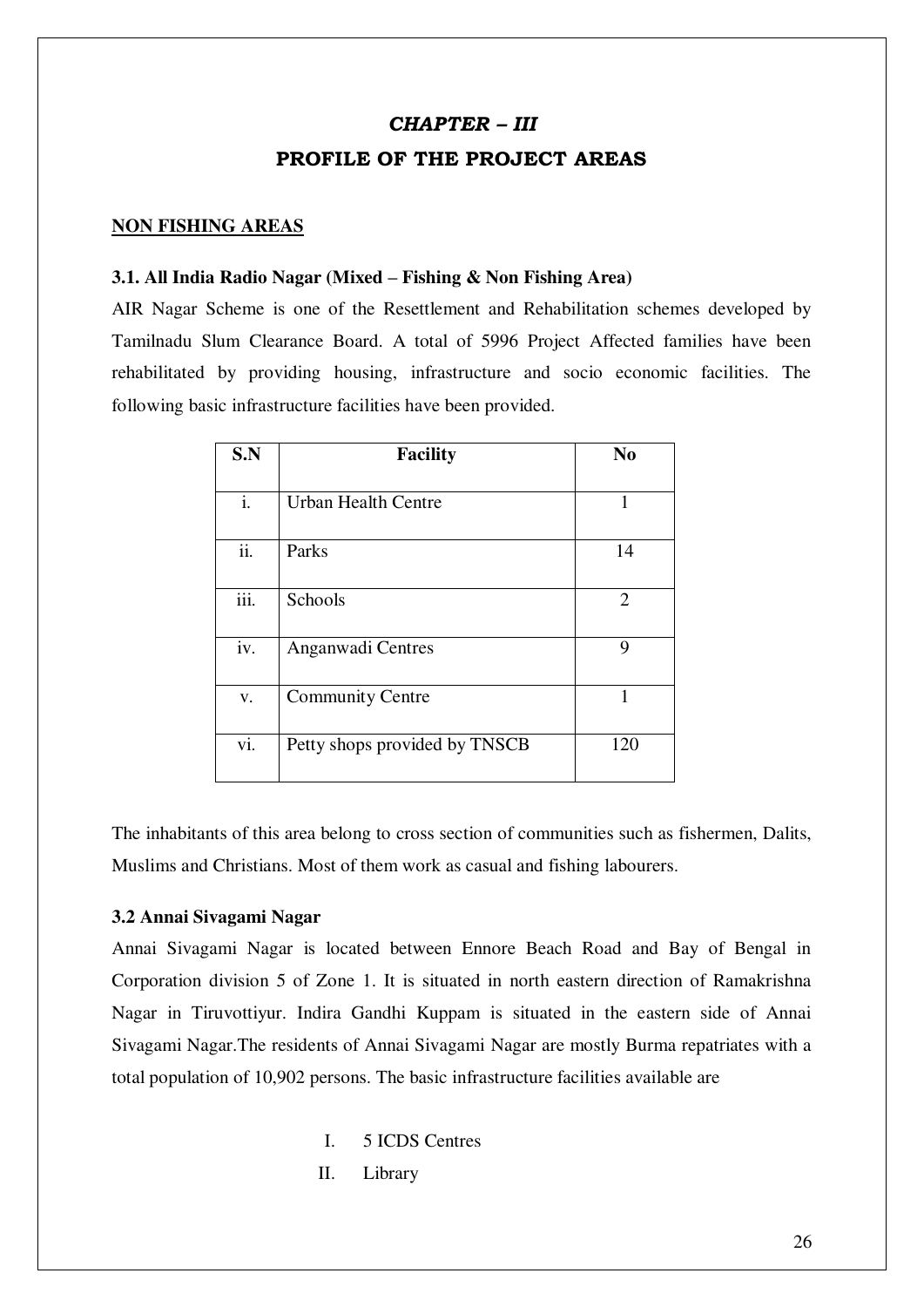- III. Market
- IV. Community hall
- V. Primary School
- VI. Government High School &Sahaya Madha High School

The immediate need of the area is repairing and renovating of the existing Government High School.

#### **3.3 Bharathiyar Nagar**

Bharathiyar Nagar is located on the western side of Ennore Beach road and Tiruvottiyur flyover which leads to Manali. It is located in Corporation Division 5 of Zone I. It is situated on the Eastern side of AIR Resettlement and rehabilitation scheme developed by Tamil Nadu Slum Clearance Board. Two ICDS centres are functioning in this area. The total population is 1547 and people are engaged in multi various occupations. There are around 2000 nonfishing families in the Bharathiyar Nagar. The people living in this area belong mostly to the MBC community. Bharathiyar Nagar is comparatively well organised and maintained well than the other areas.

#### **3.4 Thiruvallur Nagar**

Thiruvallur Nagar has 200 to 250 families in which the people belong to the non-fishermen community. People living in Thiruvallur Nagar are mostly daily wage earners. Thiruvallur Nagar has 2 streets and it is well maintained and organised area which does not have major problems which requires immediate attention.

#### **3.5 Ambedkar Nagar and Raja Shanmugam Nagar**

Ambedkar Nagar and Raja Shanmugam Nagar are located in Zone 1 of GCC. There are 8 streets with 750 families. The inhabitants are living in this area nearly for 40 years and 70% of the families belong to dalit community. The local welfare association is very active and has taken various initiatives to provide and solve the issues relating to inhabitation viz., issue of drainage and drinking water supply.

#### **3.6 Nehru Nagar**

Nehru Nagar is a non fishermen area inhabited by 485 families belonging to MBC, SC and BC community are living pucca houses. There is an immediate need for Primary Health Centre caters to the health needs of the people.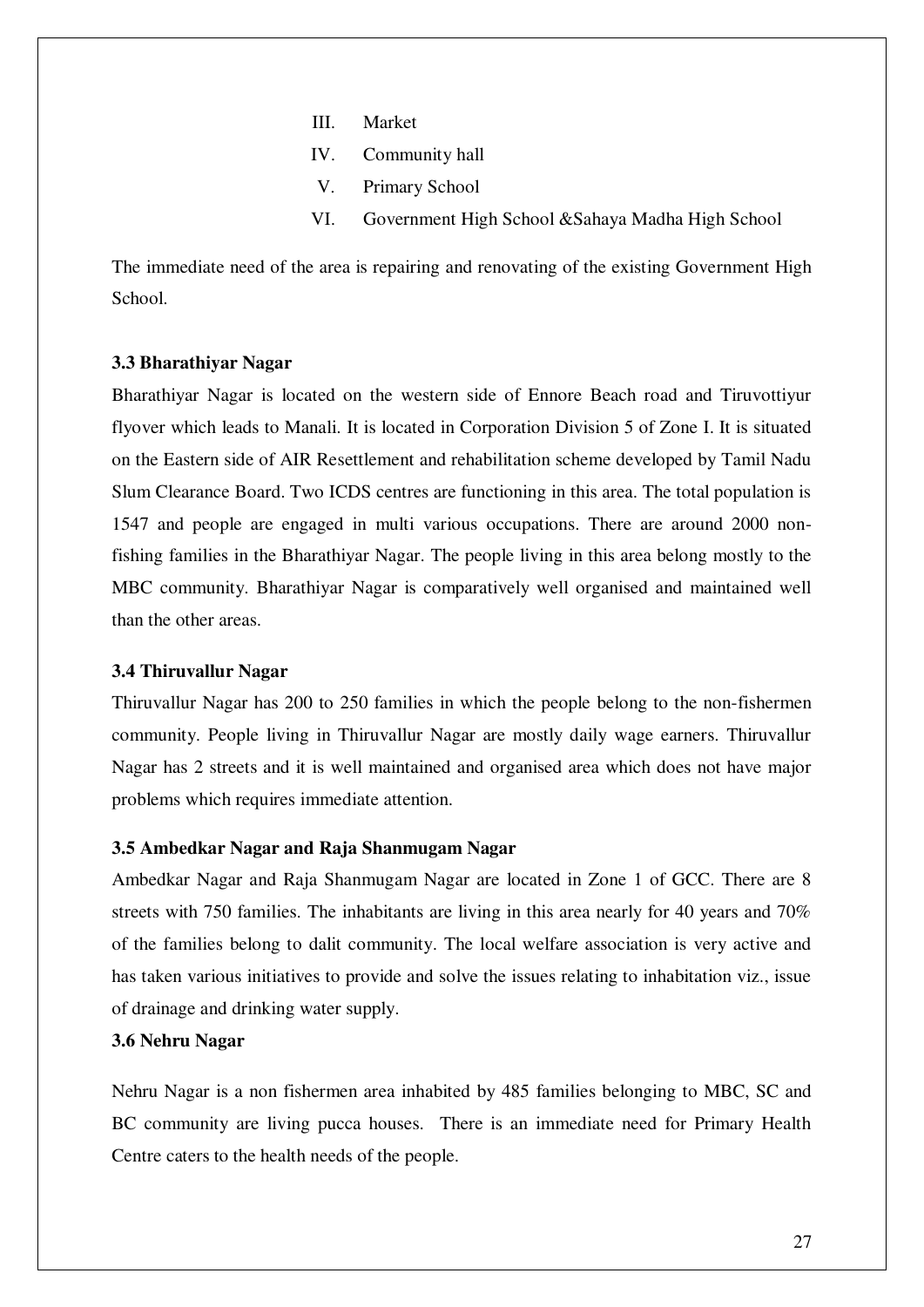## **II. FISHERMEN AREAS**

## **3.7 Tiruvottiyur Kuppam**

Tiruvottiyur Kuppam is situated in Ward No. 9. It has 1100 households. Most of the inhabitants belong to fishermen community. This area was affected by Tsunami and frequent occurrence of sea erosion. It has one primary school, 4 Anganwadi Centres and community hall built with the support of a corporate company.

## **3.8 Thazhan Kuppam**

No .of households: 300 Type of houses: Huts, Tiled and thatched roof

The area is located in Ward No. 3 of Tiruvottiyur Corporation. Most of the inhabitants are fishermen. The basic infrastructure available is

- 1. The fish market has 37 retail shops.
- 2. Primary school with strength of 125 children
- 3. Anganwadi Centre with 25 children
- 4. Road facility are adequate and well connected by the share autos

The following community needs are needed to improve their quality of lives.

- 1. Public Toilet to be renovated.
- 2. Drinking water supply
- 3. Need Groynes to avoid sea erosion
- 4. Skill training for local youth

## **3.9 Mugathuvara Kuppam**

No of households: 300

Type of houses: tiled and thatched roof (20 Nos)

The area is located in Ward No.3, Tiruvottiyur zone of Corporation and the inhabitants are fishermen. The existing basic facilities are

- 1. Primary school with strength of 75 children
- 2. Adequate Water supply
- 3. Road connectivity

The community needs the following to improve their quality of lives.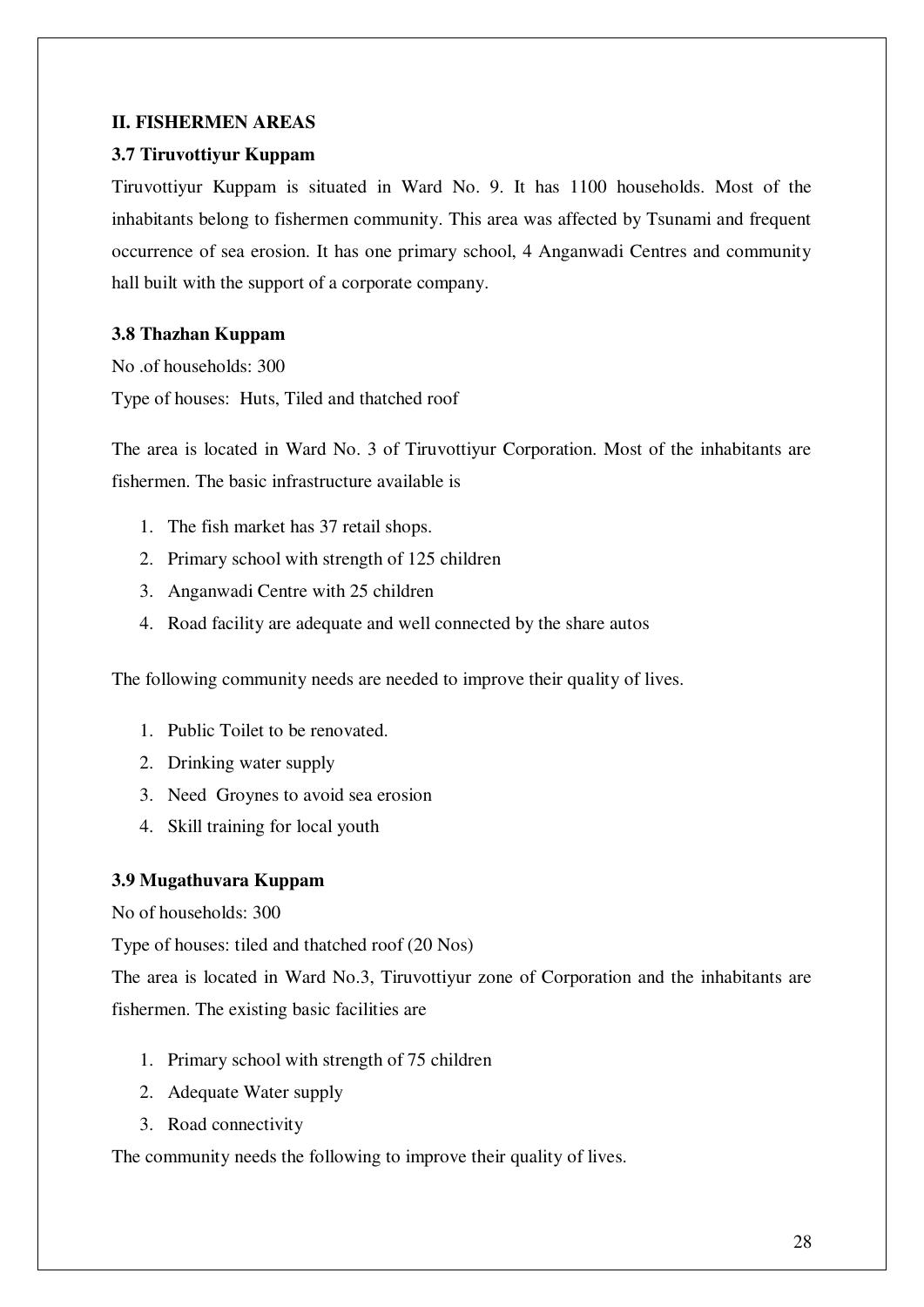- 1. Public Toilet needs to be renovated.
- 2. New building for ICDS centre.
- 3. Desilting of river
- 4. Skill training for youth

#### **3.10 Kasi Viswanathar Koil Kuppam**

- City Corporation Ward 3, Tiruvottiyur Zone
- No .of households: 220
- Occupation: Fishing

19 Fishing vessels are owned by the people. Due to mechanized boats in operation and around the fishing area, the people using country boat fetch less fish, which has affected their livelihood. The community needs identified are drinking water, skill training and construction of household toilets.

## **3.11 Ernavoor Kuppam**

The area has 200 families, who mostly belong to fishermen and the area has mixed caste population. The area has three streets (Amman Koil Street, Bhajanai Koil Street, and Periyamman Koil Street).The area's priority is drinking water supply. The ground water is salty in nature due to seas coast, which is used for other household chores. It was shared by the people that an industry located adjacent to the area has been tapping water from this area, resulting in scarcity to the families. The area has vacant sites which can be used for the construction of Primary Health Centre, since the people have to talk 5 kms to avail has to travel up to 5 km to visit a hospital.

## **3.12 Kattu Kuppam**

The area is located in Zone 1 of GCC. Kattu Kuppam has 500 households. Their prime occupation is fishing. They work as labour in fishing boats. The ICDS centre needs renovation, skill training in Tailoring, Nursing Assistant, Boat engine repairing, Car driving for women and youth may be imparted.

**\*\*\*\*\*\*\*\*\***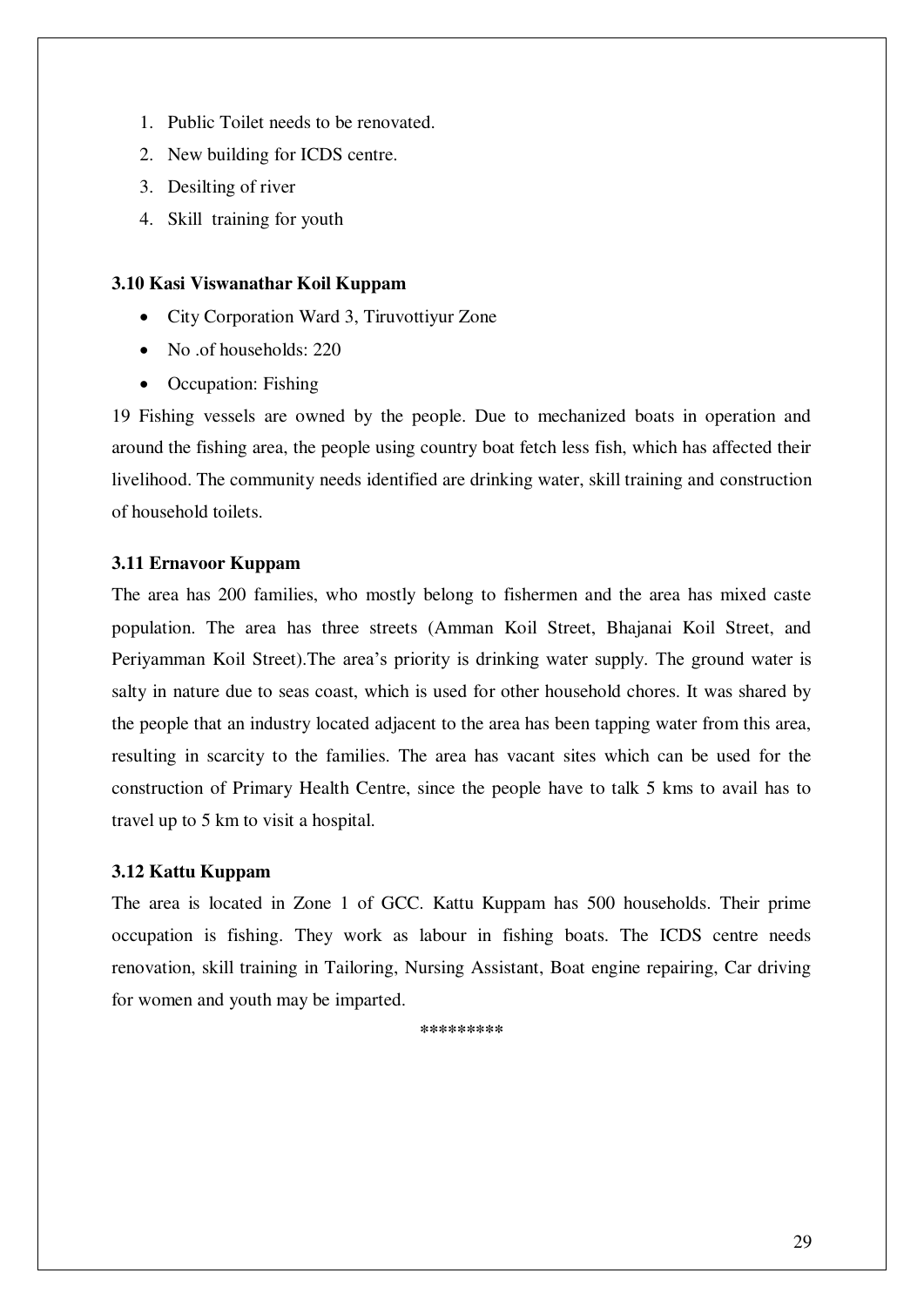# *CHAPTER IV*

# **SOCIO ECONOMIC STATUS OF THE RESPONDENTS OF PROJECT AREAS**

This chapter covers the Socio economic characteristics of sampled households and the physical infrastructural status of the area.

#### **4. FISHERMEN AREAS**

| S.N            | Area                | <b>Frequency</b> | Percentage |
|----------------|---------------------|------------------|------------|
| 1              | Tiruvottiyur Kuppam | 75               | 25.5       |
| 2              | Kattu Kuppam        | 20               | 6.8        |
| 3              | Thazhan Kuppam      | 20               | 6.8        |
| $\overline{4}$ | Mugadhuvara Kuppam  | 20               | 6.8        |
| 5              | K.V.K. Kuppam       | 40               | 13.5       |
| 6              | <b>AIR Colony</b>   | 60               | 20.3       |
| 7              | Ernavoor Kuppam     | 60               | 20.3       |
| <b>Total</b>   |                     | 295              | 100        |

#### **4.1.1 AREAWISE DISTRIBUTION OF HOUSEHOLDS**

The study revealed that 25.5% of the families represented Tiruvottiyur Kuppam followed by 20.3% of the families from AIR Colony and Ernavoor Kuppam, 13.5% of families from K.V.K. Kuppam and 6.8% families each from Kattu Kuppam, Thazhan Kuppam and Mugathuvara Kuppam.

#### **4.1.2RELIGIONWISE DISTRIBUTION OF RESPONDENTS**

| <b>Religion</b> | <b>Frequency</b> | Percentage |
|-----------------|------------------|------------|
| Hindus          | 252              | 85.4       |
| Christian       | 40               | 13.5       |
| Others          |                  | 1.1        |
| <b>Total</b>    | 295              | 100        |

It was ascertained that majority of 85.4% of the respondents were Hindus, followed by Christians with 13.5% and others 1.1%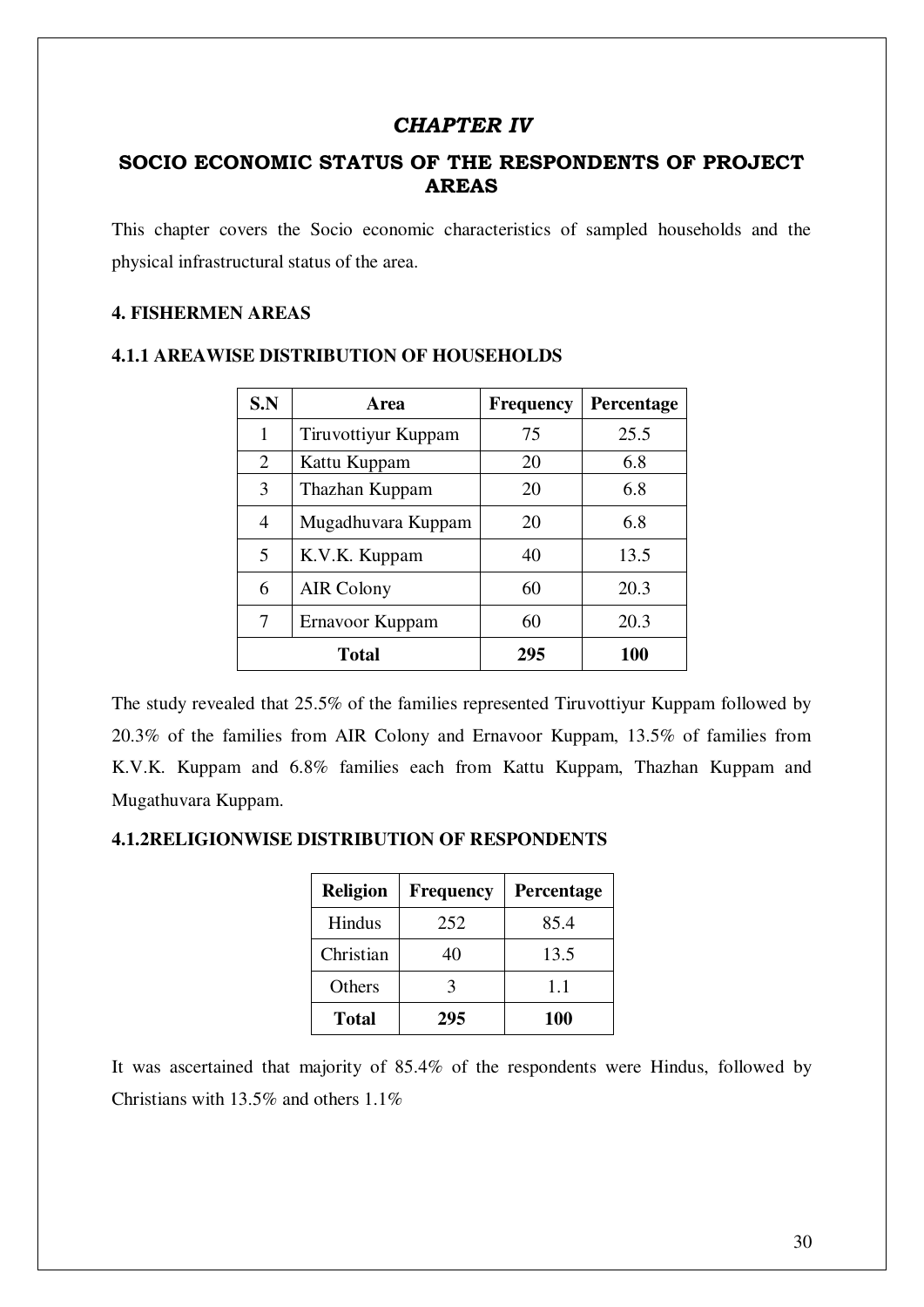| <b>Caste</b> | <b>Frequency</b> | Percentage |
|--------------|------------------|------------|
| <b>BC</b>    | 15               | 5.3        |
| MBC          | 148              | 50         |
| <b>SC</b>    | 132              | 44.7       |
| <b>Total</b> | 295              | 100.0      |

#### **4.1.3 CASTEWISE DISTRIBUTION OF RESPONDENTS**

The above table shows that 50% of the respondents belonged to Most Backward community, followed by 44.7 % of SC community.

#### **4.1.4 DISTRIBUTION OF SEXWISE HEAD OF THE HOUSEHOLD**

| <b>Sex</b>   | <b>Frequency</b> | <b>Percent</b> |
|--------------|------------------|----------------|
| Female       | 40               | 13.5           |
| Male         | 255              | 86.5           |
| <b>Total</b> | 295              | 100.0          |

It was disclosed that majority of 86.5% of the families were male headed and 13.5% were female headed families.

# **4.1.5 DISTRIBUTION OF RESPONDENTS ACCORDING TO FAMILY INCOME**

| <b>Family Income</b> | <b>Frequency</b> | Percentage |
|----------------------|------------------|------------|
| Up to $Rs.10000$     | 88               | 30         |
| Rs.10001 to 20000    | 175              | 59         |
| More than Rs.20000   | 32               |            |
| Total                | 295              | <b>100</b> |

It was found that 59% of the households have a monthly family income from Rs.10001 to Rs.20000, followed by 30% up to Rs.10000 and 11% more than Rs.20000 respectively.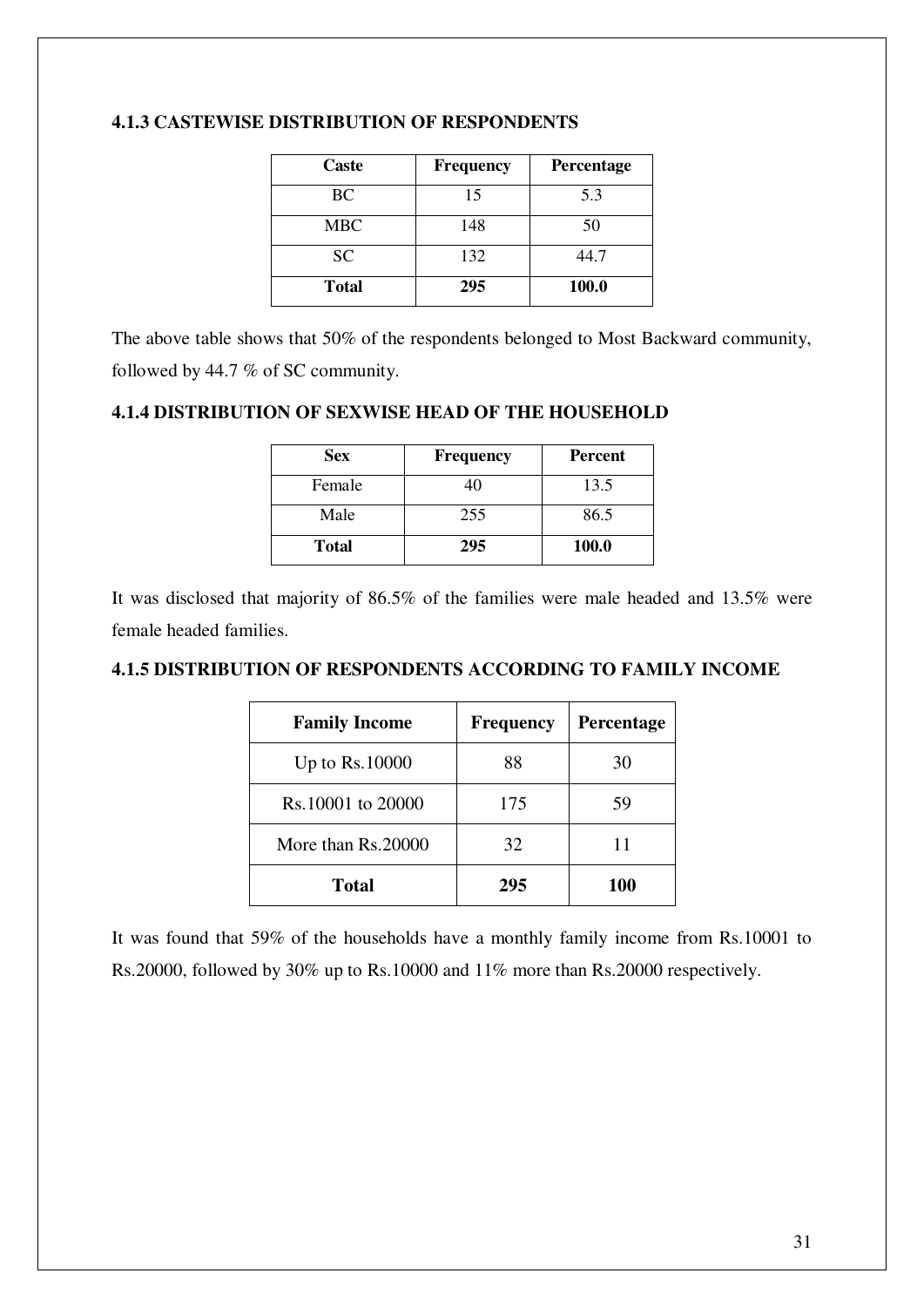

# **4.1.6 DISTRIBUTION OF RESPONDENTS ACCORDING TO FAMILY SIZE**

It was disclosed that 50% of the respondents had a family size of 4 members, followed by 23% with 3 members, 16% with 5 members, 9% with 2 members, and 2% with more than 5. From the above, it is concluded that the concept of larger family is on decline.

# **4.1.7 EDUCATIONAL STATUS OF THE RESPONDENTS**

It was inferred that 50% of the respondents had studied up to  $10<sup>th</sup>$  standard, 6% were illiterates, 26% upto 12<sup>th</sup>Standard, 11% were Graduates, 3% were Post Graduates and 4% were ITI and Diploma holders.



# **4.1.8 DISTRIBUTION OF RESPONDENTS ACCORDING TO THE TYPE OF HOUSING**

A majority of 75 per cent of the respondents were living in concrete houses (Pucca), 19% residing in Semi Pucca houses and only 6% in Katcha houses.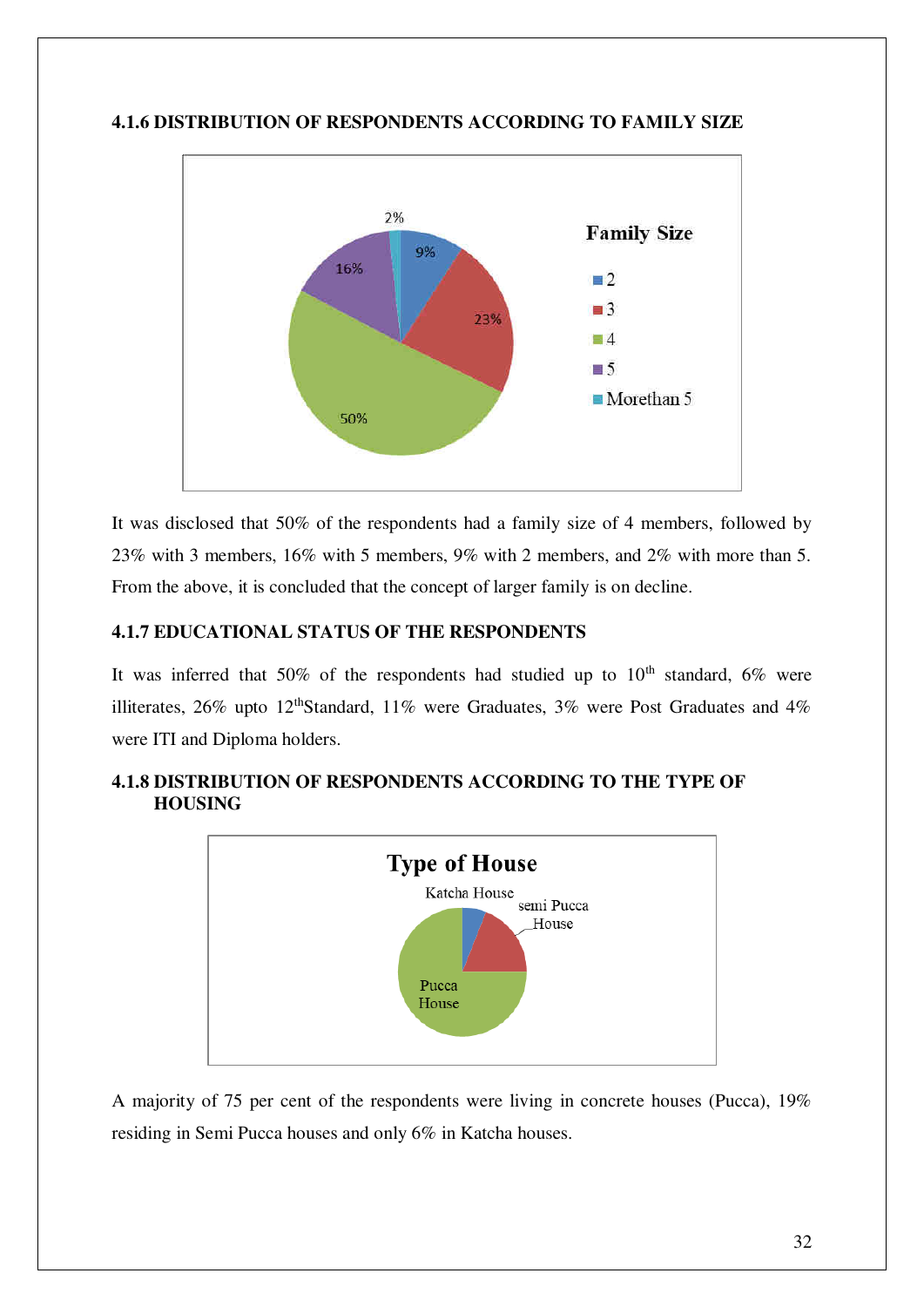### **4.1.9 DISTRIBUTION OF RESPONDENTS ACCORDING TO OWNERSHIP OF HOUSES**



It was established that 66% of the respondents lived in their own houses, 14% in rental houses and 20% in slum tenements.

## **4.1.10 DISTRIBUTION OF RESPONDENTS WITH SOURCE OF WATER SUPPLY**

It was ascertained that 78% of the families were drawing water from Metro water (Lorries), 30% were using hand pumps and 2% had bore well facility.

# **4.1.11 DISTRIBUTION OF RESPONDENTS ACCORDING TO ADEQUACY OF WATER SUPPLY**

86.4% of the respondents expressed that the water supply is inadequate and does not meet their demand and the remaining 13.4 % stated that it was adequate.

# **4.1.12 AVAILABILITY OF BASIC INFRASTRUCTURE FACILITIES**

Only 25.5% of the respondents expressed that the areas have adequate street lights and markets, followed by 94% with cemetery and burial ground, 91% with transportation, 82% with motorable roads, 40% with bus shelters and 60 % with community Hall.

## **4.1.13 DISTRIBUTION OF RESPONDENTS ACCORDING TO DEBT/LOAN**

| <b>Response</b> | <b>Frequency</b> | <b>Percent</b> |
|-----------------|------------------|----------------|
| Yes             | 153              | 52             |
| No              | 142              | 48             |
| <b>Total</b>    | 295              | <b>100</b>     |

52% of the respondents had availed loan from various sources.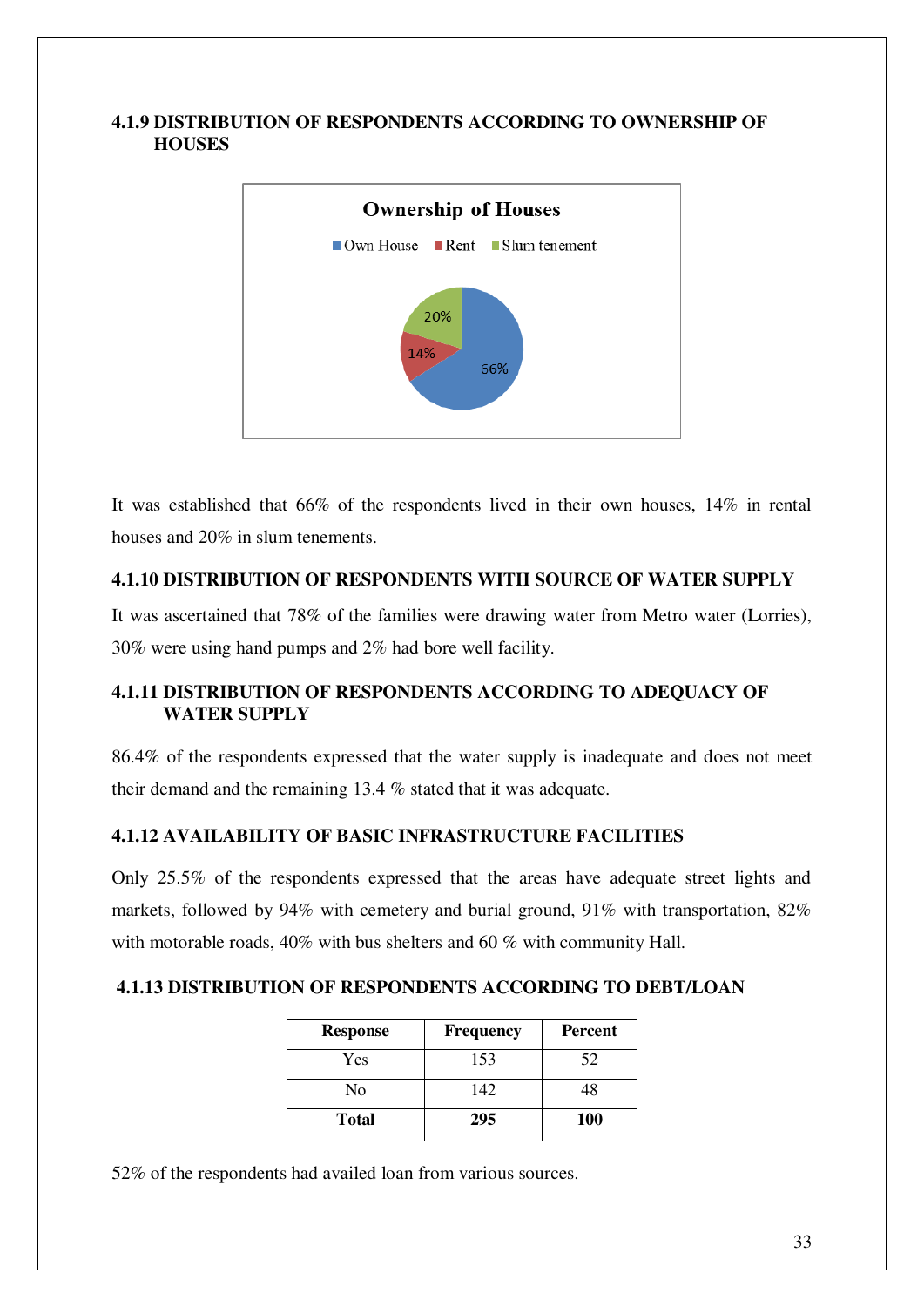#### **4.1.14 DISTRIBUTION OF RESPONDENTS ACCORDING TO THE REASONS FOR AVAILING LOANS**

| <b>Purpose of Loan</b>           | <b>Frequency</b> | <b>Percentage</b> |
|----------------------------------|------------------|-------------------|
| Food Expenses                    | 20               |                   |
| Health                           | 34               | 11.5              |
| Children's Education             | 22               | 7.5               |
| Marriage                         | 36               | 12                |
| <b>House Construction</b>        | 15               | 6                 |
| <b>Festival/Social Functions</b> | 10               | 3                 |
| Others                           | 16               | 5                 |
| No Debt                          | 142              | 48                |
| <b>Total</b>                     | 295              | 100               |

It was revealed that 48% had no debts. 12 % had availed loans for marriage purpose, 11.5% to meet medical expenses, 7% towards food expenditure, 7.5% for children's education, 6% for house construction and 3% to attend family rituals and festivals and 5% for other reasons.

#### **4.1.15DISTRIBUTION OF RESPONDENTS ACCORDING TO SOURCE OF LOAN**

| <b>Source of loan availed</b>     | <b>Frequency</b> | Percentage     |
|-----------------------------------|------------------|----------------|
| No loans availed                  | 142              | 48             |
| SHGs & Micro Finance institutions | 58               | 20             |
| <b>Nationalised Banks</b>         | 10               | 3              |
| Money Lenders                     | 45               | 15             |
| Private Chit                      | 12               |                |
| <b>Private Banks</b>              | 5                | $\overline{2}$ |
| <b>Relatives and Friends</b>      | 23               | 8              |
| <b>Total</b>                      | 295              | 100            |

48% of the respondents had not availed any loans. 20% had taken loans from SHGs and micro finance institutions, 15% borrowed from money lenders, 8% from relatives and friends, 4 % through private chits, 3% from Nationalised banks and 2% from private banks.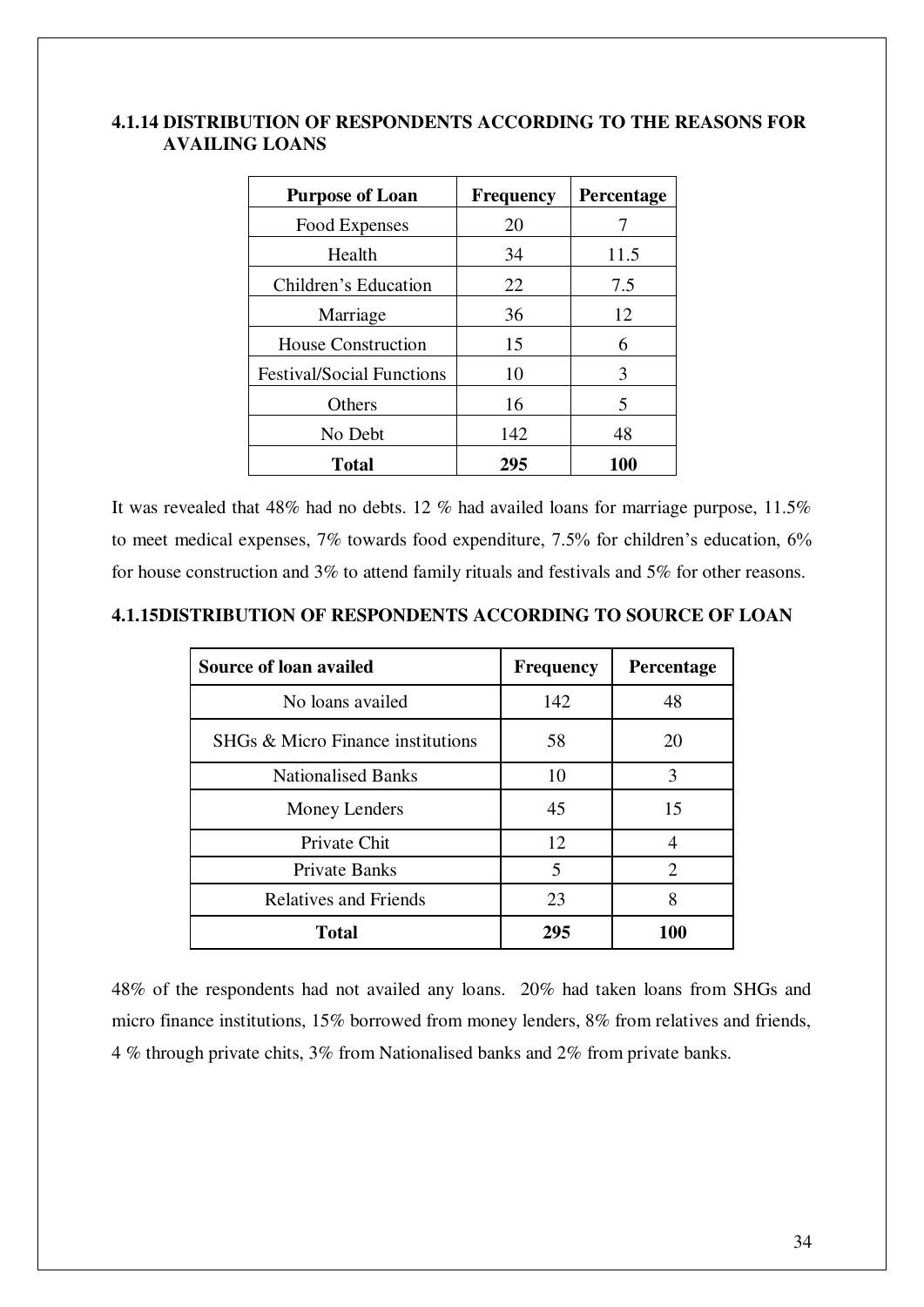#### **4.1.16 DISTRIBUTION OF RESPONDENTS ACCORDING TO SOURCE OF SAVINGS**

| <b>Savings Source</b> | <b>Frequency</b> | <b>Percentage</b> |
|-----------------------|------------------|-------------------|
| Bank                  | 25               | 8.4               |
| <b>SHG</b>            | 70               | 24                |
| Chit fund             | 30               | 10                |
| <b>Postal Saving</b>  | 25               | 8.6               |
| No saving             | 145              | 49                |
| Total                 | 295              | <b>100</b>        |

49% of the respondents had no savings. 24% of the respondents saved through SHGs, 10% through Chit Fund, 8.6% were having postal savings and 8.4% through banks.

# **4.1.17 DISTRIBUTION OF RESPONDENTS ACCORDING TO INSURANCE COVERAGE**

| <b>Insurance Coverage</b> | <b>Frequency</b> | Percentage |
|---------------------------|------------------|------------|
| Yes                       | 37               | 12.5       |
| No                        | 258              | 87.5       |
| <b>Total</b>              | 295              | <b>100</b> |

87.5% of the respondents had not taken any insurance against Life and health coverage.

# **4.1.18 DISTRIBUTION OF RESPONDENTS ACCORDING TO MEMBERSHIP IN SHGS**

It was found that 44% of the respondents in the study area are members of SHGs.

# **4.1.19 DISTRIBUTION OF RESPONDENTS ACCORDING TO GARDENING**

| Gardening    | <b>Frequency</b> | Percentage |
|--------------|------------------|------------|
| Yes          | 15               |            |
| No           | 280              | 95         |
| <b>Total</b> | 295              | <b>100</b> |

It was found that only 5% of the respondents are engaged gardening activities.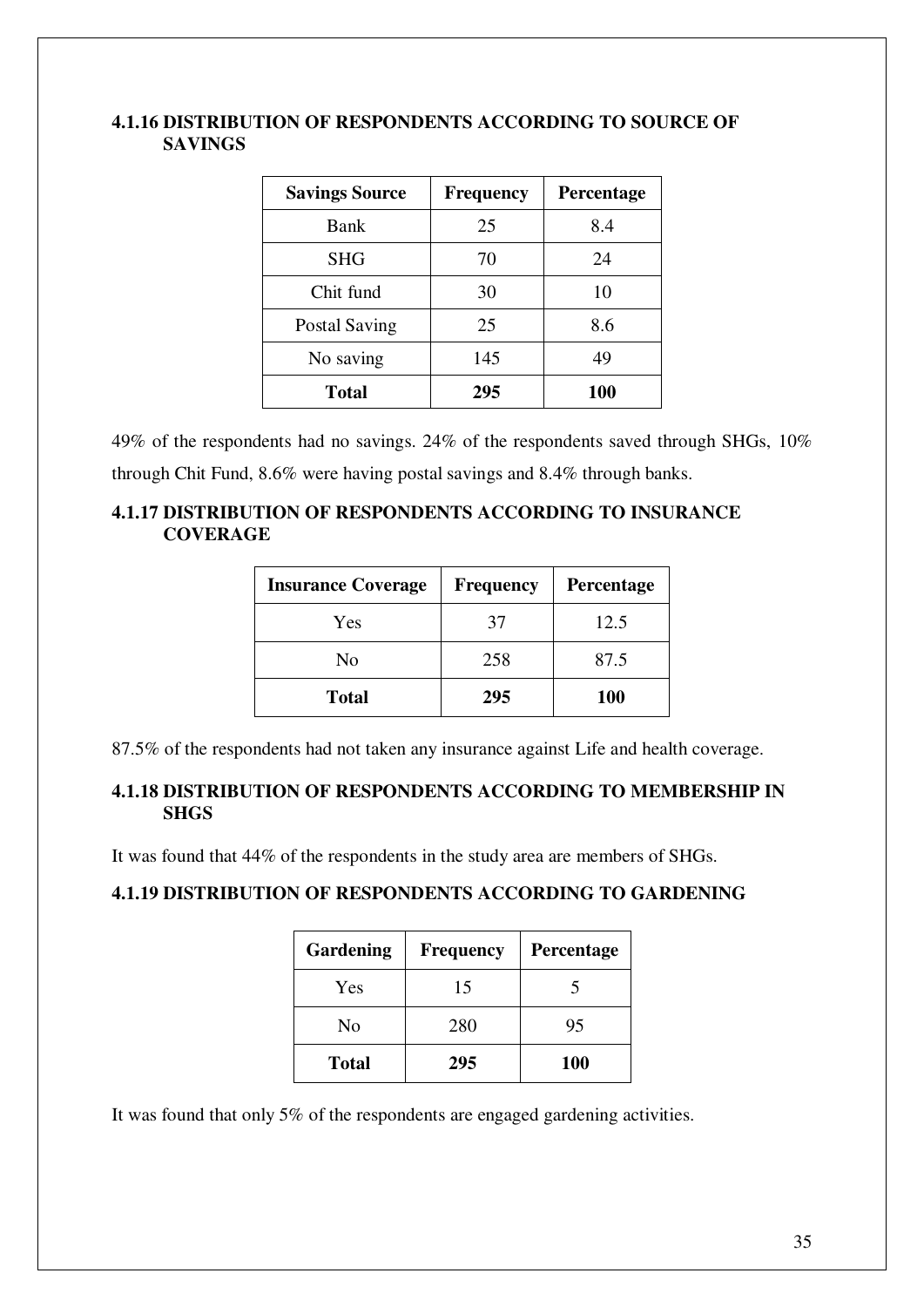#### **4.1.20 DISTRIBUTION OF RESPONDENTS ACCORDING TO AWARENESS LEVEL OF NON-CONVENTIONAL ENERGY SOURCES**

| <b>Non-Conventional Energy Sources</b> | <b>Frequency</b> | <b>Percentage</b> |
|----------------------------------------|------------------|-------------------|
| Solar Energy for household purpose     | 50               |                   |
| Solar Energy for Street Light          | 245              | 83                |
| <b>Total</b>                           | 295              | 100               |

83% of the respondents were interested towards the use of non-conventional energy through solar streets lights.

# **4.1.21 DISTRIBUTION OF RESPONDENTS ACCORDING TO MODE OF DISPOSAL OF SOLID WASTE**

| <b>Disposal of Solid Waste</b> | <b>Frequency</b> | <b>Percentage</b> |
|--------------------------------|------------------|-------------------|
| <b>Corporation Tricycle</b>    | 295              | 100               |
| <b>Total</b>                   | 295              | 100               |

It was ascertained that 100% of families were relying on Corporation Tricycles for solid waste disposal and management.

# **4.1.22 DISTRIBUTION OF RESPONDENTS ACCORDING TO STATUS OF RAIN WATER HARVESTING**

| <b>Status of Rain Water Harvesting</b> | <b>Frequency</b> | <b>Percentage</b> |
|----------------------------------------|------------------|-------------------|
| Yes                                    |                  |                   |
| No.                                    | 290              | 98.3              |
| <b>Total</b>                           | 295              | 100               |

The above table revealed that 98.3% of the respondents' houses do not have rain water harvesting facility.

# **4.1.23 AVAILABILITY OF BOATS**

| <b>Availability of Boats</b> | <b>Frequency</b> | <b>Percentage</b> |
|------------------------------|------------------|-------------------|
| Vessel                       | 15               |                   |
| <b>Fibre Boats</b>           | 280              |                   |
| <b>Total</b>                 | 295              | 100               |

95% of the respondents' families own Fibre boats and 5% of them own trawlers.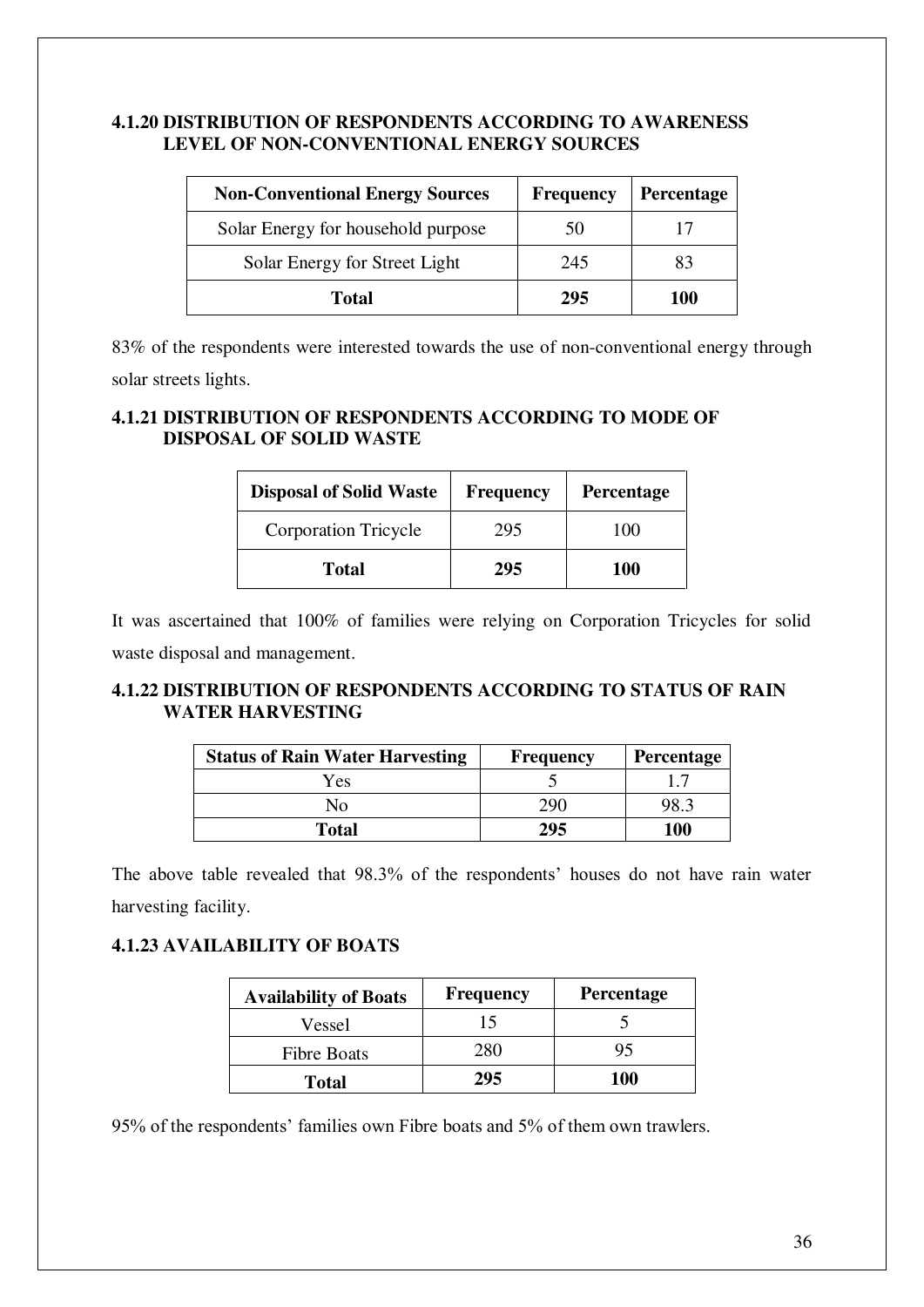## **4.1.24 USAGE OF EQUIPMENT**

| <b>Usage of Equipment</b> | <b>Frequency</b> | <b>Percentage</b> |
|---------------------------|------------------|-------------------|
| Yes                       | 160              | 54.3              |
| N <sub>0</sub>            | 135              | 45.7              |
| <b>Total</b>              | 295              | <b>100</b>        |

54.3% of the respondents are using fishing related equipments regularly.

#### **4.1.25 REASON FOR NON-USAGE OF EQUIPMENT**

| <b>Reason</b>          | <b>Frequency</b> | Percentage |
|------------------------|------------------|------------|
| Repairs                | 55               | 40.7       |
| Unable to Maintain     |                  | 3.7        |
| Unable to replace nets | 75               | 55.6       |
| Total                  | 135              | 100        |

It was ascertained that 55.6% of the respondents face problems related to frequent damage to nets and hence unable to buy new nets due to financial constraints and 40.7% unable to bear the repairing and operation cost of equipment.

## **4.1.26 INSURANCE OF FISHING EQUIPMENT**

| <b>Insurance of Fishing Equipment</b> | <b>Frequency</b> | <b>Percentage</b> |
|---------------------------------------|------------------|-------------------|
| Yes                                   | 100              | 34                |
| No                                    | 195              | 66                |
| <b>Total</b>                          | 295              | <b>100</b>        |

The above table shows that only 34% of the respondents have insured their fishing Equipment.

#### **4.1.27 GPS**

| <b>GPS</b>   | <b>Frequency</b> | <b>Percentage</b> |
|--------------|------------------|-------------------|
| Yes          | 15               |                   |
| No           | 280              | 95                |
| <b>Total</b> | 295              | <b>100</b>        |

Only 5% of the respondents have installed GPS in their Boats.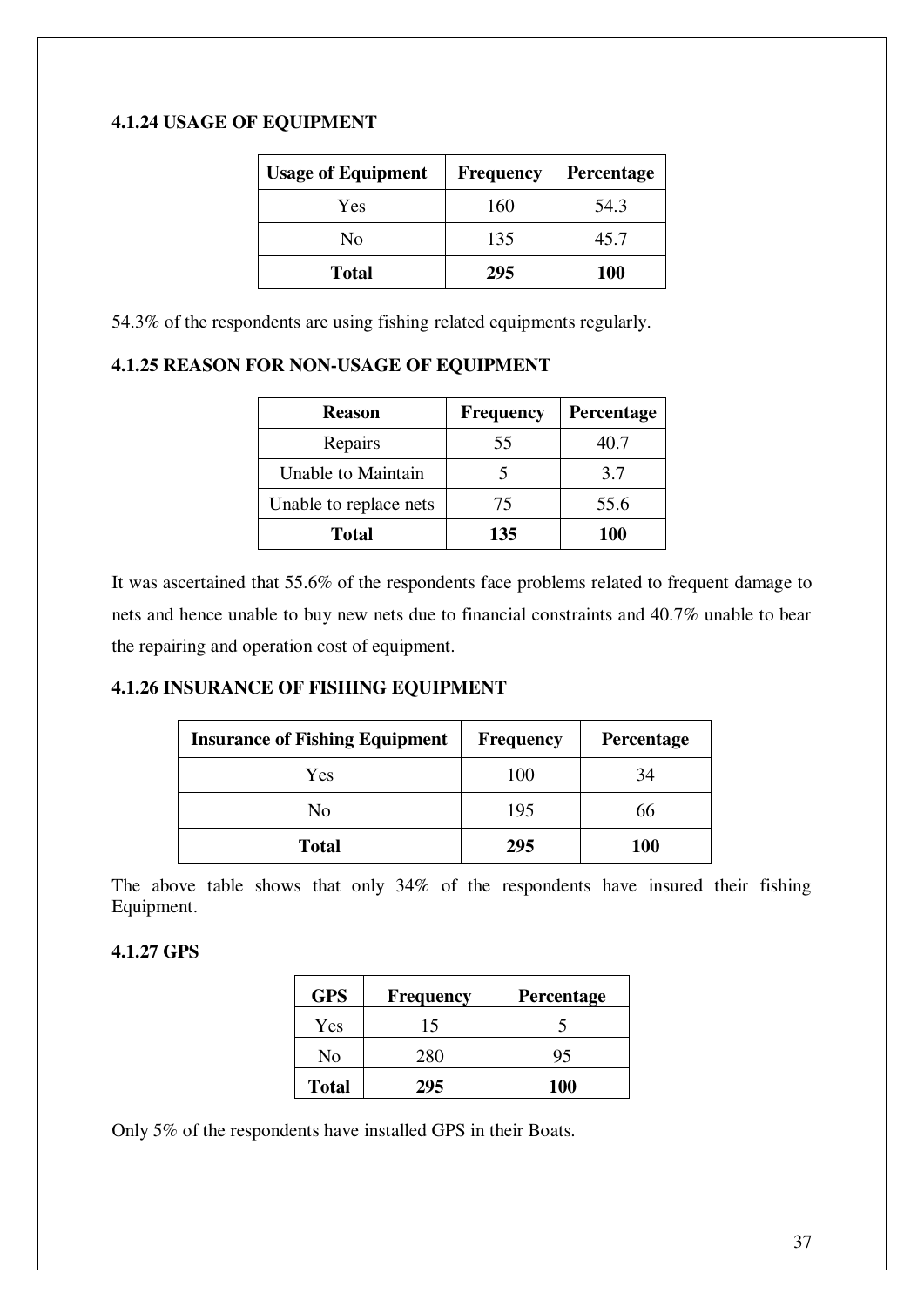# **4.1.28 DREDGING ACTIVITY**

100% of the respondents are not satisfied with the dredging activities in the study area.

| <b>Fishermen Needs</b> | <b>Frequency</b> | <b>Percentage</b> |
|------------------------|------------------|-------------------|
| Jetty                  | 70               | 24                |
| <b>Fishing Harbour</b> | 180              | 61                |
| Cold Storage           | 45               | 15                |
| <b>Total</b>           | 295              | <b>100</b>        |

# **4.1.29 PRIORITY NEEDS OF FISHERMAN**

61% of the respondents listed fishing harbour as their priority need, followed by Jetty (24%) and Cold Storage (15%)

# **4.1.30 SKILL DEVELOPMENT TRAINING FOR MEN**

| <b>Skill Training for Men</b>         | <b>Frequency</b> | Percentage |
|---------------------------------------|------------------|------------|
| <b>Assistant Vessel Driver</b>        | 134              | 45.5       |
| <b>Boat Engine Repair</b><br>Training | 84               | 28.5       |
| Heavy Vehicle driving                 | 45               | 15         |
| Others                                | 32               | 11         |
| Total                                 | 295              | 100        |

The above table highlights the employable skills preferred by youth (Men). 45.5% of the respondents are interested to undergo training in Assistant Vessel Driver course, followed by 28.5% for boat engine repairing, 15% for heavy vehicle driving and10% for other employable skill development training courses.

## **4.1.31SKILL TRAINING FOR (WOMEN)**

| <b>Skill Training for youth</b><br>(women) | <b>Frequency</b> | Percentage |
|--------------------------------------------|------------------|------------|
| <b>Online Fish Marketing</b>               | 93               | 32         |
| Tailoring                                  | 63               | 21         |
| Catering & Hospitality                     | 51               | 17         |
| <b>Nursing</b>                             | 74               | 25         |
| Others                                     | 14               |            |
| <b>Total</b>                               | 295              | 100        |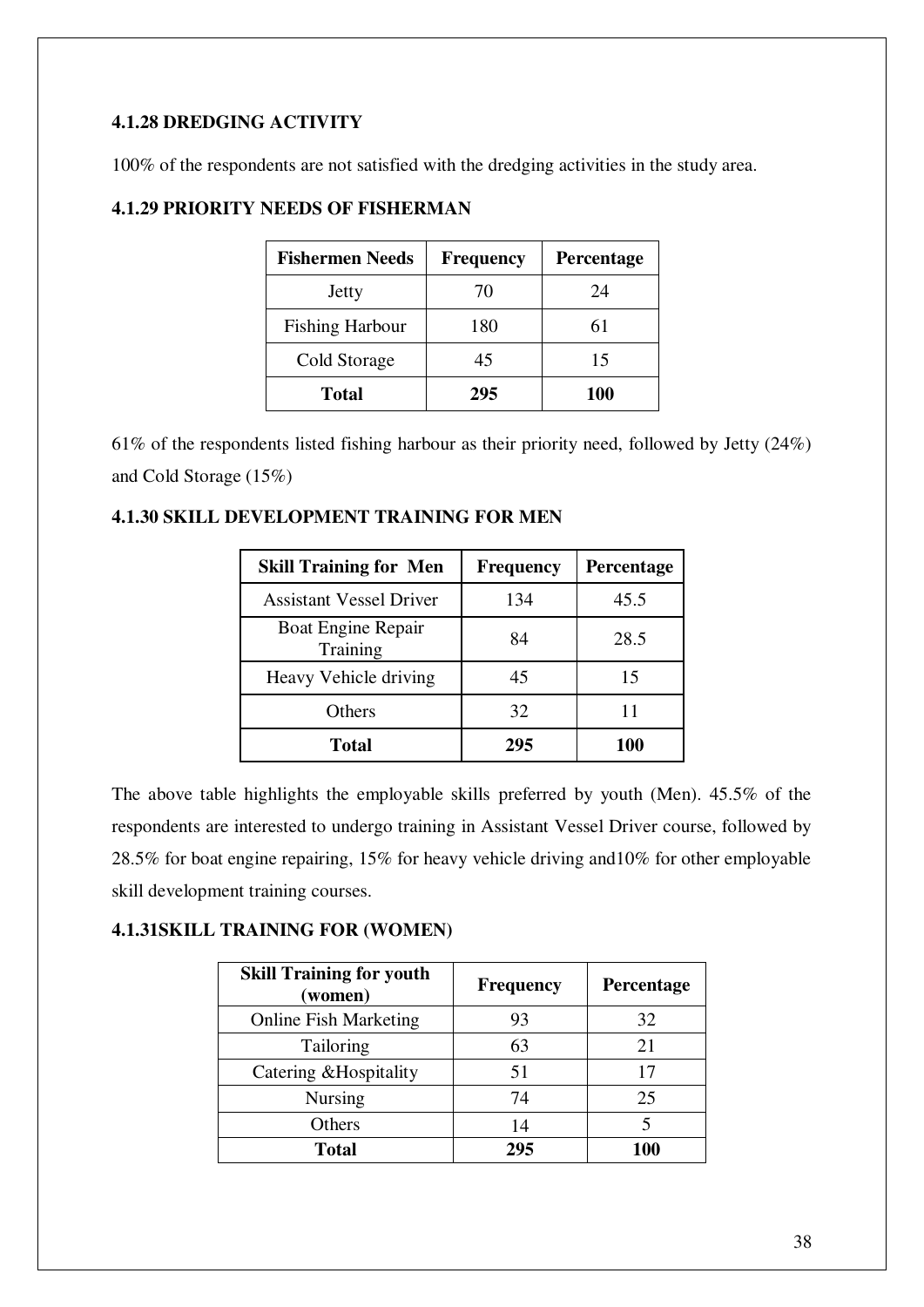32% of the respondents are interested to undergo training in online fish marketing, followed by Nursing (25%), Tailoring (21%), Catering & Hospitality (17%) and 5% in other job oriented training courses.

# **4.2 NON FISHERMEN**

| S.N            | Area                 | <b>Frequency</b> | Percentage |
|----------------|----------------------|------------------|------------|
|                | Nehru Nagar          | 30               | 14.6       |
| $\overline{2}$ | Annai Sivagami Nagar | 20               | 9.7        |
| 3              | <b>AIR</b> Nagar     | 45               | 21.9       |
| 4              | Raja Shanmugam Nagar | 35               | 17         |
| 5              | Bharathiyar Nagar    | 20               | 9.7        |
| 6              | Ambedkar Nagar       | 35               | 17         |
|                | Thiruvallur Nagar    | 20               | 9.7        |
|                | <b>Total</b>         | 205              | 100        |

#### **4.2.1 AREA WISE DISTRIBUTION OF HOUSEHOLDS**

The study revealed that 21.9% of the families are residing in AIR Nagar, 17% each from Raja Shanmugham Nagar and Ambedkar Nagar. 14.6% of families living in Nehru Nagar and 9.7% families each are residing in Thiruvallur Nagar, Annai Sivagami Nagar and Bharathiyar Nagar.

| <b>Religion</b> | <b>Frequency</b> | Percentage |
|-----------------|------------------|------------|
| Hindu           | 165              | 80         |
| Christian       | 28               | 14         |
| Others          | 12               | 6          |
| <b>Total</b>    | 205              | 100        |

#### **4.2.2 RELIGIONWISE DISTRIBUTION OF RESPONDENTS**

It was revealed that 80% of the respondents were Hindus, 14% Christians and others 6%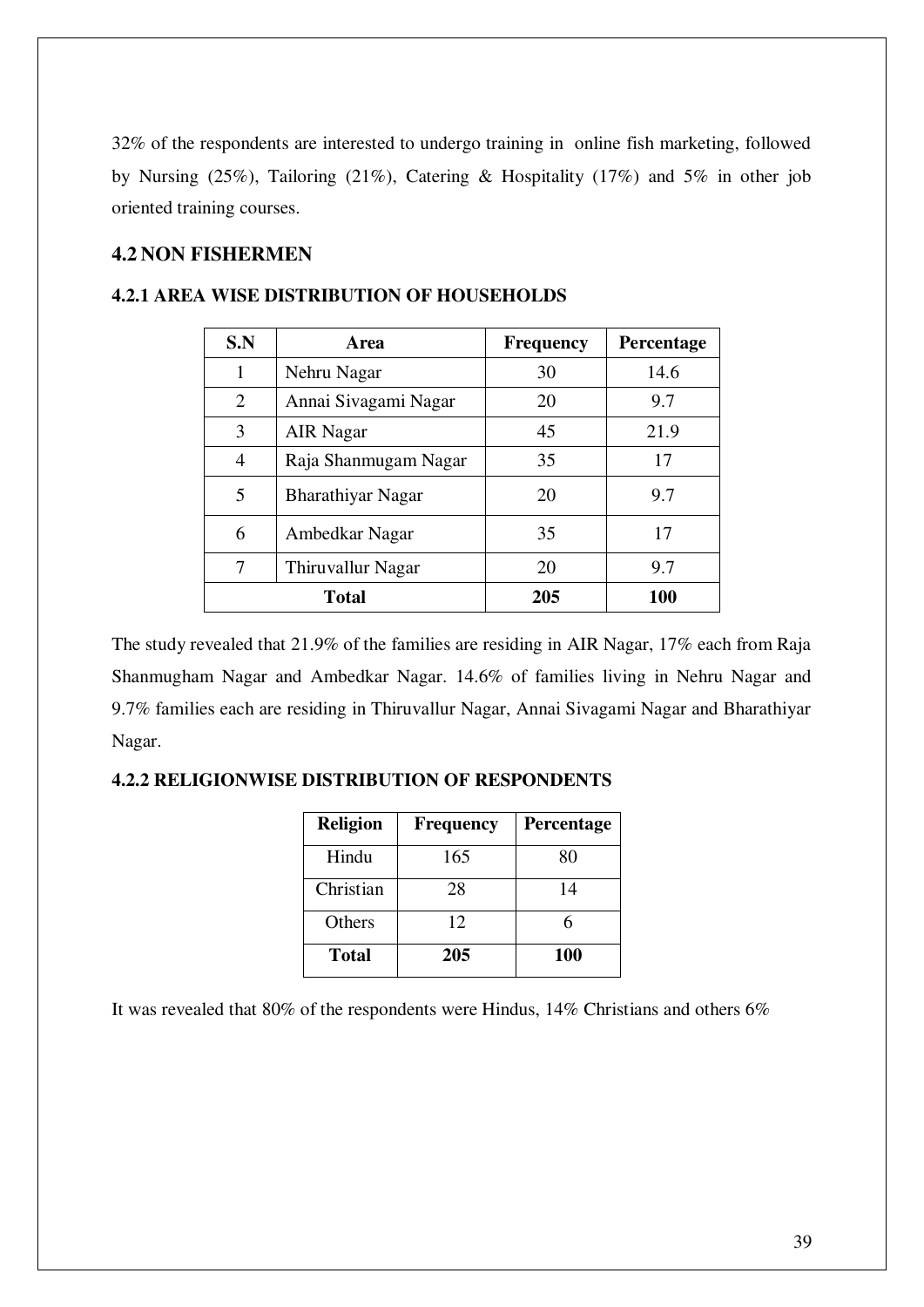| Caste        | Frequency | Percentage |
|--------------|-----------|------------|
| FC           |           |            |
| <b>BC</b>    | 33        | 16         |
| <b>MBC</b>   | 120       | 59         |
| <b>SC</b>    | 49        | 24         |
| <b>Total</b> | 205       | 100        |

### **4.2.3 CASTEWISE DISTRIBUTION OF RESPONDENTS**

The above table that 59% of the respondents belonged to Most Backward Community. Followed by SC with 24 %, 16% belongs to BC and FC 1%.

#### **4.2.4 DISTRIBUTION OF SEXWISE HEAD OF THE HOUSEHOLD**

| <b>Head of the Household</b> | <b>Frequency</b> | <b>Percentage</b> |
|------------------------------|------------------|-------------------|
| Male                         | 185              | 90.7              |
| Female                       | 20               | 9.3               |
| <b>Total</b>                 | 205              | <b>100</b>        |

It was found that 90.7% of the families were male headed and only 9.3% were female headed families.

### **4.2.5 DISTRIBUTION OF RESPONDENTS ACCORDING TO FAMILY INCOME**

| <b>Family Income</b> | <b>Frequency</b> | <b>Percentage</b> |
|----------------------|------------------|-------------------|
| <b>Upto Rs.10000</b> | 40               | 19.5              |
| Rs.10001 to Rs.20000 | 142              | 69.3              |
| More than Rs.20000   | 23               | 11.2              |
| <b>Total</b>         | 205              | 100               |

It was found that 19.5% of the households have a monthly family income up to Rs.10000, followed by 69.3% between Rs.10001 to Rs.20, 000 and 11.2% more than Rs.20, 000.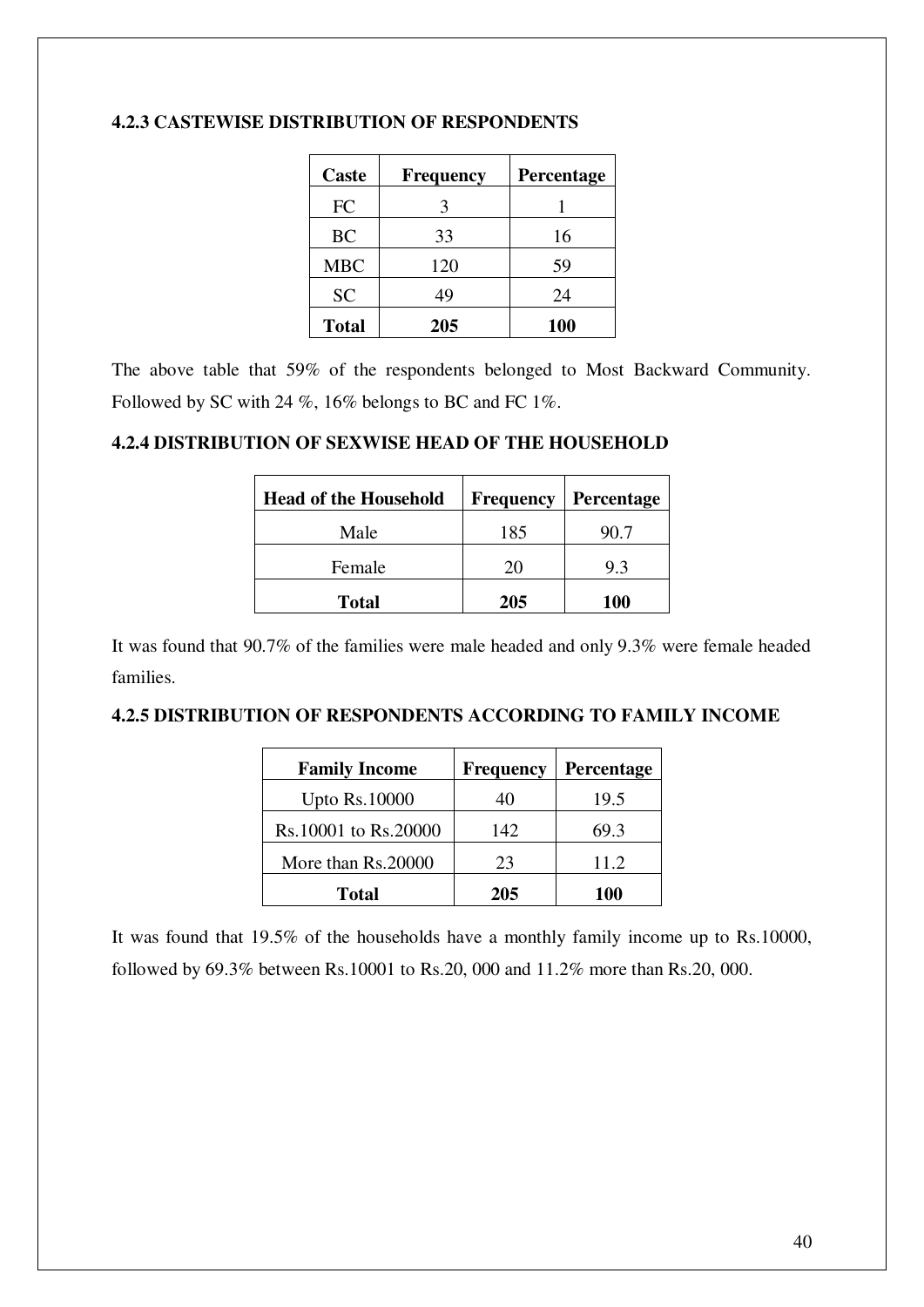

#### **4.2.6 DISTRIBUTION OF RESPONDENTS ACCORDING TO FAMILY SIZE**

It was disclosed that 51% of the respondents had a family size of 4 members, followed by 16% with 3 members, 8% with 1 member, 10% with 5 members, 11% with 2 members, and 4% with more than 5.

#### **4.2.7 EDUCATIONAL STATUS OF THE RESPONDENTS**

It was inferred that  $40\%$  of the respondents had studied upto  $10<sup>th</sup>$  standard, 7% were illiterates, 14% upto 12<sup>th</sup>Standard, 31% were Graduates, 6% Post Graduates and 2% were Diploma holders and I.T.I. course.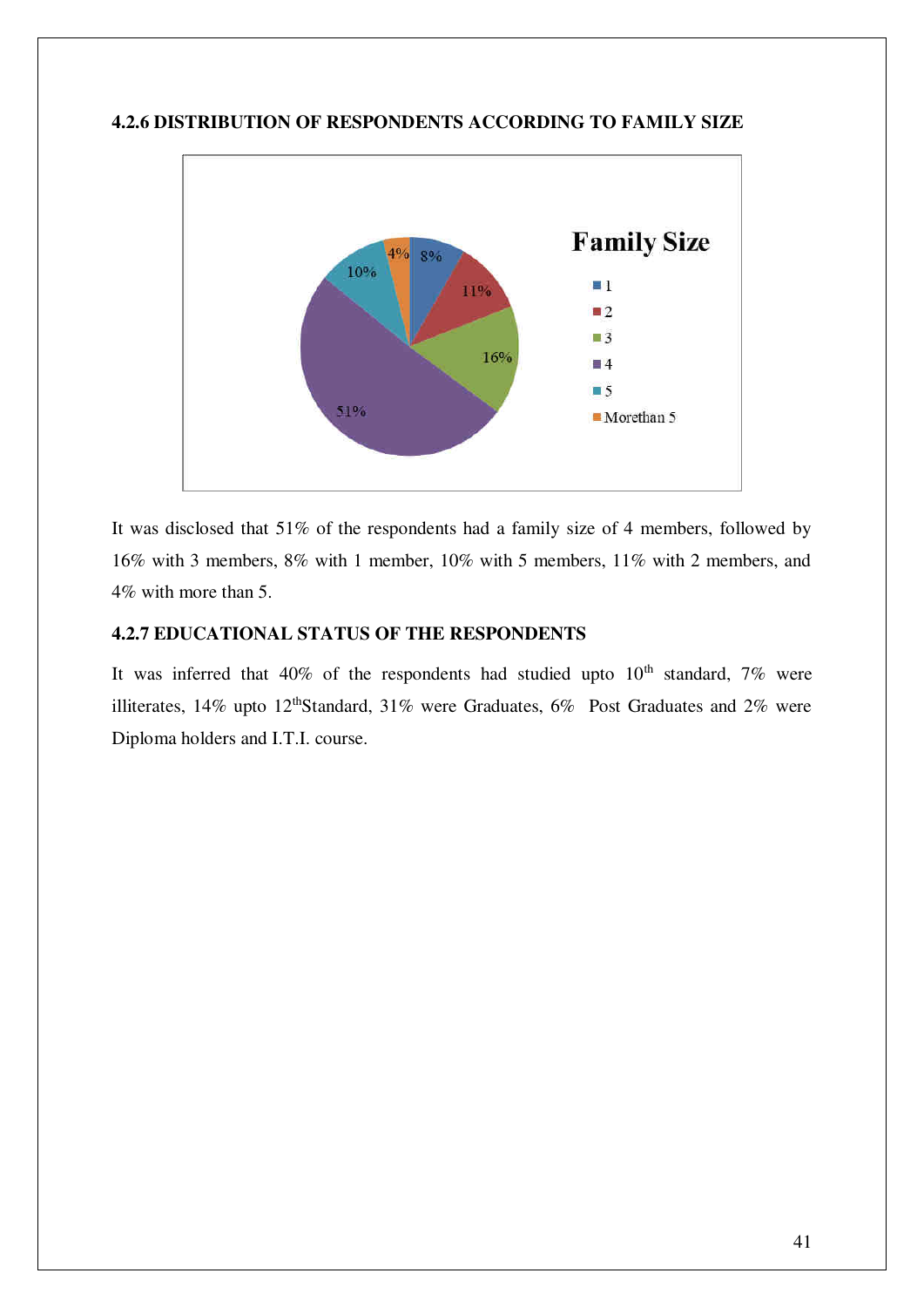# **4.2.8 DISTRIBUTION OF RESPONDENTS ACCORDING TO TYPE OF HOUSING**



82% of the respondents were living in concrete houses and slum tenements, followed by 16% in semi pucca houses and only 2% in Katcha houses.

# **4.2.9 DISTRIBUTION OF RESPONDENTS ACCORDING TO OWNERSHIP OF HOUSES**



It was revealed that 52% of the respondents were living in their own houses, 26% in rental houses and 22% in slum tenements.

# **4.2.10 – DISTRIBUTION OF RESPONDENTS WITH SOURCE OF WATER SUPPLY**

It was ascertained that 78% of the families were drawing water from Metro water, 30% were using hand pumps and 2% had borewell facility.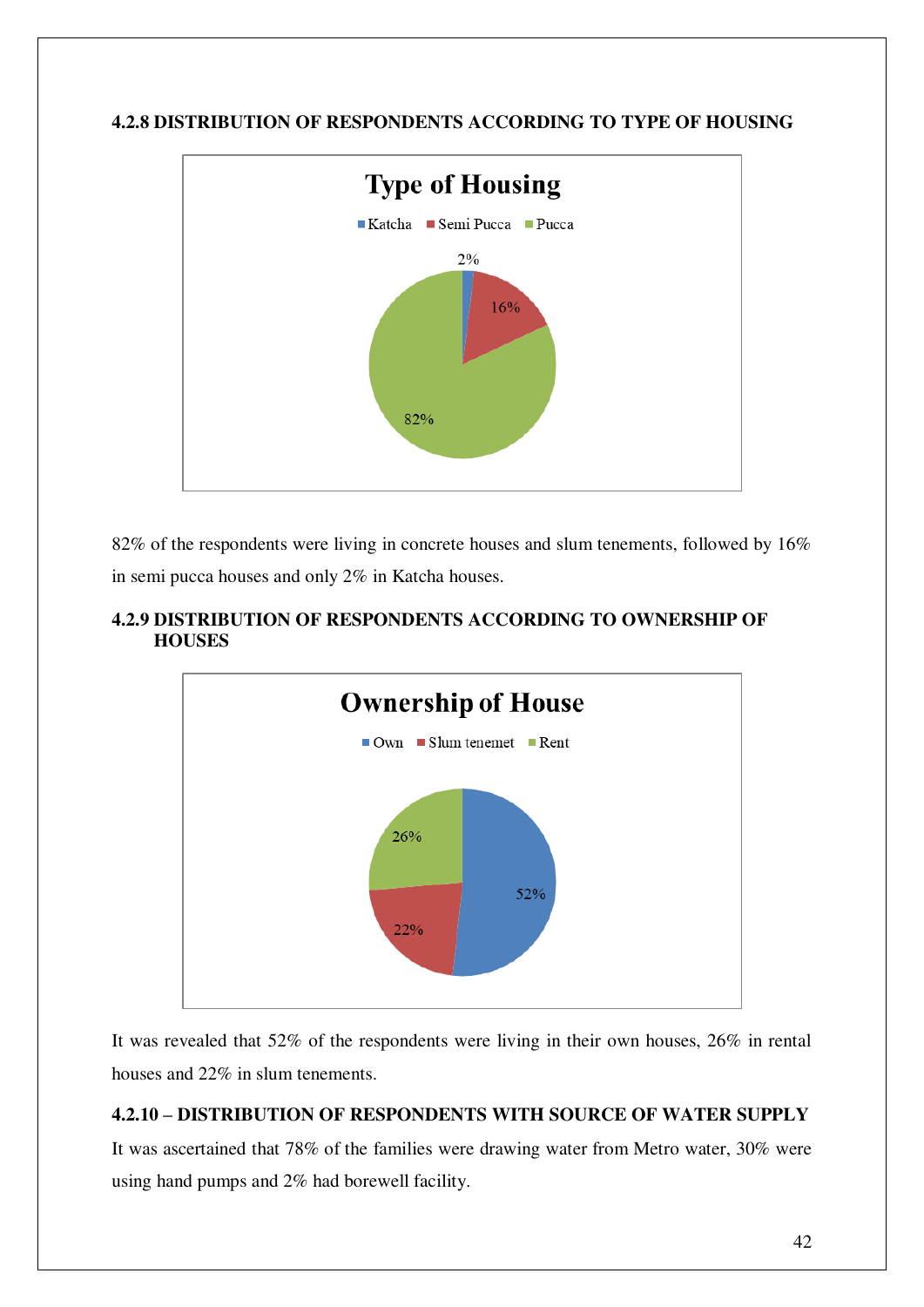# **4.2.11 – DISTRIBUTION OF RESPONDENTS ACCORDING TO ADEQUACY OF WATER SUPPLY**

90% of the respondents expressed that the water supply is inadequate and does not meet their daily requirement and the remaining 10% stated that it was adequate.

## **4.2.12 – AVAILABILITY OF BASIC INFRASTRUCTURE FACILITIES**

Only 25.5% of the respondents expressed that the areas have adequate street lights and markets, followed by 94% with cemetry and burial ground, 91% with transportation, 82% with motorable roads, 40% with bus shelters and 60 % for community Hall.

# **4.2.13 – DISTRIBUTION OF RESPONDENTS ACCORDING TO MEMBERSHIP IN SHGS**

It was found that 58% of the respondents are not SHG members.42% of the respondents in the study area hold SHG Membership.

# **4.2.14 – DISTRIBUTION OF RESPONDENTS ACCORDING TO DEBT/LOAN**

| <b>Debt</b>  | <b>Frequency</b> | <b>Percentage</b> |
|--------------|------------------|-------------------|
| Yes          | 88               | 43                |
| No           | 117              | 57                |
| <b>Total</b> | 205              | 100               |

It was revealed that 57% had no debts .43% of the respondents had availed loan from various sources.

## **4.2.15 – DISTRIBUTION OF RESPONDENTS ACCORDING TO THE REASONS FOR AVAILING LOANS**

| <b>Purpose</b>             | <b>Frequency</b> | Percentage |
|----------------------------|------------------|------------|
| Health                     | 8                | 3.9        |
| Education                  | 15               | 7.3        |
| Marriage                   | 10               | 4.8        |
| <b>Constructing House</b>  | 8                | 3.9        |
| Festival & Social Occasion | 12               | 5.8        |
| <b>Other Reasons</b>       | 35               | 17.07      |
| No debt                    | 117              | 57         |
| <b>Total</b>               | 205              | 100        |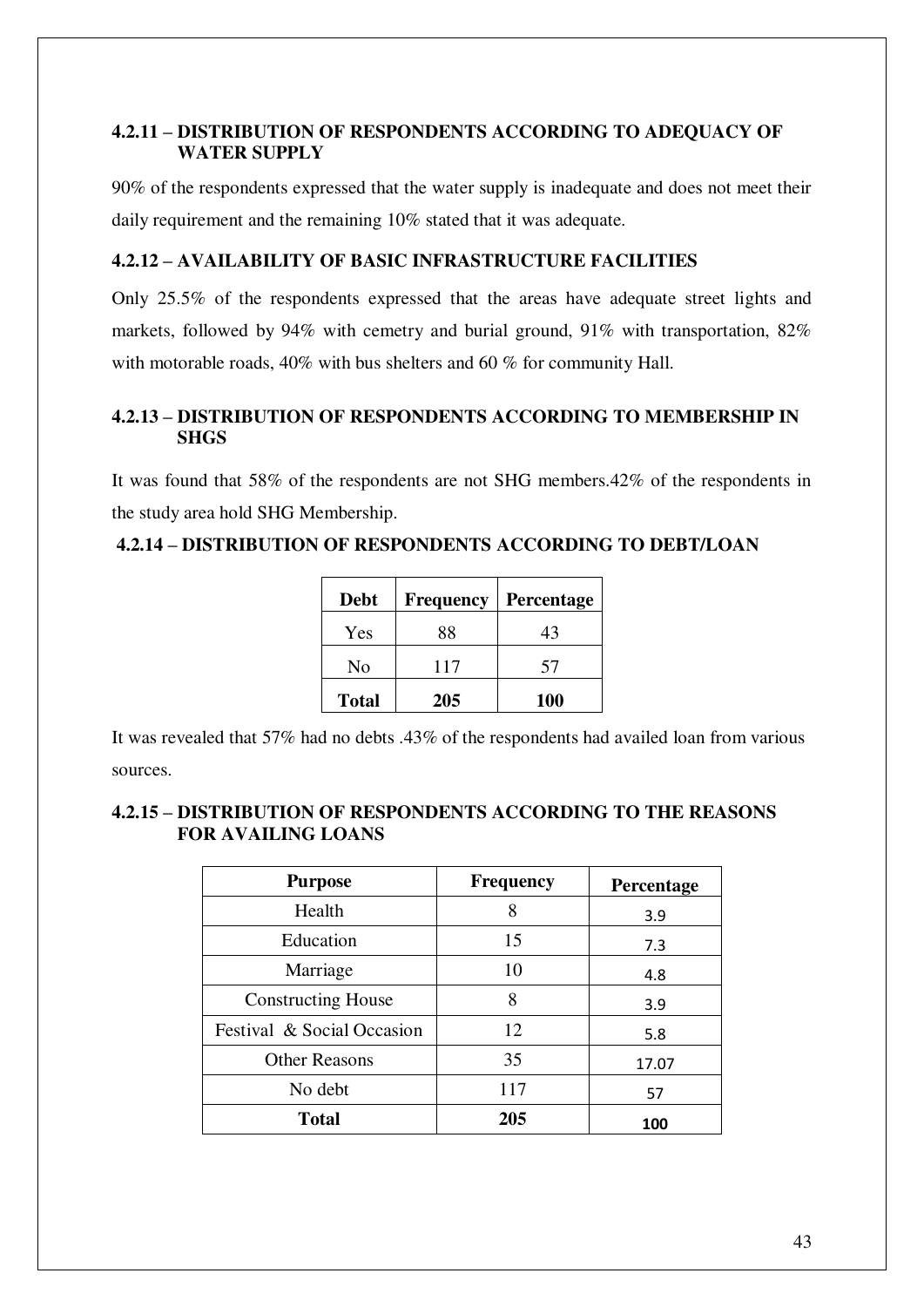4.8% of the respondents had availed loans for marriage purpose, 3.9% to meet medical expenses, 7.3% for children's education, 3.9% for house construction and 5.8% to attend festivals and social occasions and 17.07% for other reasons.

| Source of loan availed               | <b>Frequency</b> | <b>Percentage</b> |
|--------------------------------------|------------------|-------------------|
| No loans availed                     | 117              | 57                |
| SHGs & Micro Finance<br>institutions | 25               | 12                |
| <b>Banks</b>                         | 7                | 3                 |
| Money Lenders                        | 32               | 16                |
| Private Chit                         | 10               | 5                 |
| <b>Relatives and Friends</b>         | 14               |                   |
| <b>Total</b>                         | 205              | 100               |

## **4.2.16 DISTRIBUTION OF RESPONDENTS ACCORDING TO SOURCE OF LOAN**

57% of the respondents had not availed any loans. 16% of them have borrowed from money lender, 12% from SHGs and micro finance institutions, 7% from relatives and friends, 5 % through private chits and 3% from banks.

# **4.2.17 – DISTRIBUTION OF RESPONDENTS ACCORDING TO SOURCE OF SAVINGS**

| <b>Source of Savings</b> | <b>Frequency</b> | Percentage |
|--------------------------|------------------|------------|
| <b>Postal Savings</b>    | 12               |            |
| <b>Banks</b>             | 10               |            |
| Chit Funds               | 25               | 12         |
| <b>SHGs</b>              | 17               |            |
| No savings               | 141              | 69         |
| <b>Total</b>             | 205              | <b>100</b> |

69% of the respondents do not have the habit of savings. 12% of them save money through Chit Funds, 8% through SHG, 6% through postal savings and 5% through banks.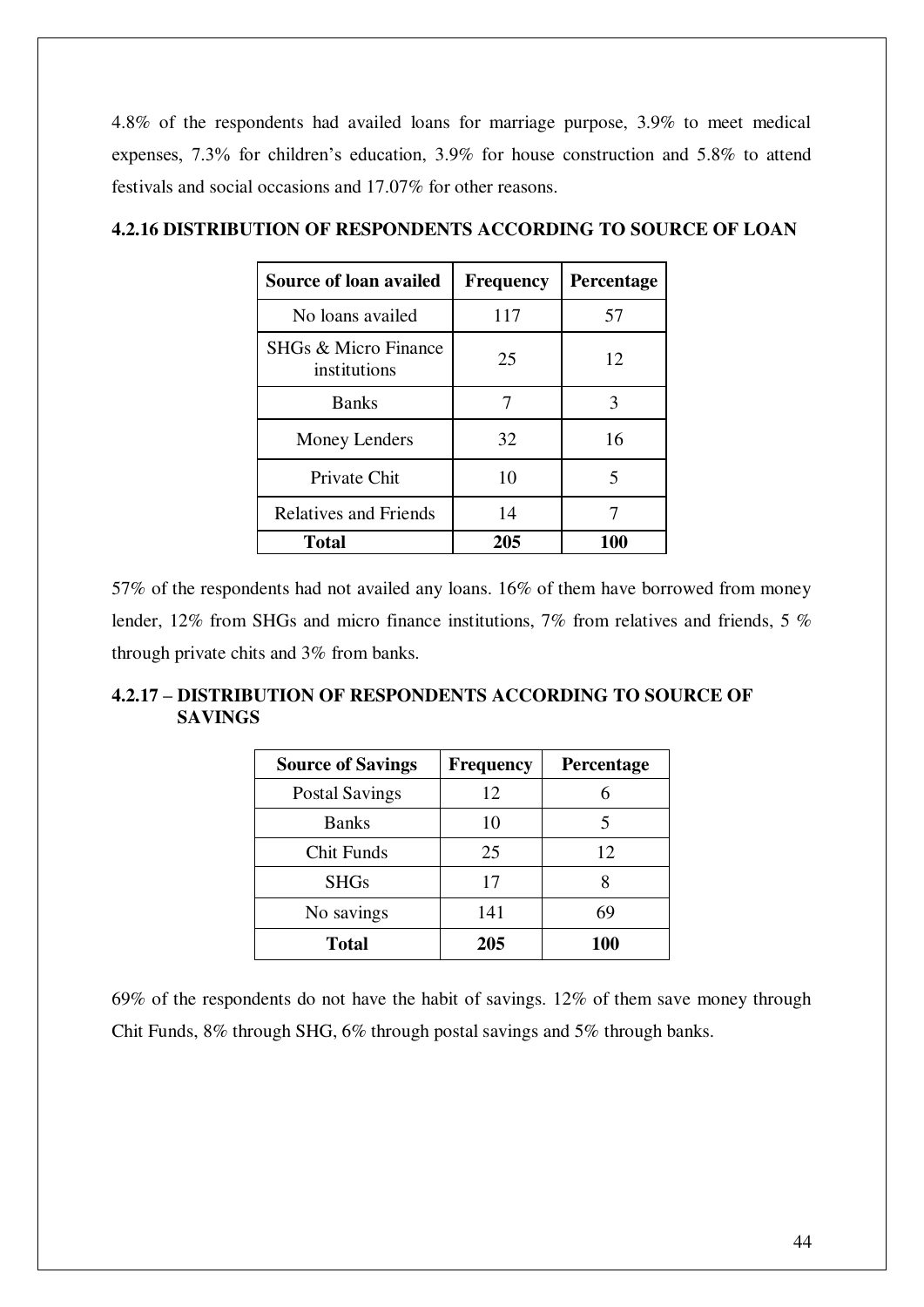#### **4.2.18 – DISTRIBUTION OF RESPONDENTS ACCORDING TO INSURANCE COVERAGE**

| <b>Insurance</b> | <b>Frequency</b> | <b>Percentage</b> |
|------------------|------------------|-------------------|
| Yes              | 51               | 24.8              |
| No               | 154              | 75.2              |
| <b>Total</b>     | 205              | <b>100</b>        |

75.2 % of the respondents had not taken any insurance against Life and health coverage.

# **4.2.19 DISTRIBUTION OF RESPONDENTS ACCORDING TO GARDENING**

| Gardening    | <b>Frequency</b> | <b>Percentage</b> |
|--------------|------------------|-------------------|
| Yes          | 10               |                   |
| No           | 195              | 95                |
| <b>Total</b> | 205              | <b>100</b>        |

It was found that only  $5\%$  of the respondents are engaged in gardening.

#### **4.2.20 DISTRIBUTION OF RESPONDENTS ACCORDING LEVEL OF AWARENESS TOWARDS USAGE OF NON-CONVENTIONAL ENERGY SOURCES**

| <b>Non-Conventional Energy Sources</b> | <b>Frequency</b> | <b>Percentage</b> |
|----------------------------------------|------------------|-------------------|
| Solar Energy for household purpose     | 35               |                   |
| Solar Energy for Street Lights         | 170              | 83                |
| Total                                  | 205              | 100               |

83% of the respondents are interested in using non-conventional energy through solar streets lights.

## **4.2.21 DISTRIBUTION OF RESPONDENTS ACCORDING MODE OF SOLID WASTE DISPOSAL**

| <b>Garbage Disposal System</b> | Frequency | <b>Percentage</b> |
|--------------------------------|-----------|-------------------|
| <b>Corporation Tricycle</b>    | 205       | 100               |
| <b>Total</b>                   | 205       | 100               |

It was ascertained that 100% of families were disposing solid waste through Corporation Tricycles.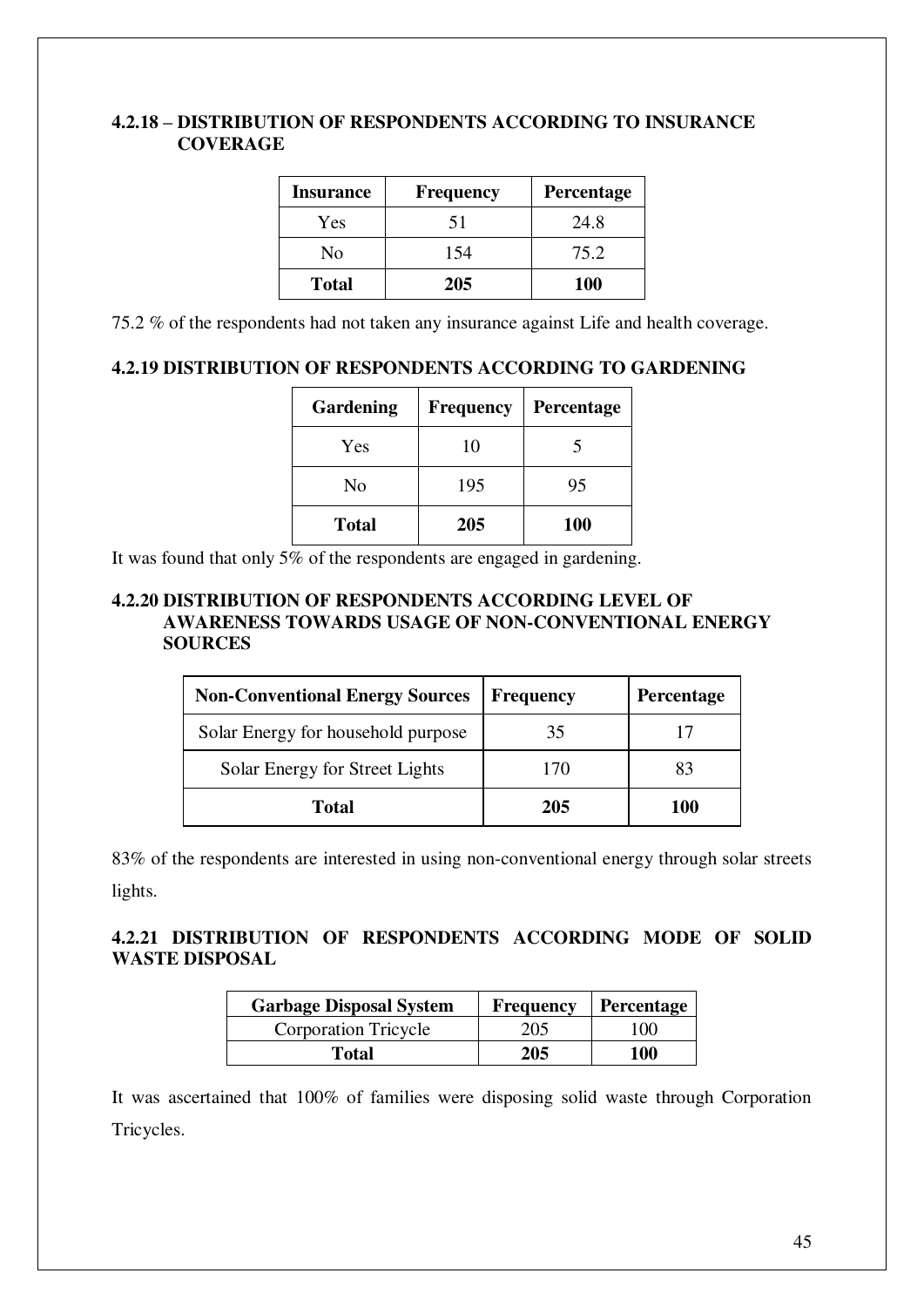# **4.2.22 DISTRIBUTION OF RESPONDENTS ACCORDING TO STATUS of RAIN WATER HARVESTING**

| <b>Installation of Rain</b><br><b>Water Harvesting</b> | <b>Frequency</b> | <b>Percentage</b> |
|--------------------------------------------------------|------------------|-------------------|
| Yes                                                    |                  | 2.4               |
| No                                                     | 200              | 97.6              |
| <b>Total</b>                                           | 205              | 100               |

97.6% of the respondents' have not arranged rain water harvesting in their houses.

*\*\*\*\*\*\*\**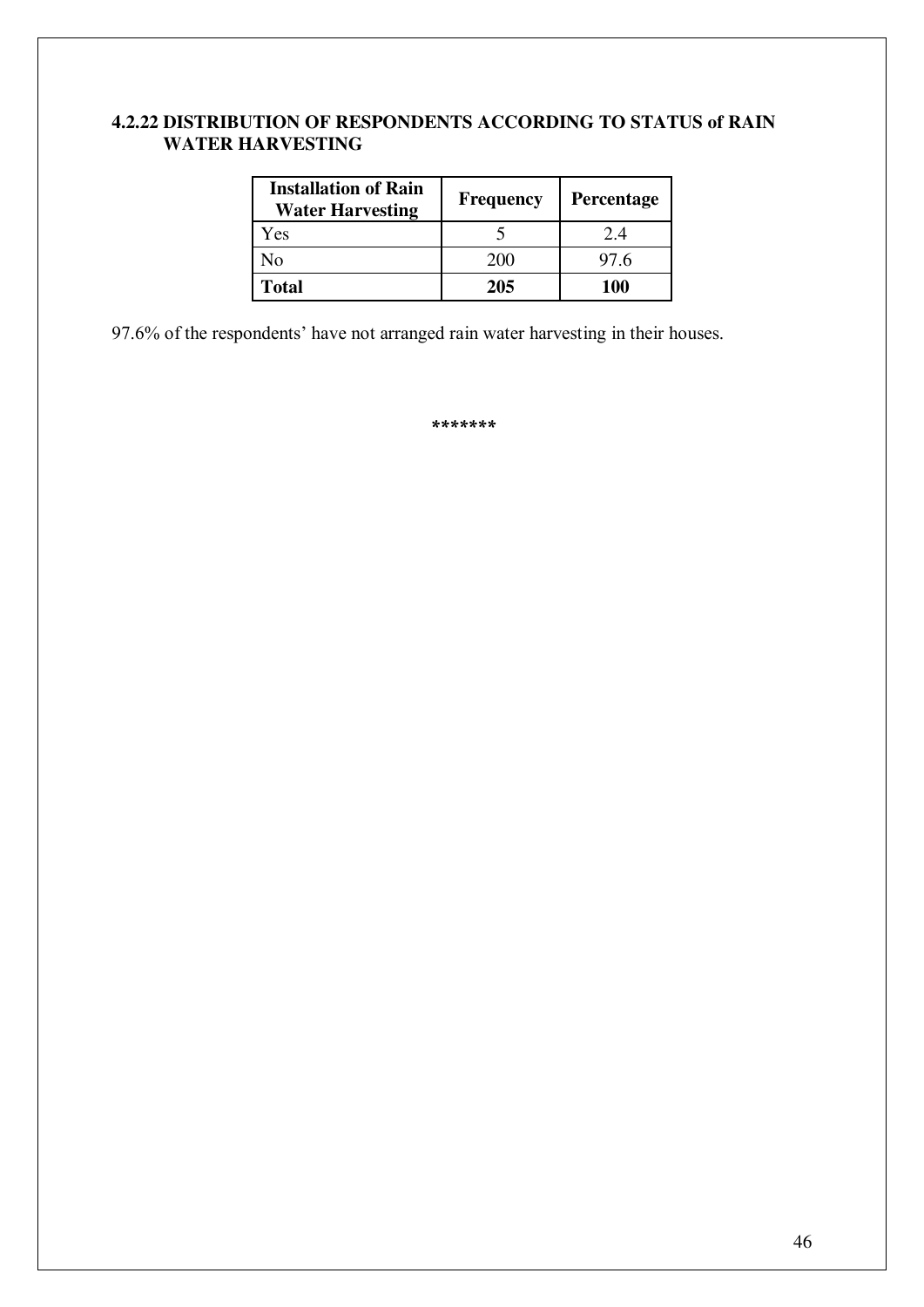# *CHAPTER - 5*

# **VILLAGE LEVEL FRAMEWORK PLAN (ACTIVITIES IDENTIFIED FOR THE CSR PROJECTS IN THE STUDY AREAS)**

The Following Village Level Framework plans have been prepared based on the primary and secondary data sources. The community's needs were identified based on focus group discussions, community meetings and transect walks.

#### **5.1 Phasing of Village Level Framework Plan**

The Study suggests the following sector and village wise interventions for implementing the CSR initiatives. Suitable modifications may be made by the TANGEDCO based on further consultation if it is required.

#### **5.2 Investment Matrix –Village Level Framework Plan for five years**

The Qualitative study and survey findings brought out the genuine needs of the selected villages as mentioned below in the study area by TANGEDCO. Details of area, sector- wise needs, required interventions a long term with budget and implementing mechanism are detailed below.

| Area             | <b>Sector wise community</b><br>needs                      | <b>Intervention</b><br><b>Duration Short</b><br>term/Medium<br>term/Long term | <b>Budget</b> (in<br>$\mathbf{R}s$ | <b>Implementing</b><br>agencies                          |
|------------------|------------------------------------------------------------|-------------------------------------------------------------------------------|------------------------------------|----------------------------------------------------------|
|                  | 1. Infrastructure $-$<br>Construction of 2 ICDS<br>centres | Short term                                                                    | 10,00,000                          | TNSCB/TANGEDCO                                           |
|                  | 2. Providing Ambulance to<br><b>UPHC</b> centre            | Short term                                                                    | 10,00,000                          | <b>TANGEDCO</b>                                          |
| <b>AIR Nagar</b> | 3. Skill training for<br>transgender and Youth             | Short term                                                                    | 5,00,000                           | <b>TNSCB &amp; Skill</b><br>Corporation of Tamil<br>Nadu |
|                  | 4. Vocational Training for<br>Class 9 & $10^{th}$ Students | Short term                                                                    | 10,00,000                          | <b>School Education</b><br>Department                    |
|                  | 5. Tractor for garbage<br>clearance                        | Short term                                                                    | 7,00,000                           | <b>GCC &amp; TNSCB</b>                                   |
|                  | 6. Bore well for schools                                   | Short term                                                                    | 1,00,000                           | <b>TNSCB</b>                                             |
|                  | 7. Toilets for girl children<br>in School                  | Short term                                                                    | 3,00,000                           | <b>TANGEDCO</b>                                          |
|                  | <b>Total</b>                                               |                                                                               | 46,00,000                          |                                                          |
|                  |                                                            |                                                                               |                                    |                                                          |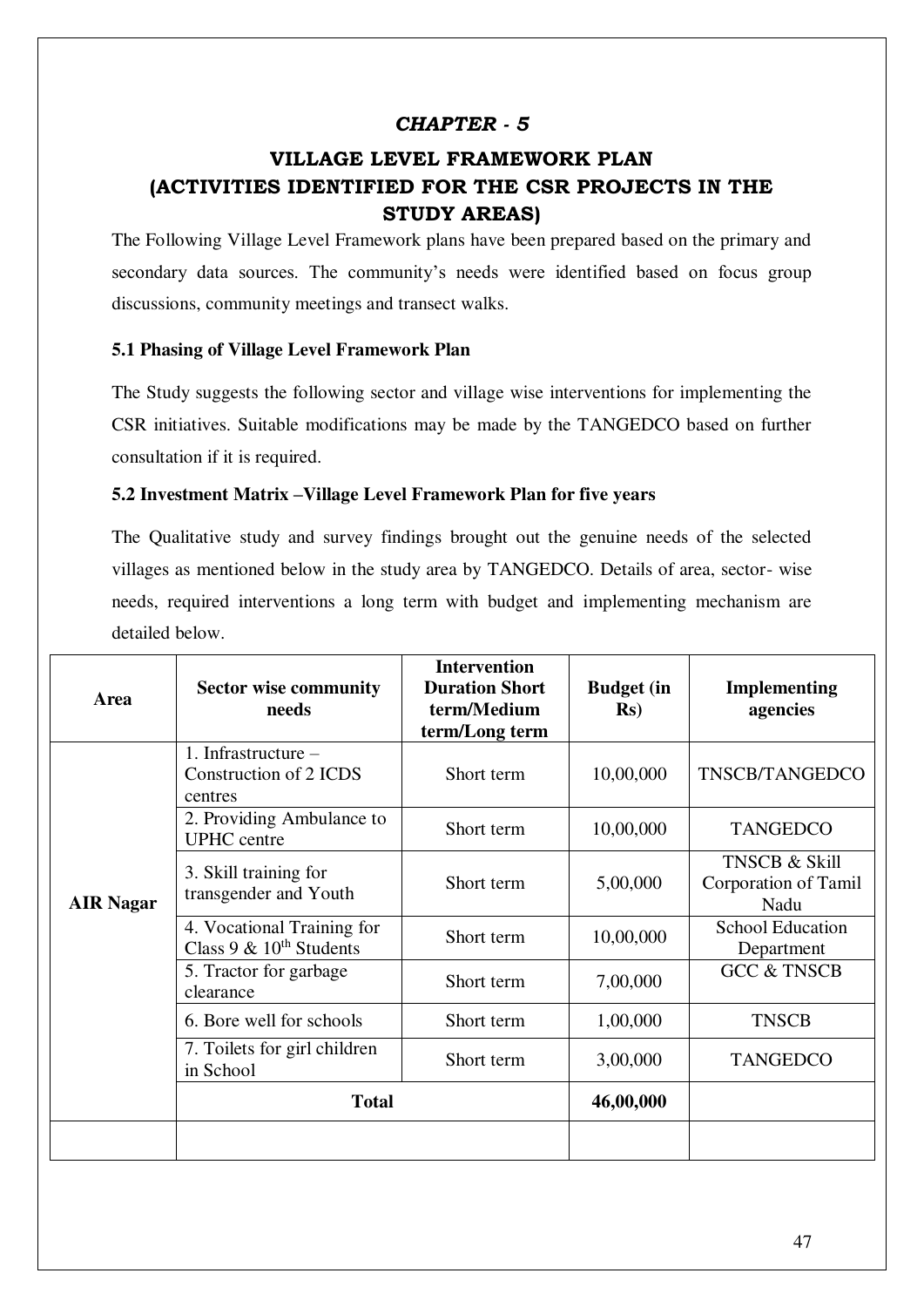| Area                          | <b>Sector wise community</b><br>needs                                                                               | <b>Intervention</b><br><b>Duration Short</b><br>term/Medium<br>term/Long term | <b>Budget</b> (in<br>$\mathbf{Rs}$ | Implementing<br>agencies                  |
|-------------------------------|---------------------------------------------------------------------------------------------------------------------|-------------------------------------------------------------------------------|------------------------------------|-------------------------------------------|
|                               | 1. Renovation of existing<br>community Hall                                                                         | Short term                                                                    | 3,00,000                           | <b>GCC</b>                                |
|                               | 2. Solar Street lights 10<br>(Nose)                                                                                 | Short term                                                                    | 2,50,000                           | GCC                                       |
| Dr.<br>Ambedkar               | 3. Library with E. service                                                                                          | Short term                                                                    | 5,00,000                           | <b>TANGEDCO</b>                           |
| <b>Nagar</b>                  | 4. Skill training for youth                                                                                         | Short term                                                                    | 5,00,000                           | Department of<br>Employment &<br>Training |
|                               | 5. Installation of water<br>tanks (8 Streets 16 Tanks)                                                              | Short term                                                                    | 4,00,000                           | <b>TANGEDCO</b>                           |
|                               | <b>Total</b>                                                                                                        |                                                                               | 19,50,000                          |                                           |
|                               | 1. Renovation of ICDS<br>centre roof                                                                                | Short term                                                                    | 4,00,000                           | <b>TANGEDCO</b>                           |
| <b>Tiruvottiyur</b><br>kuppam | 2. Solar streets near<br>seashore                                                                                   | Short term                                                                    | 2,50,000                           | <b>TANGEDCO</b>                           |
|                               | 3. Drainage facilities                                                                                              | Long term                                                                     | 5,00,000                           | <b>CMWSB</b>                              |
|                               | 4. Skill Development<br>Training for youth<br>(Assistant Vessel Driver<br>and online marketing) (For<br>60 persons) | Short term                                                                    | 6,00,000                           | <b>CIFNET</b> Chennai                     |
|                               | 5. Compound wall for<br>primary school                                                                              | Short term                                                                    | 3,00,000                           | <b>TANGEDCO</b>                           |
|                               | 6. Providing children's<br>park                                                                                     | Long term                                                                     | 3,00,000                           | <b>TANGEDCO</b>                           |
|                               | 7. Net Mending Centre                                                                                               | Short term                                                                    | 7,00,000                           | <b>TANGEDCO</b>                           |
|                               | 8. Electronic Gadgets to<br>fisherman (Occupation<br>Related)                                                       | Short term                                                                    | 2,00,000                           | <b>TANGEDCO</b>                           |
| Tiruvottiyur<br>kuppam        | 9. Portable desalination<br>plant (3 units)                                                                         | Short term                                                                    | 12,00,000                          | <b>TANGEDCO</b>                           |
|                               | 10. Providing toilets in the<br>existing community hall                                                             | Short term                                                                    | 5,00,000                           | <b>TANGEDCO</b>                           |
|                               | 11. Providing engine and<br>fishing accessories (10 nos.<br>at the rate of $75,000$                                 | Short term                                                                    | 7,50,000                           | <b>TANGEDCO</b>                           |
|                               | 12. Computer with Xerox<br>machine for community<br>purpose                                                         | Short term                                                                    | 1,20,000                           | <b>TANGEDCO</b>                           |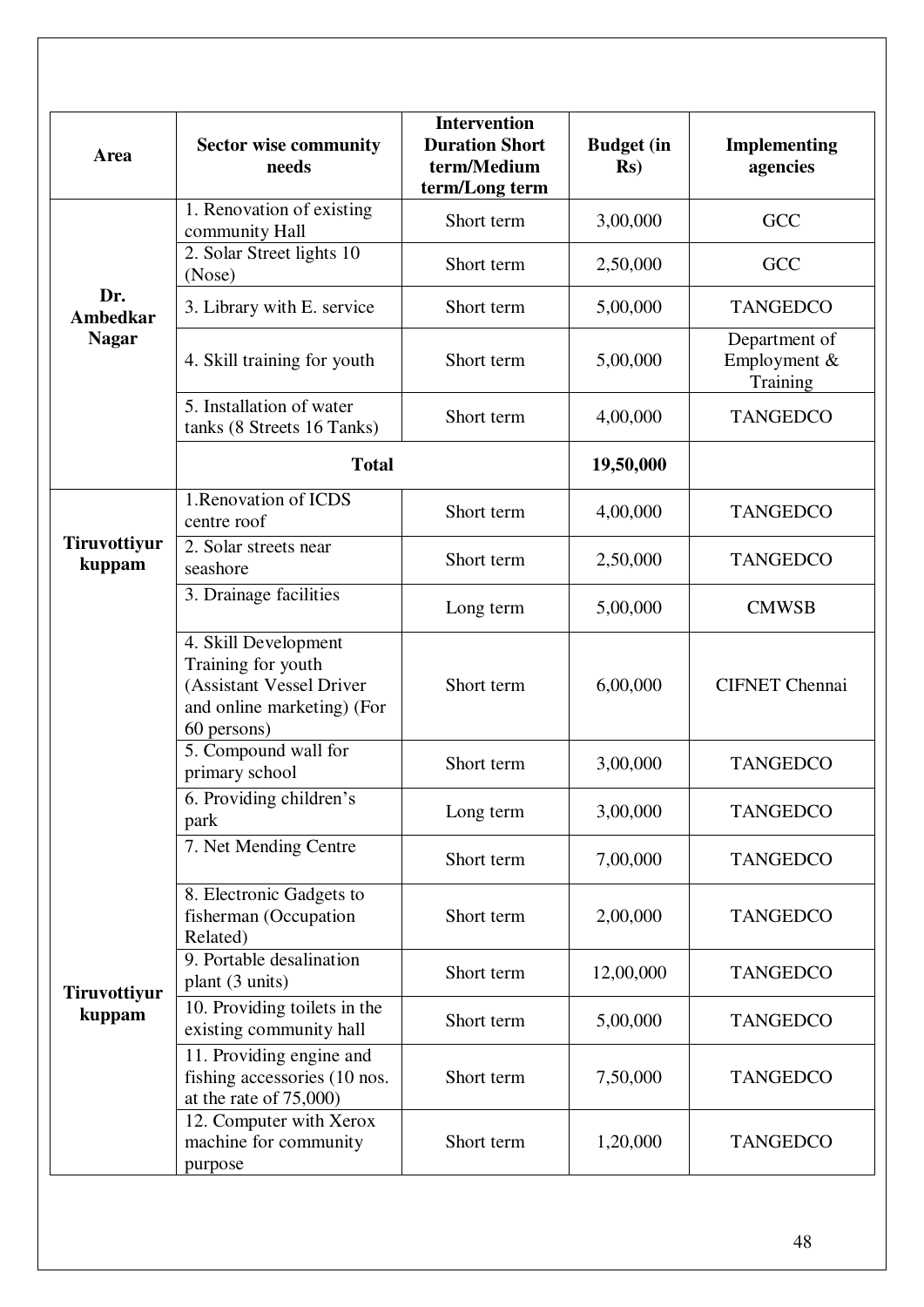| Area                          | <b>Sector wise community</b><br>needs                                               | <b>Intervention</b><br><b>Duration Short</b><br>term/Medium<br>term/Long term | <b>Budget</b> (in<br>$\mathbf{Rs}$ | <b>Implementing</b><br>agencies |
|-------------------------------|-------------------------------------------------------------------------------------|-------------------------------------------------------------------------------|------------------------------------|---------------------------------|
|                               | 13. Ornamental fish<br>training (Skill)                                             | Short term                                                                    | 4,00,000                           | <b>CMFRI</b>                    |
| <b>Tiruvottiyur</b><br>kuppam | 14. Conducting job fair                                                             | Medium term                                                                   | 3,00,000                           | <b>TANGEDCO</b>                 |
|                               | <b>Total</b>                                                                        |                                                                               | 65,20,000                          |                                 |
|                               | 1. Bus shelter                                                                      | Short term                                                                    | 5,00,000                           | <b>TANGEDCO</b>                 |
|                               | 2. Park (Space Available)                                                           | Medium term                                                                   | 7,00,000                           | <b>TANGEDCO</b>                 |
|                               | 3. Construction of Jetty                                                            | Long term                                                                     | 25,00,000                          | <b>TANGEDCO</b>                 |
|                               | 4. Providing Storm water<br>drains (Low Lying area)                                 | Long term                                                                     | 25,00,000                          | <b>TANGEDCO</b>                 |
| <b>KVK</b><br><b>Kuppam</b>   | 5. Electronic Gadgets to<br>fisherman (Occupation<br>Related)                       | Short term                                                                    | 2,00,000                           | <b>TANGEDCO</b>                 |
|                               | 6. Boat Repairing yard                                                              | Long term                                                                     | 25,00,000                          | <b>TANGEDCO</b>                 |
|                               | 7. Tools & Equipment for<br>self employed women                                     | Short term                                                                    | 2,00,000                           | <b>TANGEDCO</b>                 |
|                               | 8. Providing engines and<br>fishing accessories (10<br>Nos. at the rate of $75,000$ | Short term                                                                    | 7,50,000                           | <b>TANGEDCO</b>                 |
|                               | 9. Computer with Xerox<br>machine for community<br>purpose                          | Short term                                                                    | 1,20,000                           | <b>TANGEDCO</b>                 |
|                               | <b>Total</b>                                                                        |                                                                               | 99,70,000                          |                                 |
|                               | 1. Community Hall                                                                   | Short term                                                                    | 7,00,000                           | <b>TANGEDCO</b>                 |
| Mugathuvara<br><b>Kuppam</b>  | 2. Skill training                                                                   | Short term                                                                    | 4,00,000                           | TNSCB/<br><b>TANGEDCO</b>       |
|                               | 3. Renovation of ICDS<br><b>Building</b>                                            | Short term                                                                    | 1,00,000                           | <b>TANGEDCO</b>                 |
|                               | 4. Electronic Gadgets to<br>fisherman (Occupation<br>Related)                       | Medium term                                                                   | 1,00,000                           | <b>Fisheries Dept</b>           |
|                               | 5. Dredging work                                                                    | Medium term                                                                   | 10,00,000                          | <b>PWD</b>                      |
|                               | 6. Solar Lights near Jetty                                                          | Short term                                                                    | 2,00,000                           | <b>TANGEDCO</b>                 |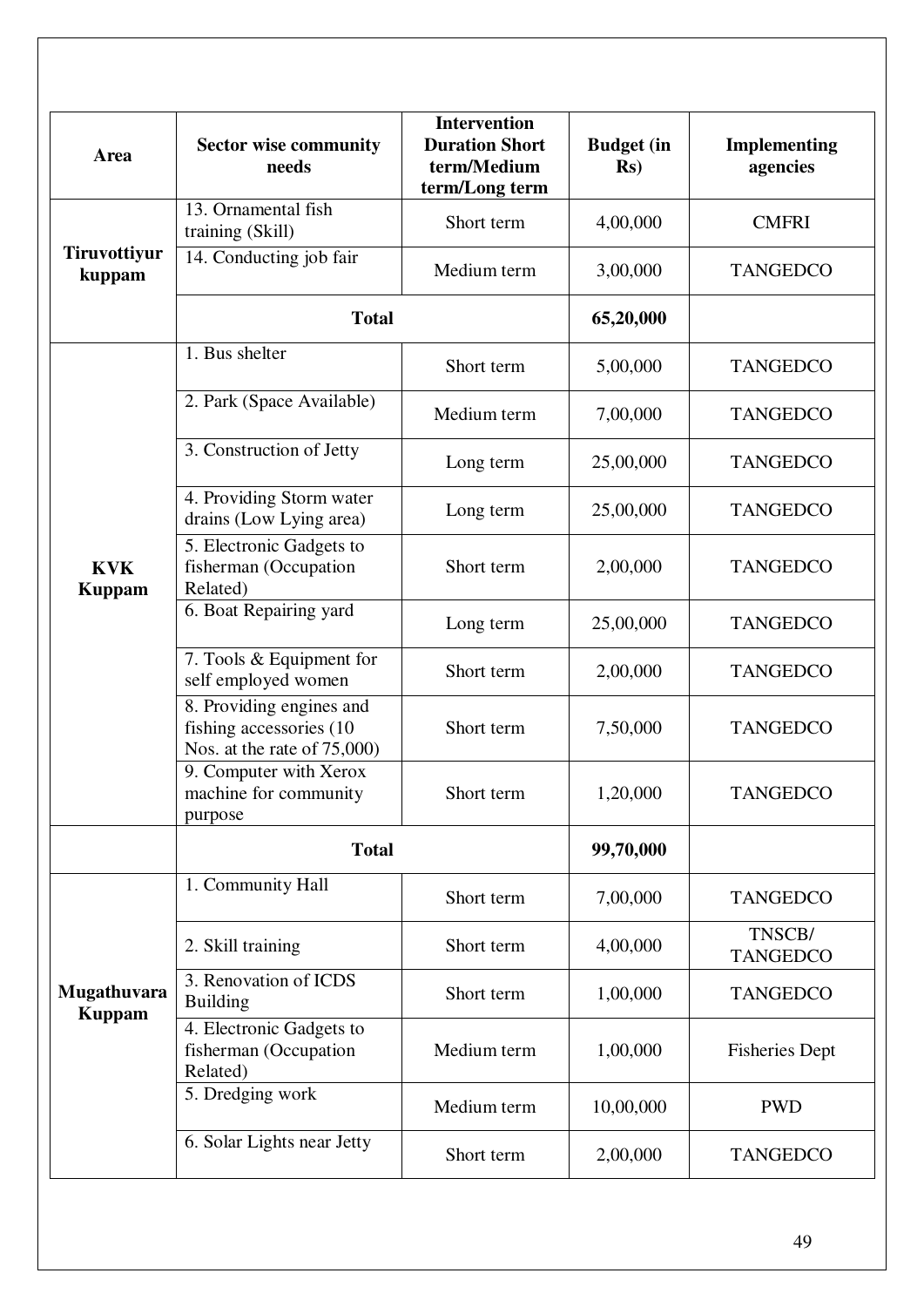| Area           | <b>Sector wise community</b><br>needs                                              | <b>Intervention</b><br><b>Duration Short</b><br>term/Medium<br>term/Long term | <b>Budget</b> (in<br>$\mathbf{Rs}$ | <b>Implementing</b><br>agencies |
|----------------|------------------------------------------------------------------------------------|-------------------------------------------------------------------------------|------------------------------------|---------------------------------|
|                | 7. Portable desalination<br>plant                                                  | Short term                                                                    | 4,00,000                           | <b>TANGEDCO</b>                 |
|                | 8. Mobile bike library                                                             | Short term                                                                    | 3,00,000                           | Don Bosco Youth<br>Centre       |
| Mugathuvara    | 9. Equipment for self<br>employment                                                | Short term                                                                    | 2,00,000                           | <b>TANGEDCO</b>                 |
| <b>Kuppam</b>  | 10. Providing engine and<br>fishing accessories (10<br>Nos. at the rate of 75,000) | Short term                                                                    | 7,50,000                           | <b>Fisheries Dept</b>           |
|                | 11. Computer with Xerox<br>machine for community<br>purpose                        | Short term                                                                    | 1,20,000                           | <b>TANGEDCO</b>                 |
|                | 12. Ornamental fish<br>training (Skill)                                            | Medium term                                                                   | 400000                             | <b>CMFRI</b>                    |
|                | <b>Total</b>                                                                       |                                                                               | 46,70,000                          |                                 |
|                | 1. Renovation of existing<br>fish market                                           | Short term                                                                    | 5,00,000                           | <b>Fisheries Dept</b>           |
|                | 2. Providing play<br>equipment for primary<br>school                               | Short term                                                                    | 50,000                             | <b>TANGEDCO</b>                 |
|                | 3. Periodical Dredging<br>work                                                     | Medium term                                                                   | 10,00,000                          | <b>PWD</b>                      |
| <b>Thazhan</b> | 4. Providing Boulders to<br>prevent Sea erosion                                    | Long term                                                                     | 10,00,000                          | <b>PWD</b>                      |
| <b>Kuppam</b>  | 5. Play equipment for<br><b>ICDS</b> centres                                       | Short term                                                                    | 10,000                             | <b>TANGEDCO</b>                 |
|                | 6. Tools $&$ Equipment for<br>self employment                                      | Short term                                                                    | 2,00,000                           | <b>TANGEDCO</b>                 |
|                | 7. Providing engine and<br>fishing accessories (10 no's<br>at the rate of $75,000$ | Short term                                                                    | 7,50,000                           | <b>Fisheries Dept</b>           |
|                | 8. Computer with Xerox<br>machine for community<br>purpose                         | Short term                                                                    | 1,20,000                           | <b>TANGEDCO</b>                 |
|                | 9. Ornamental fish training<br>(Skill)                                             | Short term                                                                    | 4,00,000                           | <b>CMFRI</b>                    |
|                | 10. Artificial reef                                                                | Long term                                                                     | 75,00,000                          | <b>CMFRI</b>                    |
|                | <b>Total</b>                                                                       |                                                                               | 1,15,30,000                        |                                 |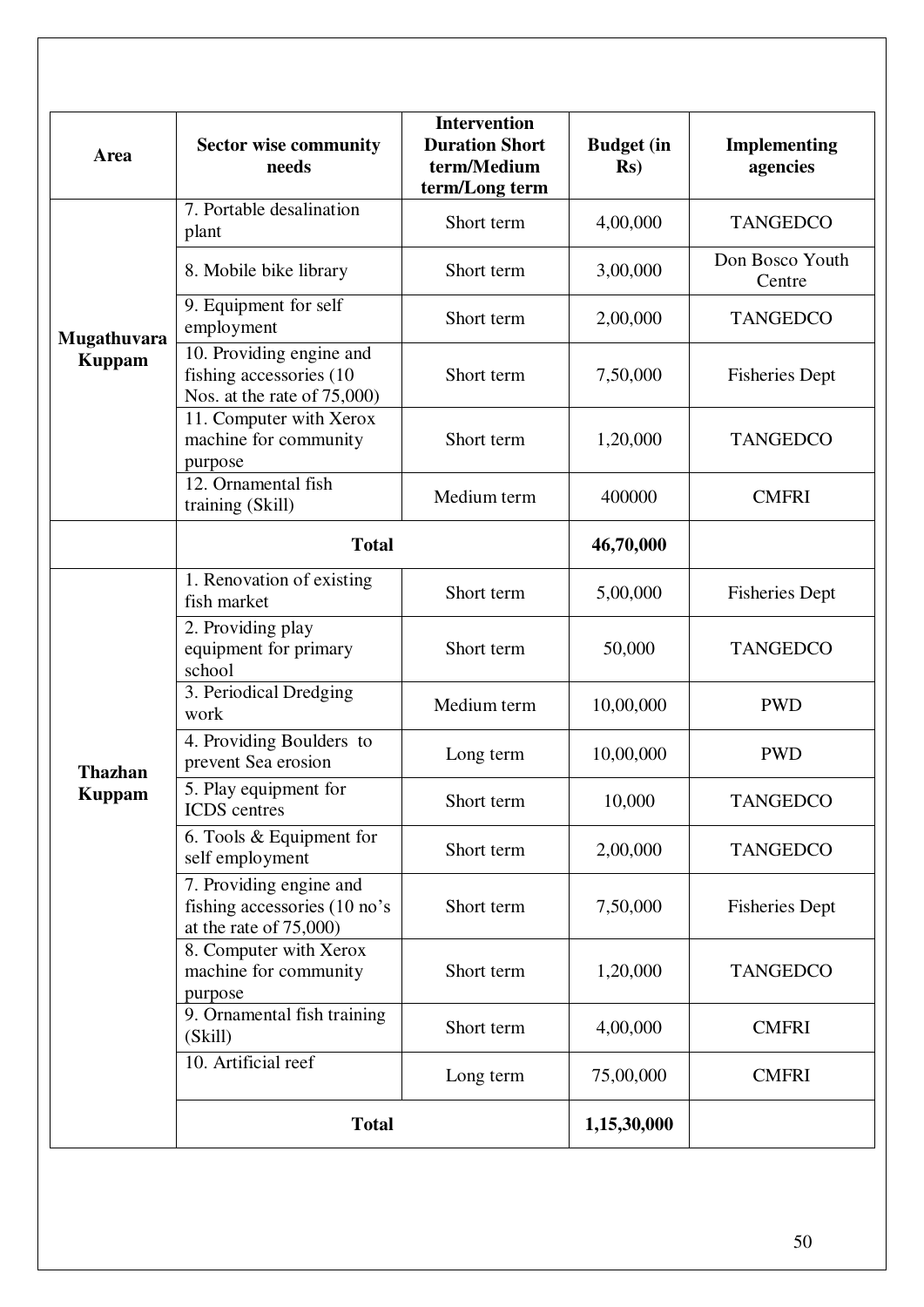| Area                               | <b>Sector wise community</b><br>needs                                                                 | <b>Intervention</b><br><b>Duration Short</b><br>term/Medium<br>term/Long term | <b>Budget</b> (in<br>$\mathbf{Rs}$ | Implementing<br>agencies    |
|------------------------------------|-------------------------------------------------------------------------------------------------------|-------------------------------------------------------------------------------|------------------------------------|-----------------------------|
|                                    | 1. Skill training in<br>Ornamental fish                                                               | Short term                                                                    | 4,00,000                           | <b>CMFRI</b>                |
|                                    | 2. Developing Ennore<br>fishing harbour as a tourist<br>Coast                                         | Long term                                                                     | 30,00,000                          | <b>Fisheries Department</b> |
|                                    | 3. Renovation of ICDS<br>centre                                                                       | Short term                                                                    | 10,00,000                          | <b>TANGEDCO</b>             |
|                                    | 4. Construction of<br>community hall                                                                  | Short term                                                                    | 7,00,000                           | <b>TANGEDCO</b>             |
|                                    | $\overline{5}$ . Portable desalination<br>plant (3units x<br>4,00,000                                 | Medium term                                                                   | 12,00,000                          | <b>TANGEDCO</b>             |
| <b>Ernavoor</b><br><b>Kuppam</b>   | 6. Construction of Urban<br><b>Health Centre</b>                                                      | Short term                                                                    | 25,00,000                          | <b>TANGEDCO</b>             |
|                                    | 7. Tools & Equipment for<br>self employment for<br>women(fishing related<br>activities) 2500x 50 Nos. | Short term                                                                    | 2,00,000                           | <b>TANGEDCO</b>             |
|                                    | 8. Mini truck (insulated) to<br>transport fish catch from<br>shore to main market                     | Short term                                                                    | 7,50,000                           | <b>TANGEDCO</b>             |
|                                    | 9. Computer with Xerox<br>machine for community<br>purpose                                            | Short term                                                                    | 1,20,000                           | <b>TANGEDCO</b>             |
|                                    | 10. Construction of market<br>and tenements                                                           | Long term                                                                     | 100,00,000                         | <b>TNSCB</b>                |
|                                    | 11. Construction of Bus<br>shelter                                                                    | Short term                                                                    | 5,00,000                           | <b>TANGEDCO</b>             |
|                                    | <b>Total</b>                                                                                          |                                                                               | 2,03,70,000                        |                             |
|                                    | Construction of bus<br>shelters                                                                       | Medium term                                                                   | 2,00,000                           | <b>TANGEDCO</b>             |
| <b>Bharathiyar</b><br><b>Nagar</b> | Play and other equipment<br>for ICDS centre                                                           | Short term                                                                    | 10,000                             | <b>TANGEDCO</b>             |
|                                    | <b>Total</b>                                                                                          |                                                                               | 2,10,000                           |                             |
| <b>Kattu</b><br><b>Kuppam</b>      | <b>Renovation of ICDS</b><br>building                                                                 | Short term                                                                    | 5,00,000                           | <b>TANGEDCO</b>             |
|                                    | <b>Total</b>                                                                                          |                                                                               | 5,00,000                           |                             |
|                                    | <b>Grand Total</b>                                                                                    |                                                                               | 6,03,20,000                        |                             |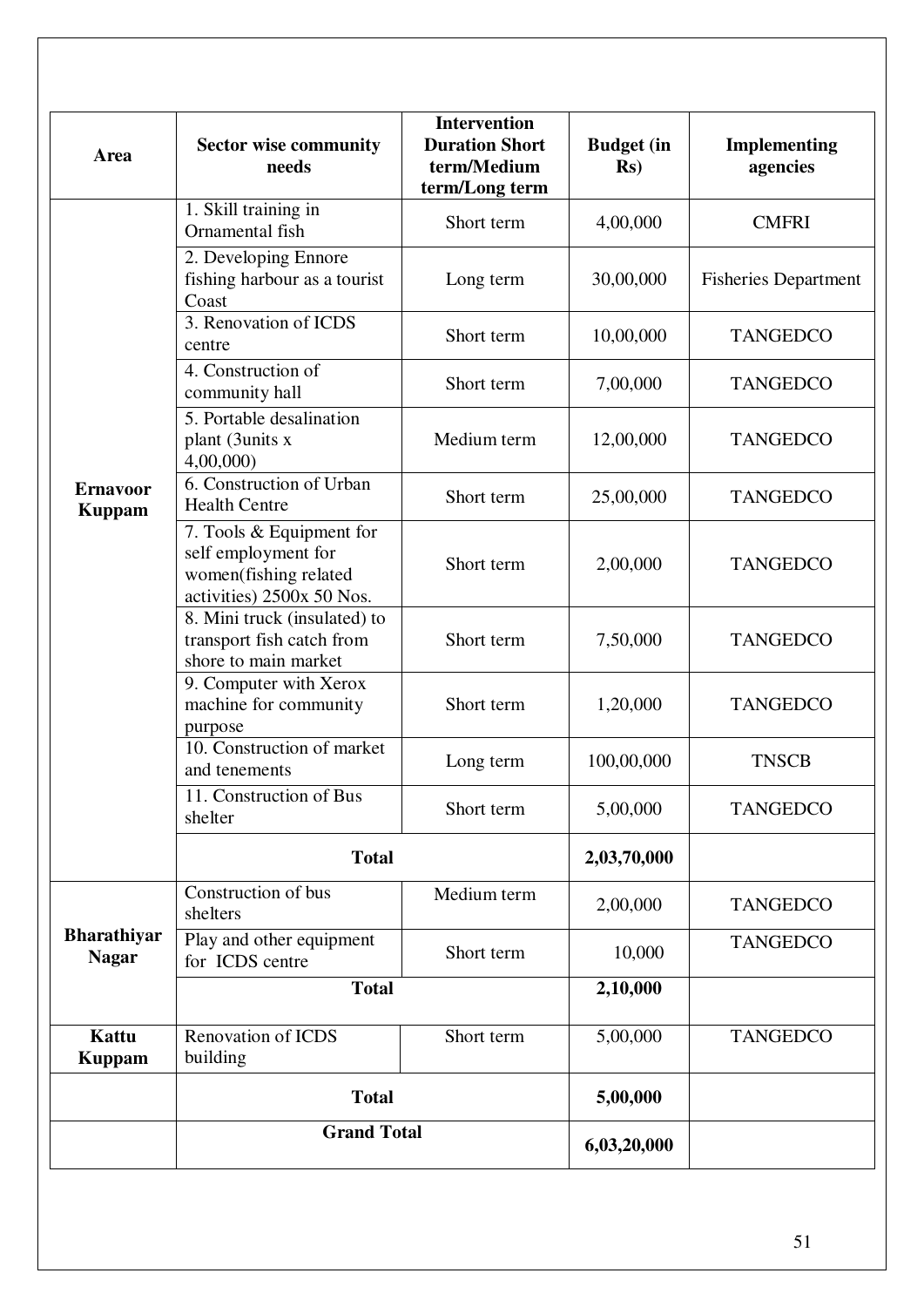#### **Sector wise budget:**

| S.N            | Sector                  | <b>Budget (in Rs)</b> |
|----------------|-------------------------|-----------------------|
| 1              | Infrastructure          | 3,53,90,000           |
| $\overline{2}$ | Livelihood              | 1,58,30,000           |
| 3              | <b>Skill Detraining</b> | 36,00,000             |
| $\overline{4}$ | Education               | 10,00,000             |
| 5              | Health                  | 35,00,000             |
| 6              | Environment             | 7,00,000              |
| 7              | <b>NGO</b>              | 3,00,000              |
|                | <b>Total</b>            | 6,03,20,000           |

#### **5.3 Avenues identified for routing the support**

There are three avenues identified for routing the support. They are:

i. The individual/Group support through income generation activities through SHGs. This individual/group needs to be supported with training, technical knowledge, tool kits and financial support if required to start the income generating venture.

ii. The RWA/NGO/CBO/PTA/SHG Federation/ Training institutes are based on the initiatives identified by these agencies to transform the areas. For this avenue TANGEDCO may design a Grant Scheme.

iii. TANGEDCO direct implementation or implement through collaborative venture with the District Administration or Local bodies/ Panchayats

All TANGEDCO project funding activities to be properly contracted with clear TOR/Contract/MOU fixing the responsibility and accountability on the implementing agencies.

# **5.4 Ranking of Settlement for priority of CSR initiative based on the vulnerability status**

The thirteen study areas were analysed based on the following vulnerability criteria and rated for the selection on priority basis.

## **A. Socio economic indicators:**

- SC Community inhabitants
- Economically backward inhabitants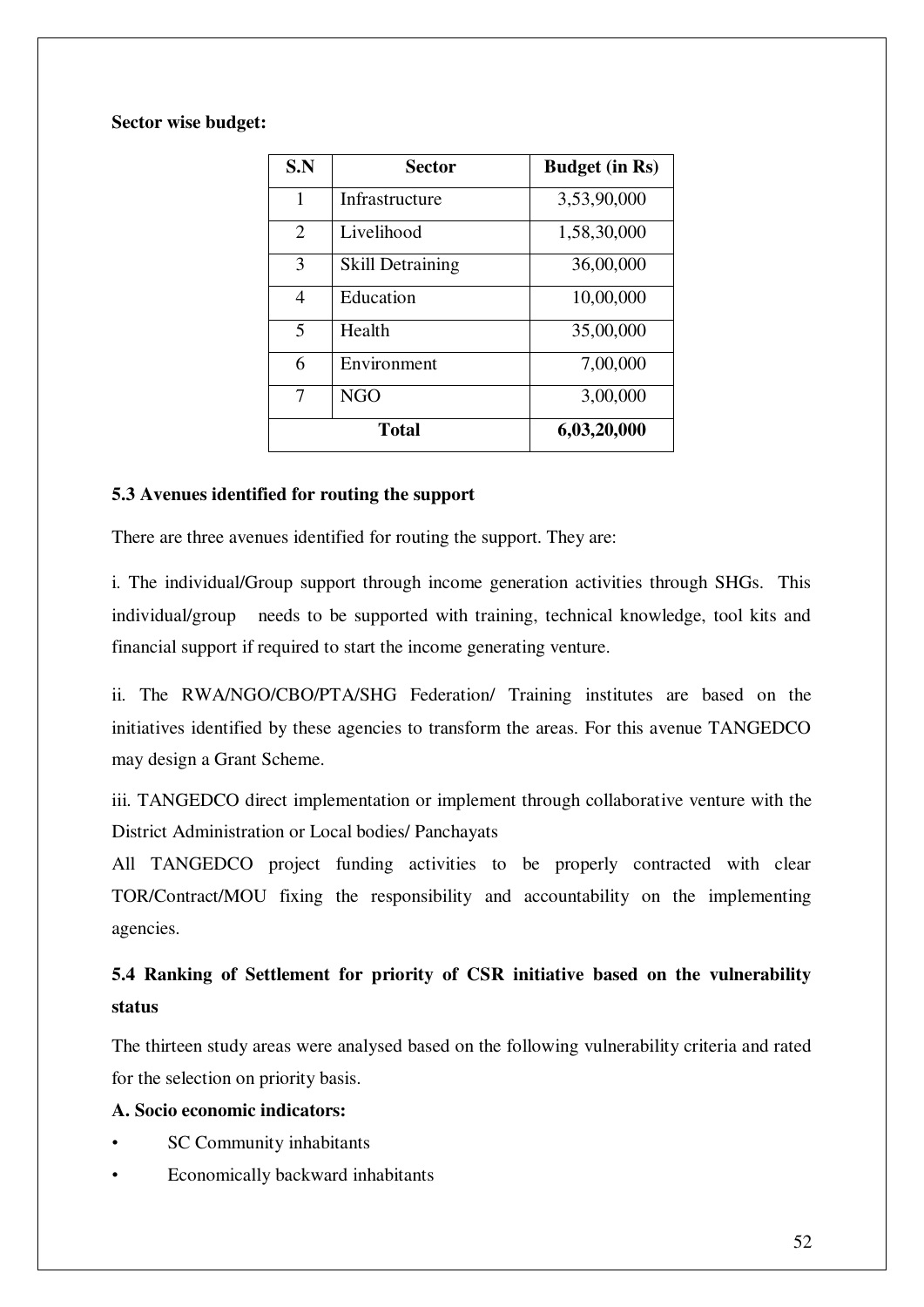- Prevalence of alcoholism among male
- Women headed families

# **B. Physical infrastructure availability:** (High/Medium/Low)

## **C. Educational infrastructure availability:** (High/Medium/Low)

This is only an indicative guide to be used when there is a resource crunch for CSR investments or to assess the community contribution for the projects which require community contribution.

Based on the above, the Vulnerability Ranking was rated on the following three scale matrix (I -Highly vulnerable, II - Medium Vulnerability and III - less vulnerable in the study areas. The inhabitations which were studied are ranked as High, Medium and Low vulnerable categories.

| S.N                     | Name of the       | <b>Sector</b>  | <b>Highly</b>  | <b>Medium</b>         | Less              |
|-------------------------|-------------------|----------------|----------------|-----------------------|-------------------|
|                         | Area              |                | vulnerable     | vulnerable            | vulnerable        |
| $\mathbf{1}$            | <b>AIR Colony</b> | Physical &     | Water          | Solid Waste           | Requirements      |
|                         |                   | other          |                | Management            | for street lights |
|                         |                   | infrastructure | Livelihood     | <b>Skill Training</b> |                   |
|                         |                   |                |                | for livelihood        |                   |
|                         |                   |                | Women related  | Awareness and         |                   |
|                         |                   |                | issues         | education             |                   |
|                         |                   |                | Environmental  |                       |                   |
|                         |                   |                | issues         |                       |                   |
|                         |                   |                | Socio          |                       |                   |
|                         |                   |                | economic       |                       |                   |
|                         |                   |                | status         |                       |                   |
| $\overline{2}$          | <b>Ernavoor</b>   | Physical &     | Water scarcity | Housing               |                   |
|                         | <b>Kuppam</b>     | other          |                |                       |                   |
|                         |                   | infrastructure |                |                       |                   |
|                         |                   |                | Livelihood     | Skill training        |                   |
|                         |                   |                |                | for livelihood        |                   |
|                         |                   |                | Health care    | Construction          |                   |
|                         |                   |                | services       | of community          |                   |
|                         |                   |                |                | hall.                 |                   |
|                         |                   |                | Transportation | Socio                 |                   |
|                         |                   |                |                | economic              |                   |
|                         |                   |                |                | status                |                   |
| $\overline{\mathbf{3}}$ | <b>Thazhan</b>    |                | Livelihood     | Skill training        |                   |
|                         | <b>Kuppam</b>     |                |                | for livelihood        |                   |
|                         |                   |                |                | for women             |                   |
|                         |                   |                |                | Socio                 |                   |
|                         |                   |                |                | economic              |                   |
|                         |                   |                |                | status                |                   |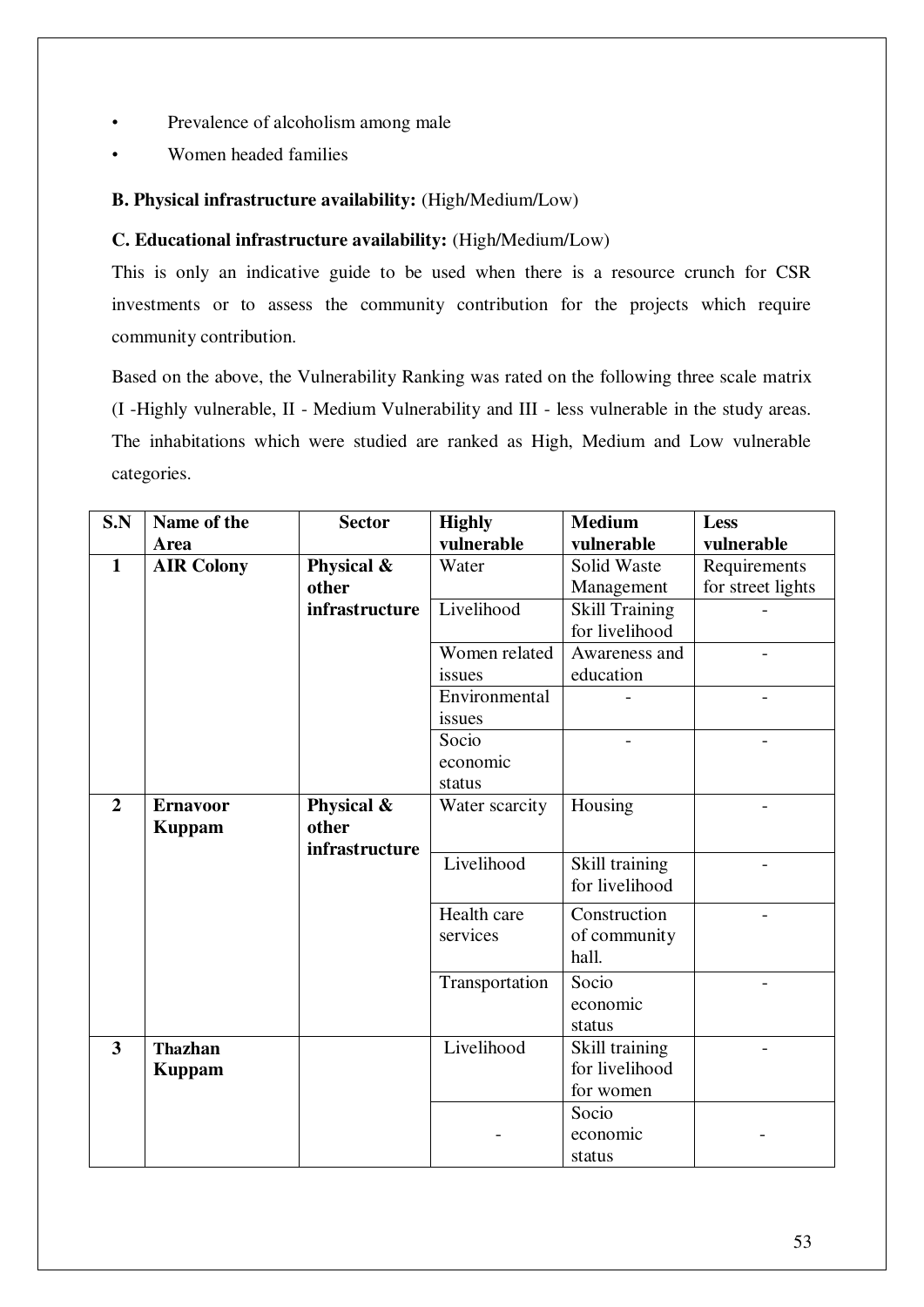| $\overline{\mathbf{4}}$ | Mughadhuvara       | Social        | Awareness and          | Skill training        |
|-------------------------|--------------------|---------------|------------------------|-----------------------|
|                         | <b>Kuppam</b>      |               | education              | programmes            |
|                         |                    | Livelihood    |                        |                       |
|                         |                    |               | Installation of        |                       |
|                         |                    |               | <b>ATM</b>             |                       |
|                         |                    | Environmental | Socio                  |                       |
|                         |                    | issues        | economic               |                       |
|                         |                    |               | status                 |                       |
|                         |                    | Water         |                        |                       |
|                         |                    |               |                        |                       |
|                         |                    |               |                        |                       |
| 5                       | Annai Sivagami     | Water         |                        |                       |
|                         | <b>Nagar</b>       |               |                        |                       |
|                         |                    | Livelihood    | Socio                  |                       |
|                         |                    |               | economic               |                       |
|                         |                    |               |                        |                       |
|                         |                    |               | status                 |                       |
|                         |                    | Environmental |                        |                       |
|                         |                    | issues        |                        |                       |
| 6                       | <b>Nehru Nagar</b> | Health care   | <b>Installation of</b> |                       |
|                         |                    | services      | hand pumps.            |                       |
|                         |                    | Livelihood    | Socio                  |                       |
|                         |                    |               |                        |                       |
|                         |                    |               | economic               |                       |
|                         |                    |               | status                 |                       |
| $\overline{7}$          | Raja               | Water         | Transportation         | <b>Upgradation</b> of |
|                         | Shanmugam          |               |                        | infrastructure        |
|                         |                    |               |                        | (Roads)               |
|                         | <b>Nagar</b>       |               |                        |                       |
|                         |                    | Livelihood    |                        |                       |
|                         |                    |               |                        |                       |
|                         |                    | Socio         |                        |                       |
|                         |                    | economic      |                        |                       |
|                         |                    | status        |                        |                       |
| 8                       | <b>Ambedkar</b>    | Renovation of | Skill training         |                       |
|                         |                    |               |                        |                       |
|                         | <b>Nagar</b>       | community     | for livelihood         |                       |
|                         |                    | hall          |                        |                       |
|                         |                    | (pump house)  |                        |                       |
|                         |                    |               | Installation of        |                       |
|                         |                    | Water         | solar street           |                       |
|                         |                    |               | lights.                |                       |
|                         |                    |               |                        |                       |
|                         |                    | Socio         |                        |                       |
|                         |                    | economic      |                        |                       |
|                         |                    | status        |                        |                       |
| 9                       | <b>Bharathiyar</b> | Environmental | Formation of           |                       |
|                         | <b>Nagar</b>       | Issues        | <b>SHG</b>             |                       |
|                         |                    |               | Socio                  |                       |
|                         |                    |               |                        |                       |
|                         |                    |               | economic               |                       |
|                         |                    |               | status                 |                       |
| 10                      | <b>Thiruvallur</b> | Environmental | Socio                  |                       |
|                         |                    |               |                        |                       |
|                         |                    |               |                        |                       |
|                         | <b>Nagar</b>       | Issues        | economic               |                       |
|                         |                    |               | status                 |                       |
|                         |                    | Water         |                        |                       |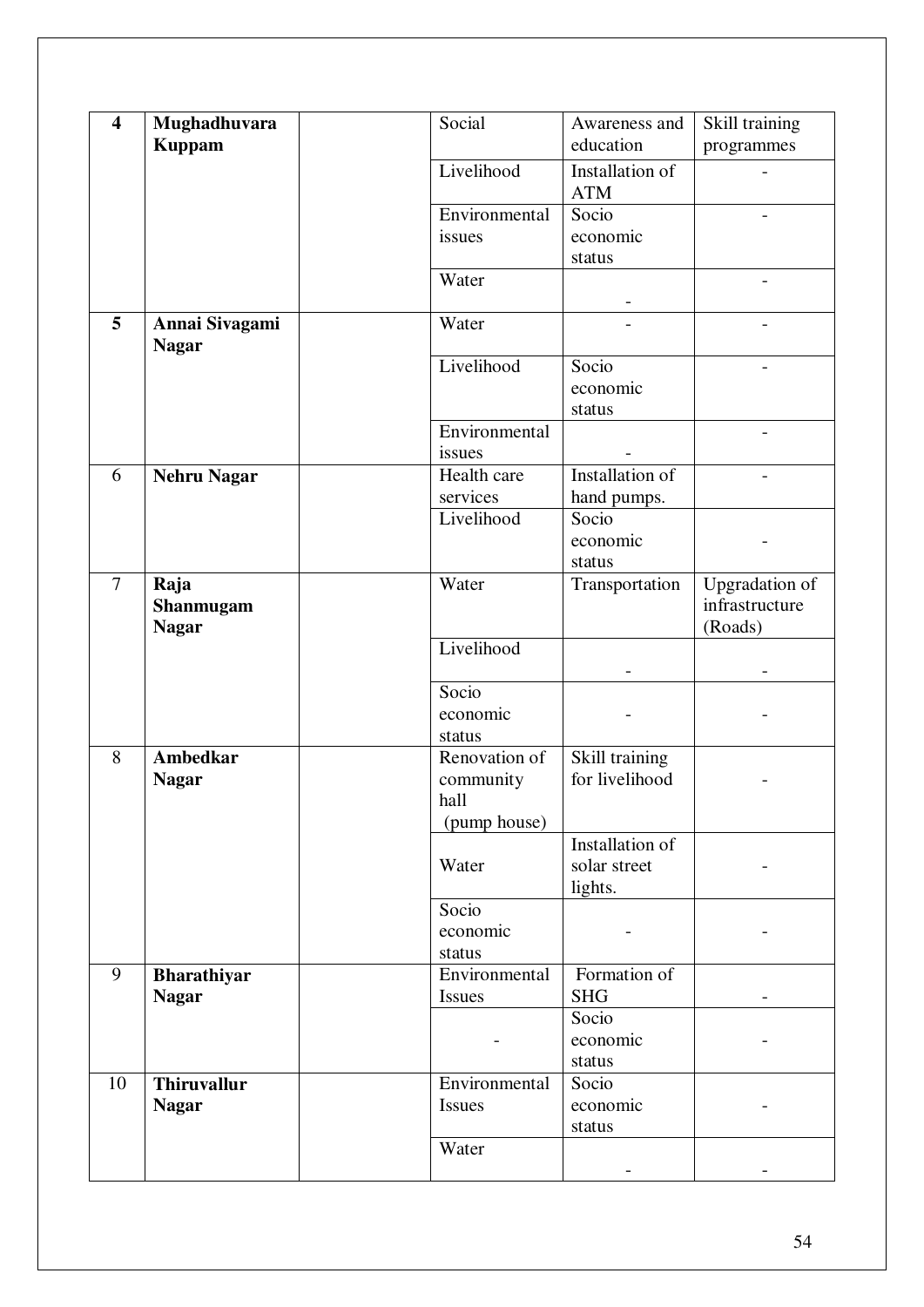| 11 | Tiruvottiyur<br><b>Kuppam</b> |                                        | Solar lights<br>near the<br>seashore                  |                              |
|----|-------------------------------|----------------------------------------|-------------------------------------------------------|------------------------------|
|    |                               | Children's<br>park                     | Construction<br>of toilet in the<br>community<br>hall |                              |
|    |                               | Skill training<br>for livelihood       | Awareness for<br>enrolment in<br>primary school       |                              |
|    |                               |                                        | Socio<br>economic<br>status                           |                              |
| 12 | K.V.K.Kuppam                  | Storm water<br>drains                  | <b>Bus</b> shelter                                    |                              |
|    |                               | Skill                                  | Socio                                                 |                              |
|    |                               | Development                            | economic                                              |                              |
|    |                               | training                               | status                                                |                              |
|    |                               | Children's                             |                                                       |                              |
|    |                               | park                                   |                                                       |                              |
|    |                               | Jetty                                  |                                                       |                              |
| 13 | <b>Kattu Kuppam</b>           | Social issues<br>(Alcoholism)          | Awareness and<br>education                            | Skill training<br>programmes |
|    |                               | Livelihood                             | Socio<br>economic<br>status                           |                              |
|    |                               | Environmental<br>issues (Sea<br>Storm) |                                                       |                              |
|    |                               | Water                                  |                                                       |                              |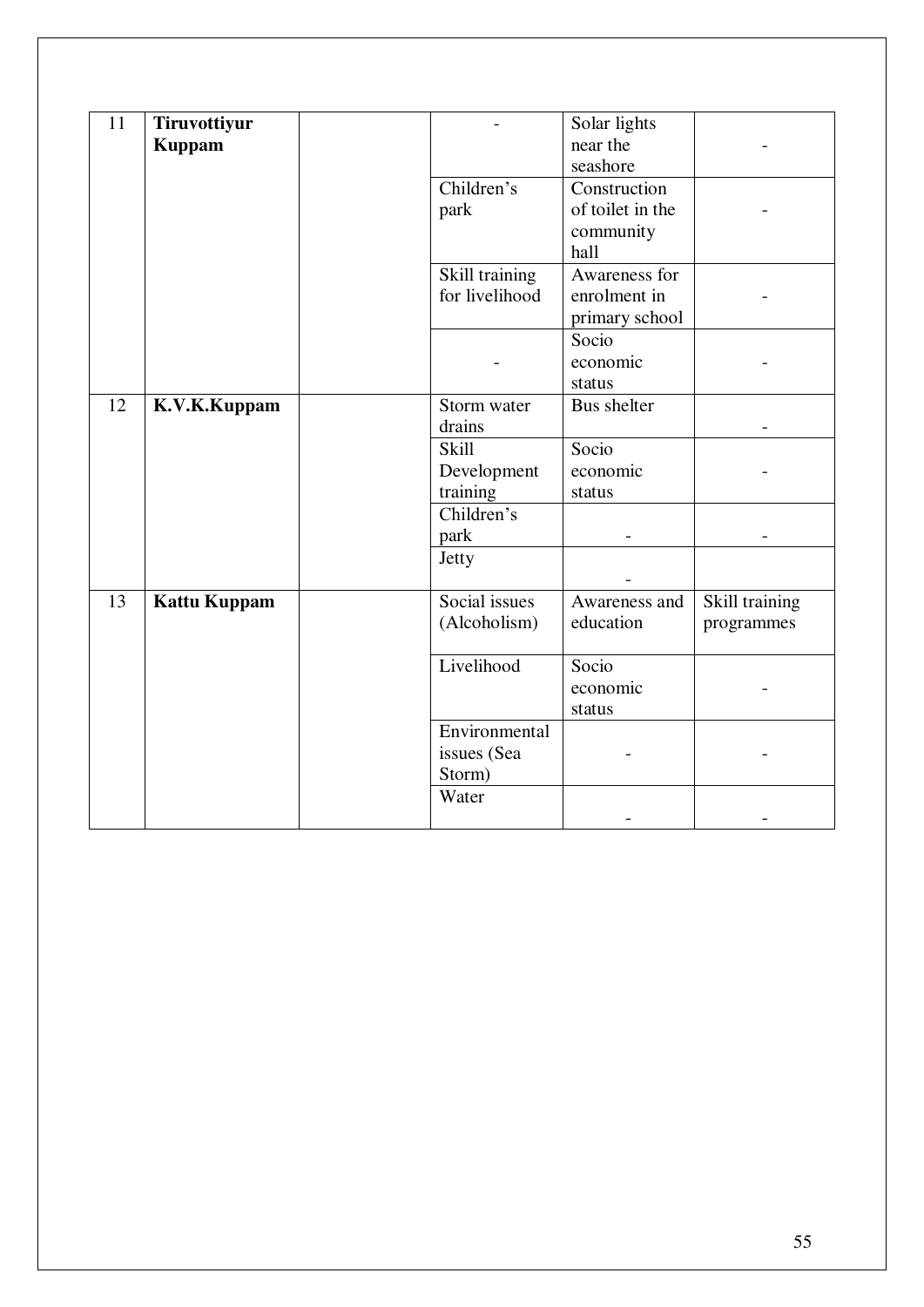| S.No.                   | <b>Sector</b>          | <b>Sector wise</b>            | <b>Expected outcome from CSR</b>                    |
|-------------------------|------------------------|-------------------------------|-----------------------------------------------------|
|                         |                        |                               | <b>Interventions</b>                                |
| $\mathbf{1}$            | <b>Education</b>       | a. Toilet units for girl      | a. To facilitate personal hygiene and               |
|                         |                        | students                      | ensure environment sanitation.                      |
|                         |                        | b. Compound wall              | b. Ensure the security of the students              |
|                         |                        |                               | especially girl students.                           |
|                         |                        | c. Soft skill training        | c. Enhancing communication skills and               |
|                         |                        |                               | self confidence and increasing career               |
|                         |                        |                               | competence.                                         |
|                         |                        |                               | d. To compete in the job market in future           |
|                         |                        | d. Vocational training        | by acquiring a new skill.                           |
| $\overline{2}$          | Livelihood             | a. Ornamental fish            | a. Self employment venture to increase              |
|                         |                        | culture                       | economic status.                                    |
|                         |                        | b. Artificial reef            | B. To enhance quantity and quality fish             |
|                         |                        | installation                  | species.                                            |
|                         |                        | c. Dredging work              | c. To prevent soil erosion and facilitating         |
|                         |                        |                               | boat movements.                                     |
|                         | Livelihood -           | a. Boat engine and            | Livelihood<br>for<br>enhancing<br>support           |
| 3                       | Equipment              | nets                          | economic status and marketing avenues.              |
|                         |                        | b. Providing mini             |                                                     |
|                         |                        | trucks                        |                                                     |
| $\overline{\mathbf{4}}$ | <b>Street lights</b>   | Solar                         | Promotion of renewable energy and also              |
|                         |                        |                               | safety and security to the community.               |
| 5                       | <b>Health</b>          | a. Construction of            |                                                     |
|                         |                        | urban health centre           | a. Quality health care at free of cost              |
|                         |                        |                               |                                                     |
|                         |                        | b. Providing                  | Life saving during the time<br>of<br>b.             |
| 6                       | <b>Skill</b>           | ambulance                     | emergency<br>To equip as well as enhance employable |
|                         | <b>Development and</b> | Skill Development<br>Training | skills among women and youth as an                  |
|                         | enhancement            |                               | alternative source of livelihood.                   |
| $\overline{7}$          | <b>Environment</b>     | Tree planting                 | Improve ecology / greenery environment              |
|                         |                        |                               | in the study areas.                                 |
| 8                       | <b>Community hall</b>  | Construction of               | It facilitates village people to arrange            |
|                         |                        | <b>Community Hall</b>         | functions within their area at nominal              |
|                         |                        |                               | cost. Besides it has multi-purpose social           |
|                         |                        |                               | utility.                                            |

#### **5.5 Sector wise expected outcome from CSR Intervention**

The community in the project areas especially youth and women are eager to participate in the development of the self, families and community for holistic development through suggested strategies and needs. As the project period planned is for five years, it is suggested that a full time Community Development Specialist may be appointed to coordinate with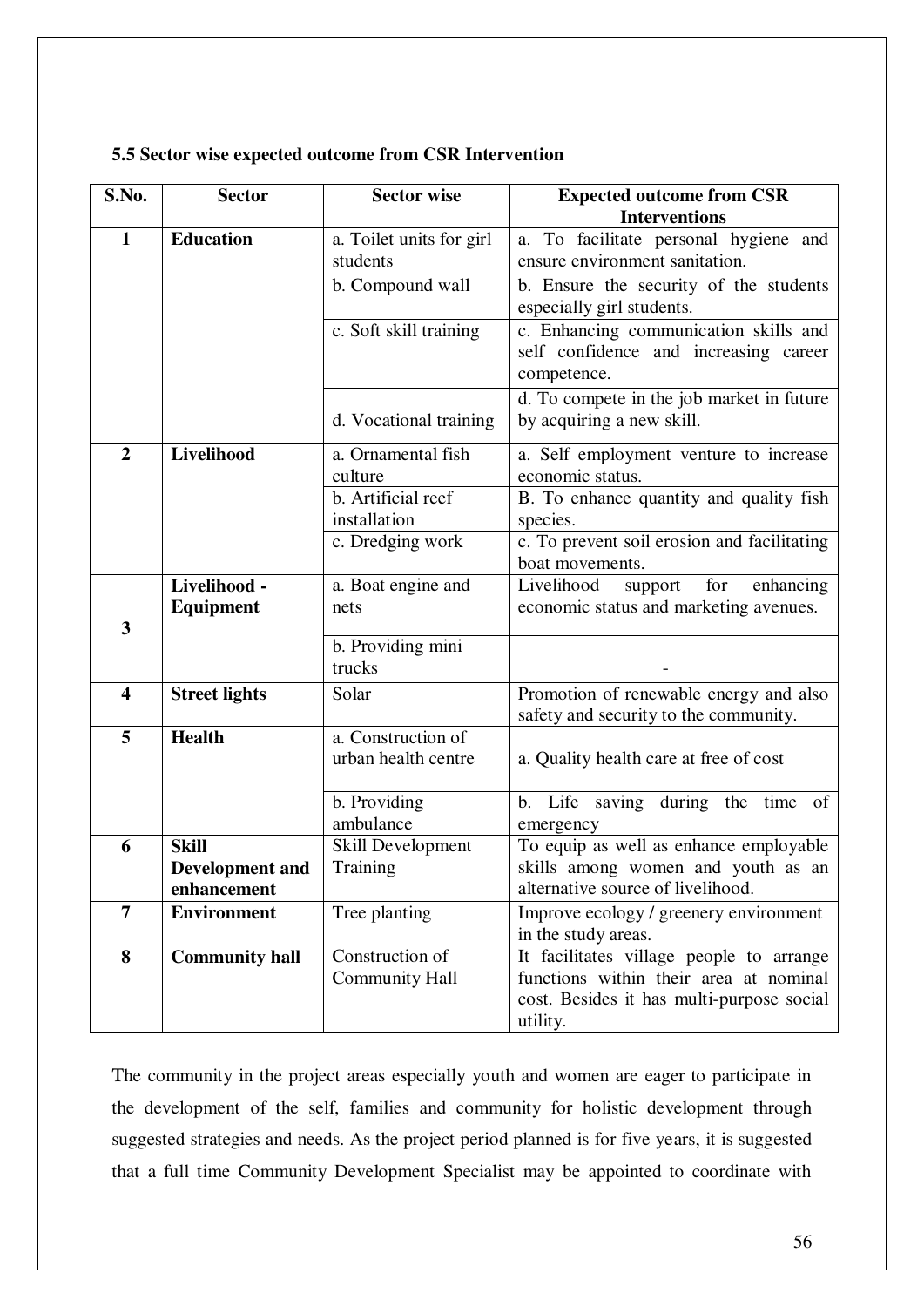community, TANGEDCO and Government Departments for the sustainability of CSR projects. TANGEDCO's CSR initiatives in these villages are expected to transform the lives of these communities especially the women, youth and children. Further these CSR initiatives expected to give a greater acceptance of TANGEDCO as a model corporate.

\*\*\*\*\*\*\*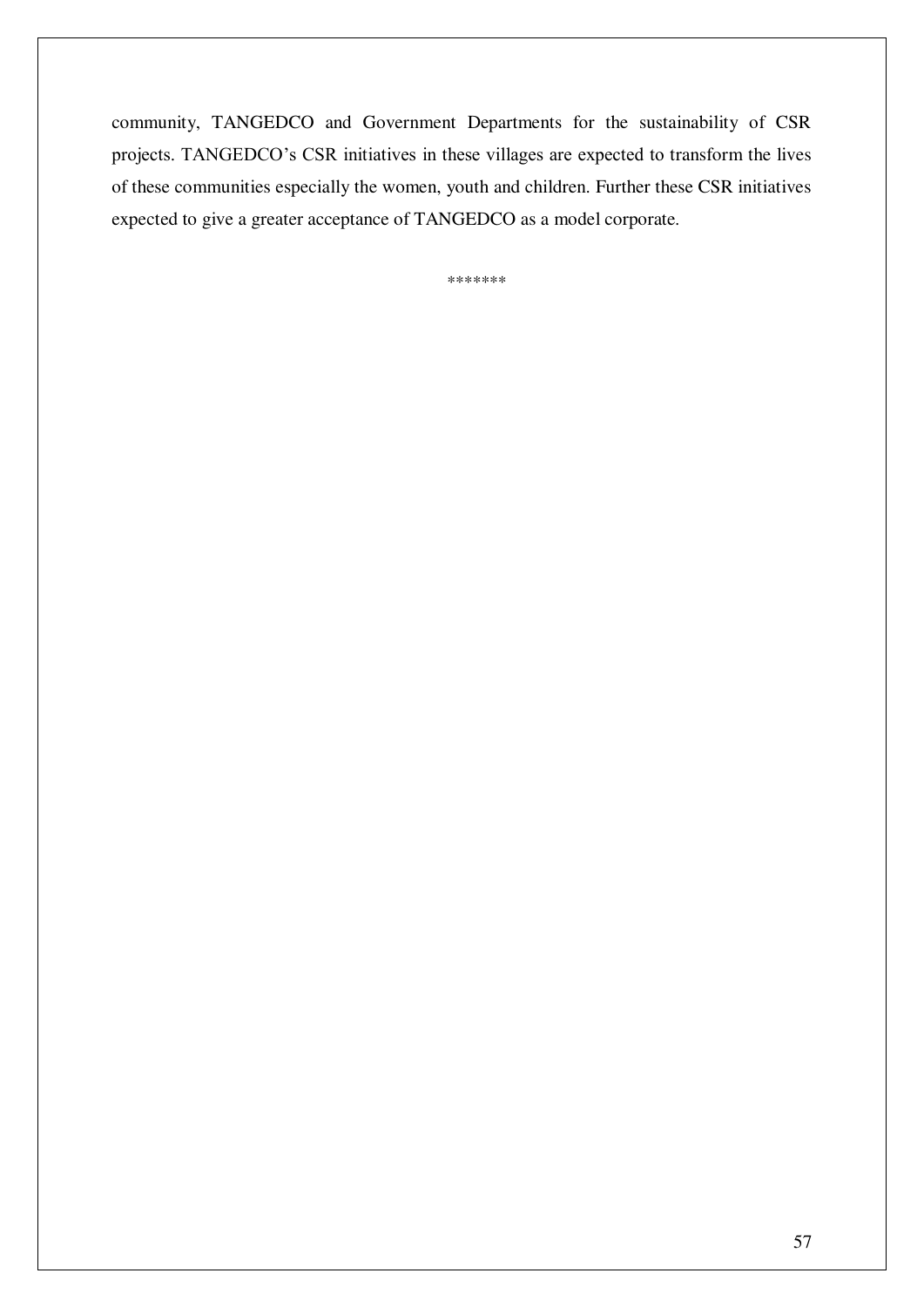# *Chapter – VI* **FINDINGS, SUGGESTIONS AND CONCLUSION**

#### **6.1 Findings**

Out of the 13 study areas, 7 are fishermen habitations. One of the study areas is Mugathuvara Kuppam is located on the Creek. The community during the Focus Group discussion felt that the carrying capacity of the river has reduced and it cannot perform it complete draining action, which means the area around would be waterlogged during the monsoon., they also added that their boats which is their main source of livelihood were drastically affected since the depth of the river has been reduced to minimum of 1 feet. It was also scientifically proved that the fish caught around Ennore contain toxic elements due to effluents released from adjacent factories, making the fish unfit for consumption.

They suggested that job oriented skill development training for the youth in vessel navigation and ornamental fish culture may be provided as an alternate livelihood options. They also requested the corporates to provide engines, and netting materials to the small fishermen in enhancing their livelihood. They also expressed that any further expansion or development of factories surrounding the creek will endanger the aquatic species which will have a direct impact on the livelihood of fishermen community.

Some of the respondents from Thazhan Kuppam suggested that frequent dredging should be done to facilitate the boat movement and also installing boulders to prevent sea erosion. They were also of the opinion that the Ennore Coast may be developed as a tourism centre due to its unique features and the existing harbour may generate more employment opportunities for the fishermen who have seasonal employment. The Fishing community also felt that the local youth and eligible persons may be provided with jobs and other opportunities in industries and factories located in and around Ennore and also in upcoming industries.

They also expressed that the occurrence of regular oil spill has affected their livelihood to a great extent. Therefore such incidents should be prevented by the Government and industries in future by taking necessary precautions.

It is heartening to know that women of the fishing community are undergoing training in online marketing to cope up with the technology development in the marketing field.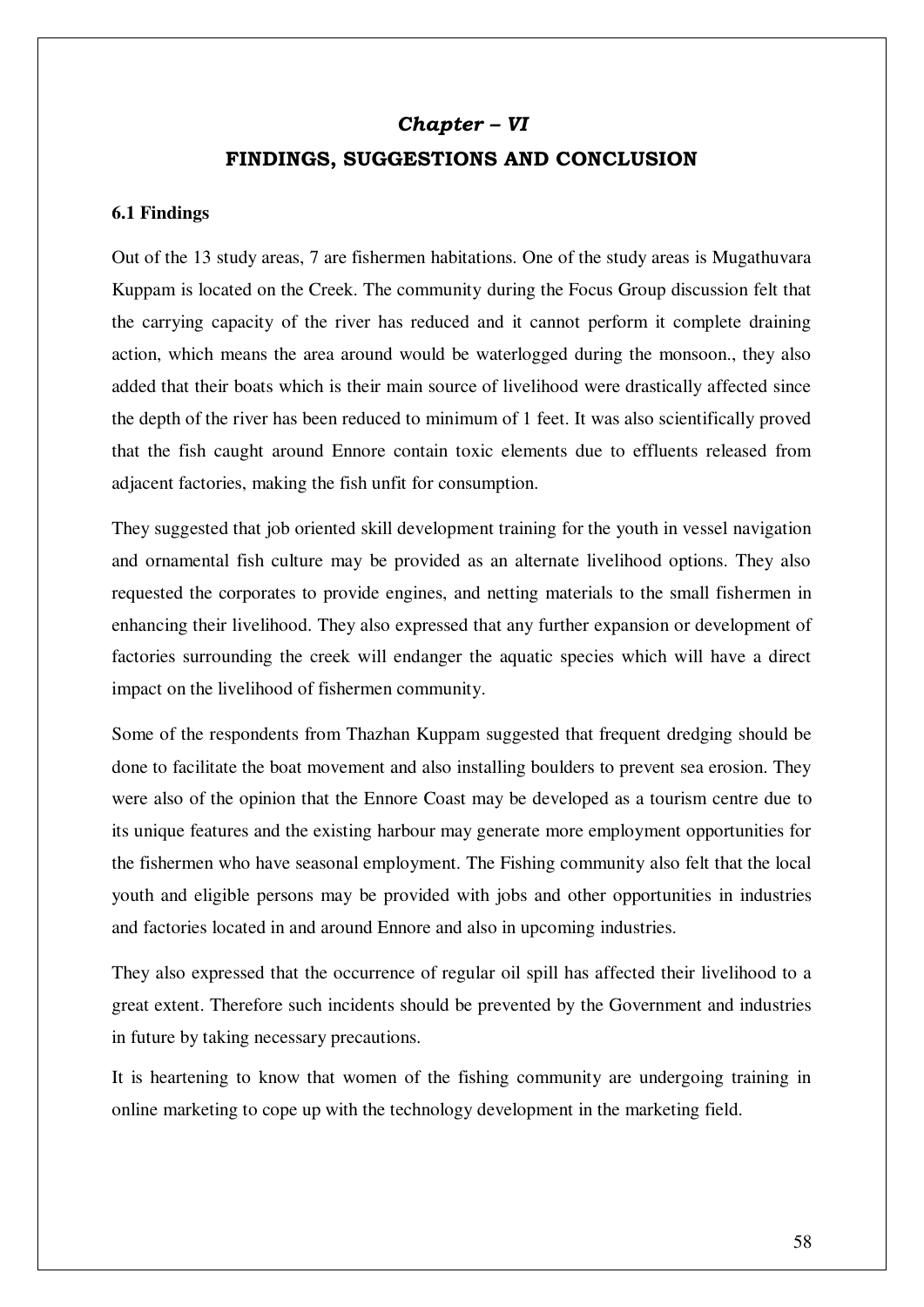Tamilnadu Slum Clearance Board has allotted 200 tenements to the transgender in AIR colony. During the discussion, it was expressed that they are still discriminated and not accepted by the neighbourhood community. They requested that special clinics exclusively for their gender may be run by Urban Health Centre once in a week.

The community requested for a Police outpost to handle the menace of drug trafficking which is affecting the youth and children.

Earlier, the fishing community used to venture into fishing everyday but, at present they could go once in 2 days due to depleted catch and dead fish. The attributed this situation due to release of effluents from industries and factories located in Ennore.

The local fishing community felt that consortium of industries in Ennore was conducting meetings to assess the livelihood needs of the fisherman community. At present, this activity has been ceased to exist. It has been also expressed by the Senior Scientist, (Centre for Marine Fishing Research Institute) Ennore coast is the most polluted, which affect the fish biological Resource enhancement. The Joint Director, Department of Fisheries, Government of Tamilnadu, expressed that there is an increase in the fishing vessels from 1000 to 2000 nos. in Chennai region in recent times and 40,000 households are depending on fishing for their livelihood.

Keeping the future vision of livelihood options, the women desired to acquire alternative skill development training courses in Tailoring and Embroidery, Beautician, Car Driving, Mobile servicing, Computer Training and Nurse aid.

The children of non-fishermen community belong to the under privileged category. It is viewed that scholarships may be provided to them to pursue their school education, impart job oriented skill development training and on the job training for them to work in the field which they desire.

#### **6.2 Suggestions**

- i Specialized agencies such as CMFRI, CIFNET, MSSRF and Department of Fisheries may collaborate to have special plans for enhancing the livelihood of fishing community in the Ennore coast by implementing innovative self employment schemes and to cope up with the latest technology (Deep sea fishing, usage of electronic gadgets etc.)
- ii To install artificial reef in Ennore coast to increase fish breeding and catch.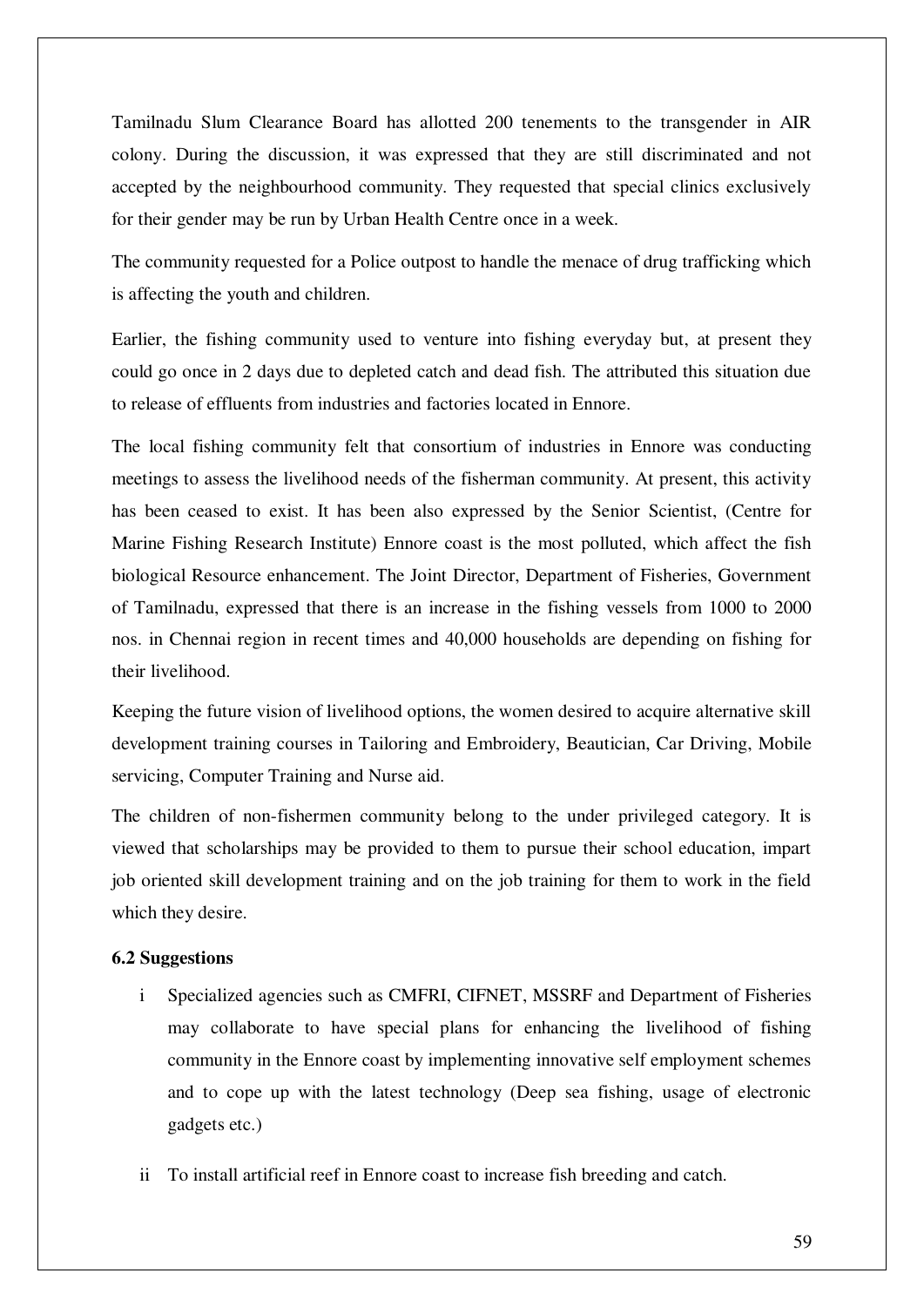- iii The district administration may necessary take steps by arranging interface session between fishing community and PSU of Ennore coast to review the environmental issues at frequent intervals.
- iv One of the headmistress of a nearby school suggested that vocational training can also be imparted to the school children, to compete in the job market in future.
- v Most of the respondents of the non fishing area expressed their views that infrastructure up gradation may be addressed on priority basis to enable them to have a quality living and reduce risk factors related to socio economic and environmental degradation.
- vi To ensure drinking water supply and maintain quantity and quality in all the study areas.
- vii To impart skill training courses in all the study areas through coordinating with various Government Departments, Educational institutions and Non-Governmental Organizations.
- viii To create awareness about conservation of water and also the importance of rain water harvesting among the community.
- ix It is also suggested that TANGEDCO may establish a special out sourced cell to conduct Pre Funding appraisals, stakeholders' involvement in CSR interventions, monitor the CSR initiatives, and act as a link between the community and TANGEDCO for fulfilling the objectives of CSR initiatives. This proposed CSR cell would help the interventions and enhance the branding of TANGEDCOs CSR interventions.